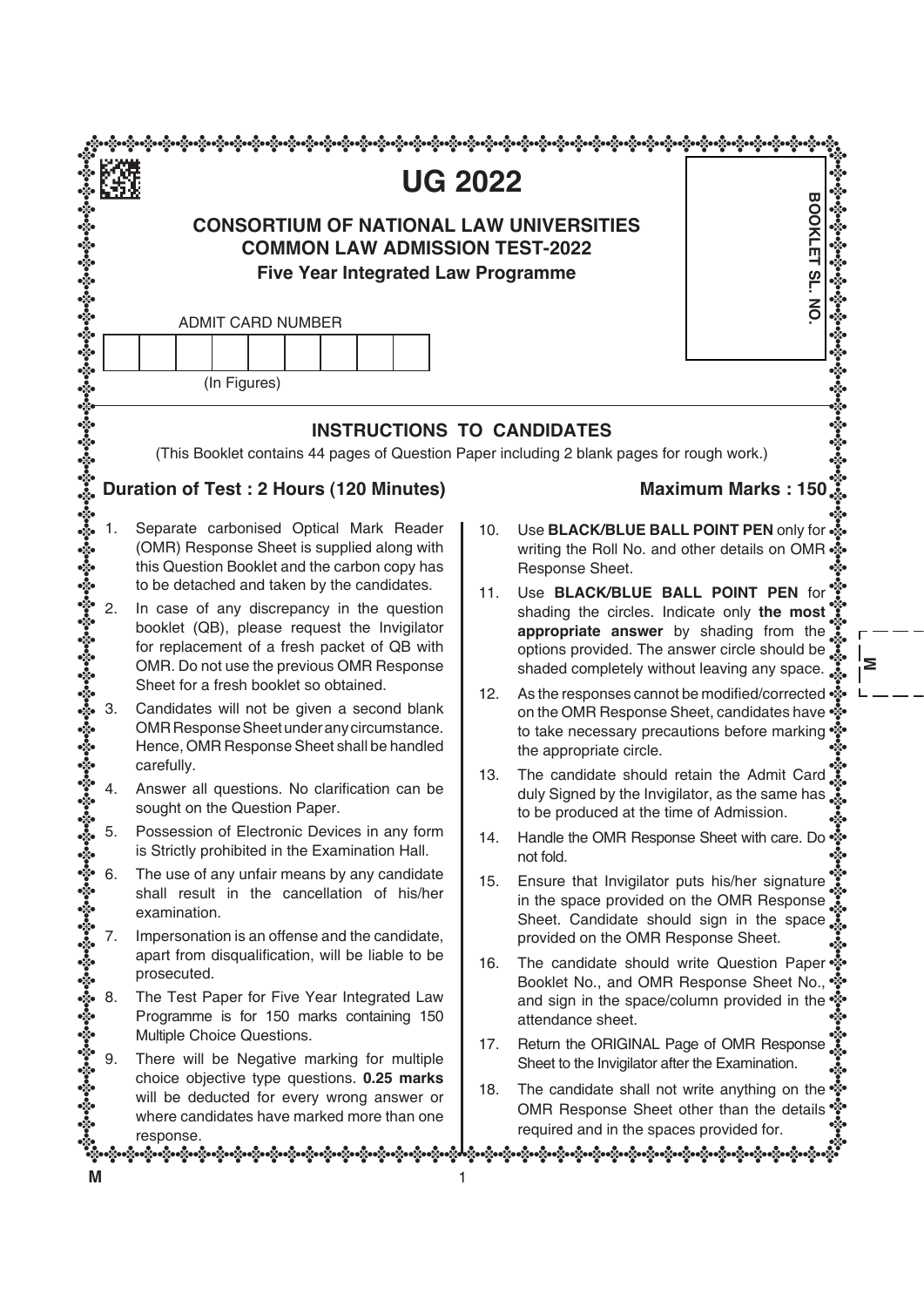

| <b>Subject</b>                               | Q. Nos.     | Page No.  |
|----------------------------------------------|-------------|-----------|
| English Language                             | $1 - 30$    | $3 - 11$  |
| <b>Current Affairs and General Knowledge</b> | $31 - 65$   | $12 - 18$ |
| Legal Reasoning                              | $66 - 105$  | $19 - 32$ |
| Logical Reasoning                            | $106 - 135$ | $33 - 40$ |
| Quantitative Techniques                      | $136 - 150$ | $41 - 42$ |

### **CONTENTS OF QUESTION PAPER**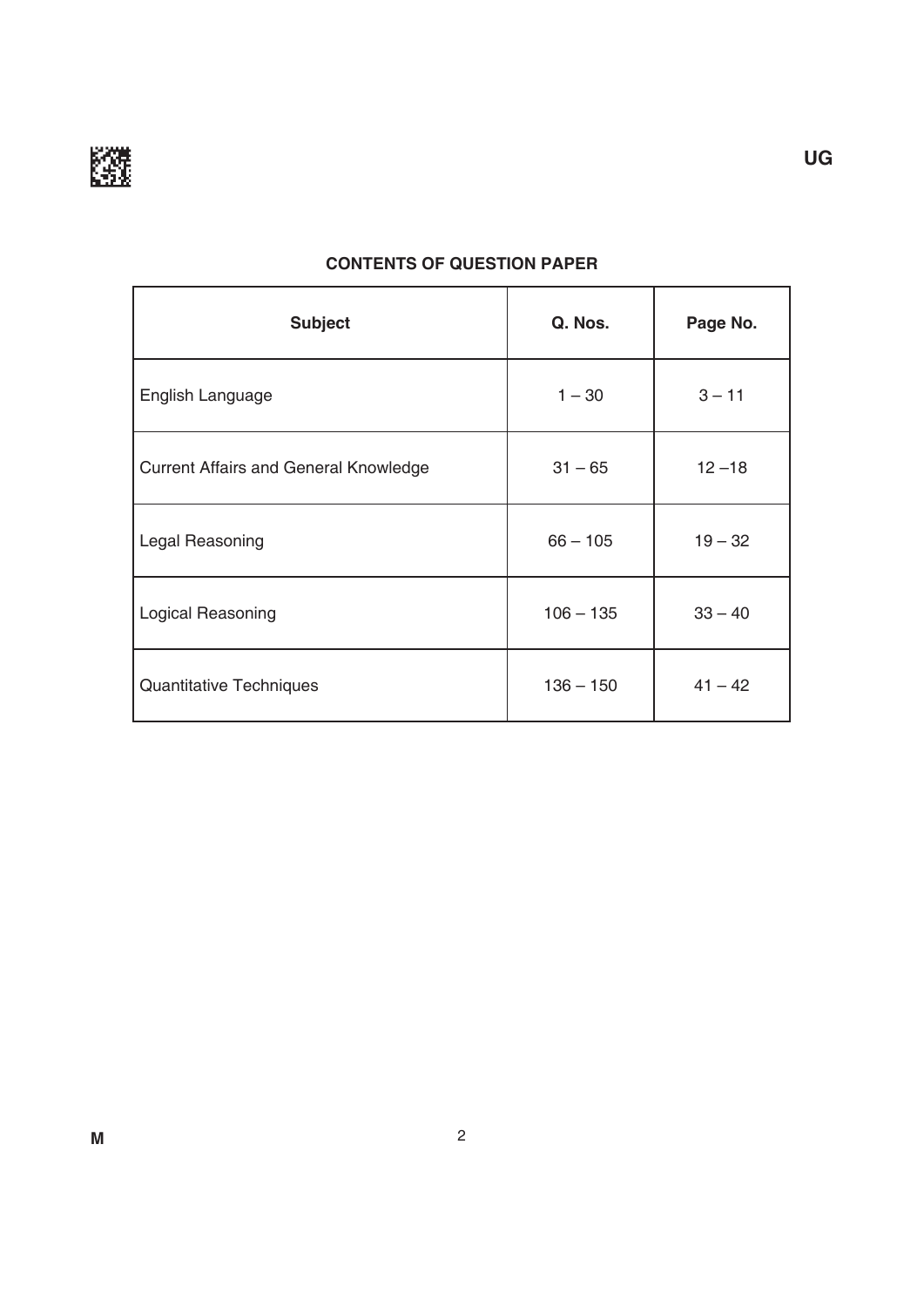

#### **English Language**

**I.** Public speaking is a powerful real-life skill. Over the centuries, impressive speeches made by people from various walks of life have helped to change hearts, minds and shape the world as we see it today. Speeches that are delivered with intense emotions and conviction can infuse compassion and forgiveness; elevate levels of hatred and destruction; break or unite nations.

On October 5, in 1877 in the mountains of Montana Territory, when Chief Joseph surrendered to General Nelson A. Miles, the former gave a *Surrender Speech*. The speech included these words: "It is cold, and we have no blankets; the little children are freezing to death. I want time to look for my children, and see how many of them I can find. Maybe I shall find them among the dead. Hear me, my Chiefs! I am tired; my heart is sick and sad. From where the sun now stands I will fight no more forever."

The heart-wrenching speech bared the grief and misery of the speaker, and those subjected to overwhelming hardships.

During World War II, the speech We Shall Fight on the Beaches delivered by Winston Churchill on June 4, 1940 is considered a high-powered speech that strengthened the determination of those present in the House of Commons. in the speech, he said, "Even though large tracts of Europe and many old and famous States have fallen or may fall into the grip of the Gestapo and all the odious apparatus of Nazi rule, we shall not flag or fail. We shall go on to the end, we shall fight in France, we shall fight on the seas and oceans, we shall fight with growing confidence and growing strength in the air, we shall defend our island, whatever the cost may be, we shall fight on the beaches, we shall fight on the landing grounds, we shall fight in the fields and in the streets, we shall fight in the hills;"

In 1950, William Faulkner was honoured with a Nobel Prize for his significant contributions to the American novel. This was the time when the Soviet Union had found the possible implications of the use of the atomic bomb, and people had begun to live in the fear of annihilation. In his Nobel Prize Acceptance Speech, Faulkner urged writers of various genres to think and write beyond the fear of destruction, and instead write materials that would lift the human spirit. The powerful message included: "I believe that man will not merely endure: he will prevail. He is immortal, not because he alone among creatures has an inexhaustible voice, but because he has a soul, a spirit capable of compassion and sacrifice and endurance. The poet's, the writer's, duty is to write about these things. It is his privilege to help man endure by lifting his heart, by reminding him of the courage and honor and hope and pride and compassion and pity and sacrifice which have been the glories of his past. The poet's voice need not merely be the record of man, it can be one of the props, the pillars to help him endure and prevail."

Undoubtedly, effective speeches have a long-lasting impact on the minds of the listeners, and they elevate the levels of awareness or actions the speaker intends to raise or catalyze.

- 1. The main idea of the passage is that
	- (A) All leaders should be accomplished public speakers.
	- (b) An impactful speech can convey a strong message to the listeners.
	- (C) A speech should sound pleasing to the ears of the listeners.
	- (D) Publicspeakers should be bold and argumentative.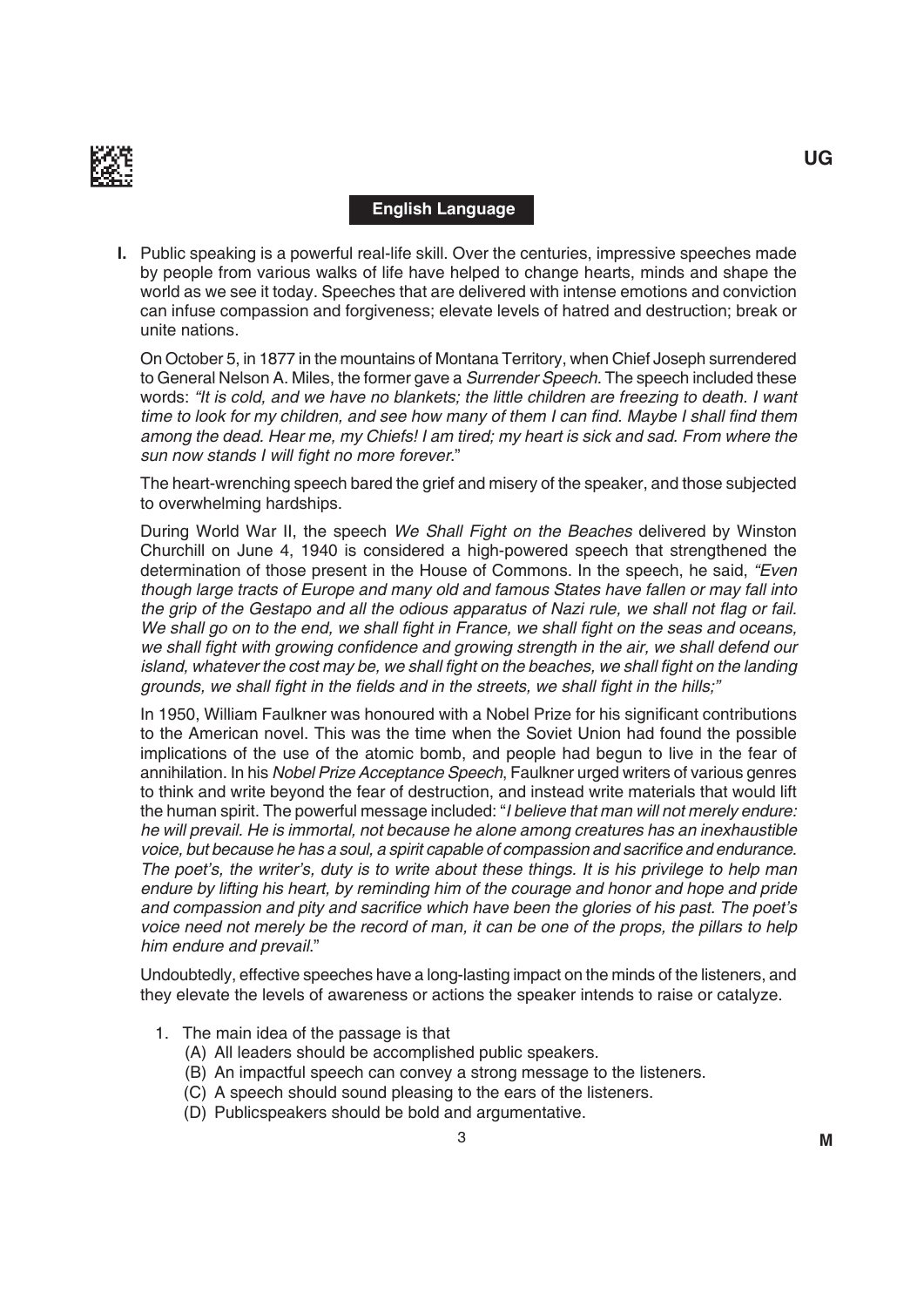

- 2. The tone of the Surrender Speech is (A) Satiric (B) Optimistic (C) Poignant (D) Narcissistic
	-
- 3. It is evident that through his speech, Churchill wished to \_\_\_\_\_\_ his countrymen \_\_\_\_\_\_. (A) inform, about the challenges that arise in a war-torn country.
	- (B) Warn, against the futility of war.
	- (C) Remind, how their endeavours to fight against the Nazi rule had failed miserably.
	- (D) Reassure, that they would combat fiercely against their enemy under all circumstances.
- 4. Which one of the following is the least likely to be used to describe Churchill? (A) Resolute (B) Undaunted (C) Complacent (D) Unwavering
- 5. in the sentence : 'The poet's voice need not merely be the record of man, it can be one of the props, the pillars to help him endure and prevail' Faulkner has used to convey the power of a poet's writings.
	- (A) A metaphor (B) A simile
	- (C) An onomatopoeia (D) A transferred epithet
- **II.** As a six-year-old child-beggar, Saroo slept off in a stationary train in Khandwa, madhya Pradesh; however, when he woke up, he found himself in an empty compartment of a train thundering towards Kolkata where he spent a couple of weeks in a state of panic and hopelessness. Finally, he ended up in a local government adoption centre from where he was adopted by an Australian couple. Twenty five years later, Saroo felt the urge to trace his biological mother and see in what state she lived. Relentlessly, he used Google's satellite feature to map the parts of the country that could have possibly been his own hometown. The search was a long and arduous one; nevertheless, the perseverance did pay. One eventful day, he met his mother; thereafter, he continued to keep in touch with her.

If technology can unite people with their loved ones, it can also make them distant. The unlimited variety of applications (apps) available to toddlers, teenagers and adults might have revolutionized their lives for the better, but these very apps have snatched away the joys of long naturewalks; they have encroached upon the time and space that people earlier used for physical interaction; they have drilled deep chasms of loneliness in the lives of countless numbers of people.

 Simple pleasures of life include visiting friends and relatives, playing matches in open spaces, interacting with people in markets, public libraries and clubs. However, with the escalating rage of using apps like those for social media, playing virtual games, and homedelivery services, these joyous moments are fading into oblivion, and the pall of loneliness is getting heavier by the day.

 Where are we heading to? Are we going to allow ourselves to be swamped by apps? Are we going to allow socialmedia to engulf us in a deluge of loneliness and isolation? Are we going to drive ourselves to situations that will ultimately demand mental and physical therapies to regain normalcy? Do we not know that physical interaction is as essential for mental health as food and water is for physical health?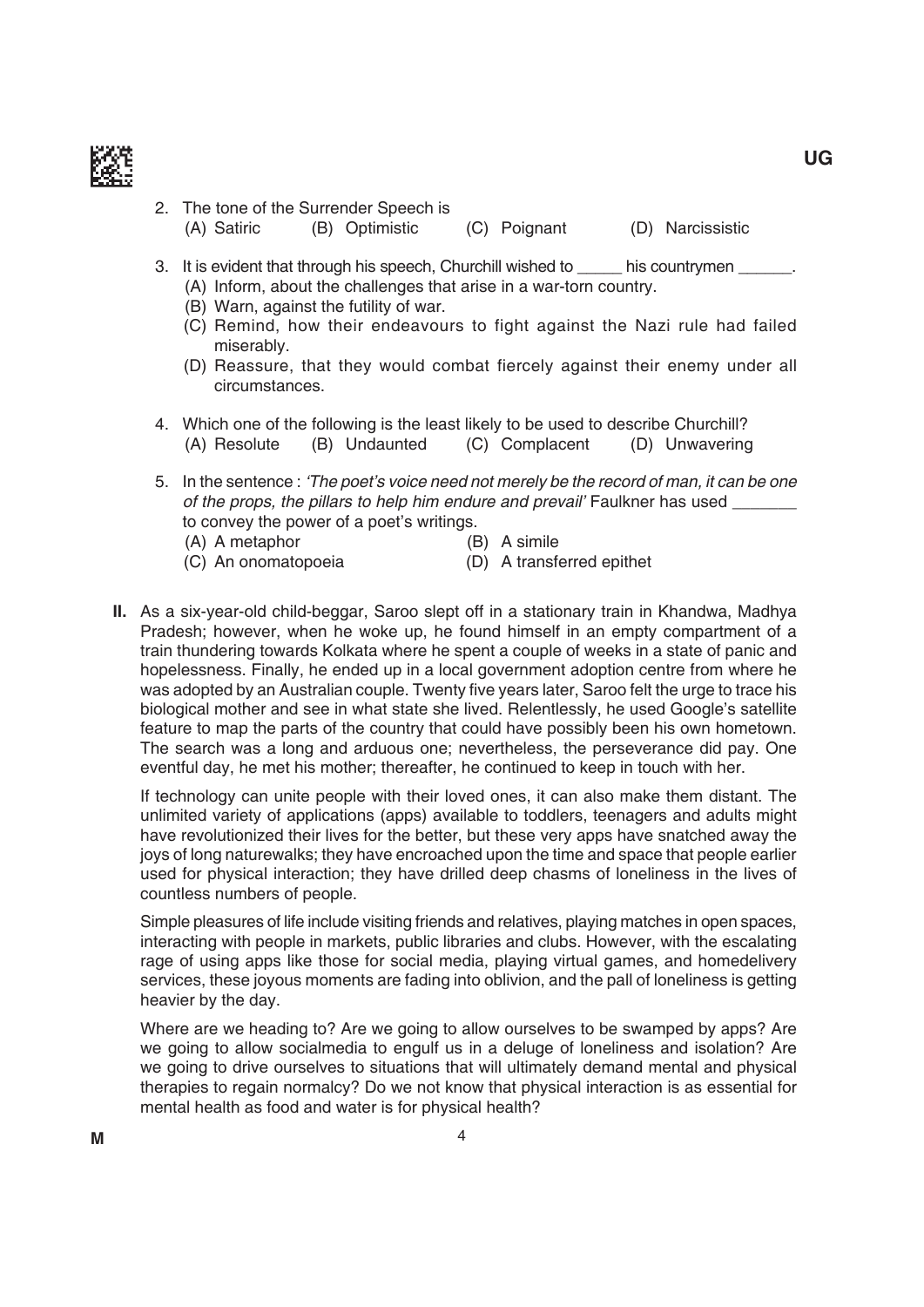

Earlier, social isolation was mostly experienced by some of the elderly people who were devoid of an occupation, and bereft of company of their loved ones. Unfortunately today, an unhealthy solitude prevails among numerous children, teenagers and adults too; subsequently, there is an alarming increase in the demand for mental health therapy practitioners.

The necessity of engaging psychologists in schools and colleges is evidently on the rise. The psychologists are required to identify and address the learning and behavioral needs of students who approach them for guidance; moreover, if required, the professionals are expected to help them in strengthening their emotional, social and academic skills.

Regardless how alarming the situation might be, it is never too late. If people revert to the earlier trend of shopping off-line, going for naturewalks, playing outdoors games, and catching up with friends in their homes or cafés more frequently, they can keep their heads firmly well above the ocean of loneliness.

- 6. From the passage it is evident that Saroo's desire to find his mother
	- (A) Ended up being a distant dream.
	- (B) Inspired him to use Google's satellite feature intermittently.
	- (C) Waned as time went by.
	- (D) Did not slacken till he succeeded.
- 7. in the sentence 'these very apps have snatched away the joys of long nature-walks;' the author has
	-
	- (A) Satirized nature (B) Metaphorized apps
	- (C) Personified apps
- (D) None of the above
- 8. From the passage one can conclude that
	- (A) it is impossible for people to reduce the usage of apps.
	- (B) There is a direct correlation between loneliness and excessive usage of social- media apps.
	- (C) the usage of technology is as essential for mental-health as food and water is for physical health.
	- (D) All senior citizens are lonely because they are not tech-savvy.
- 9. From the passage it can be inferred that presently in many educational institutions
	- (A) The number of teachers who pass the buck to psychologists is on the rise.
	- (b) Special emphasis is being laid on the mental and emotional health of the students.
	- (C) The usage of educational apps is being discouraged significantly.
	- (D) All the students feel the need to be counseled by psychologists.
- 10. in the concluding paragraph of the given passage, the writer's tone can be best described as
	- (A) Optimistic (B) Despairing
	- (C) Laudatory (D) Apologetic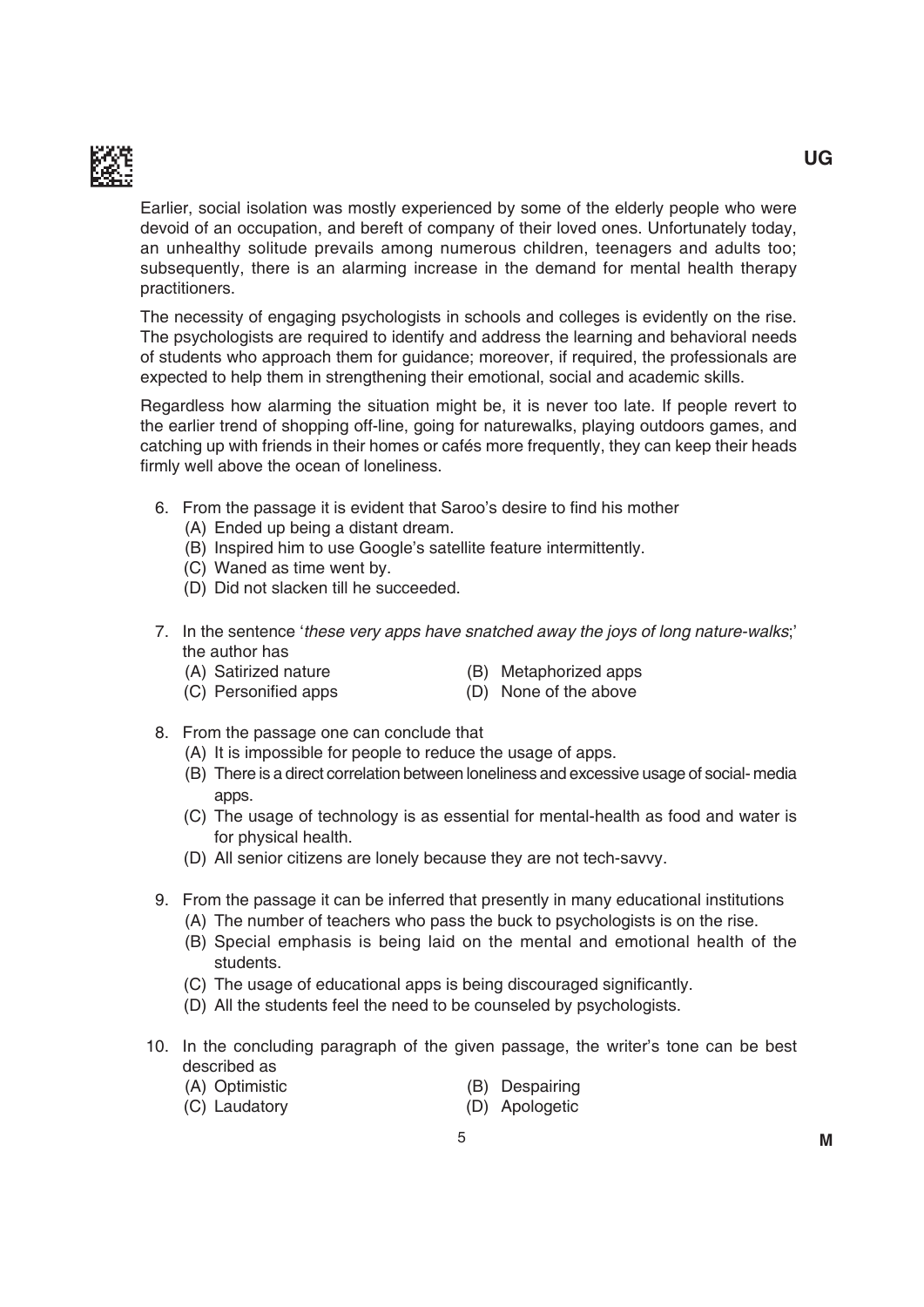

**III.** "Wash! Wash! Wash your hands!" That's been the safety-mantra ever since the pandemic COVID-19 began swamping the world. Undoubtedly, washing hands has proven to be the best way to keep germs at bay. Unfortunately, the medical practitioner who first promoted the importance of this simple activity was subjected to intense humiliation, and ultimately declared insane!

 ignaz Semmelweis was a Hungarian doctor. in 1847, as an obstetrician, he was disturbed that post-delivery, almost every third woman died of an unexpected malady. He observed that as a part of the set routine, medical students and doctors would examine and study the corpses in the mortuary, and then come for rounds to the maternity wards. Here, without washing their hands, they would examine expectant mothers. After making numerous hypothesis and observations, he was convinced that when doctors washed their hands before examining the women in the ward, the number of deaths due to serious infection declined. He shared his observations with his colleagues and many others working in the field of medicine, but unfortunately he could not provide any concrete evidence to his theory. Sadly, due to the vehement criticism that he received, he went into depression. Furthermore, ignaz strived to prove his point so relentlessly that it led to the belief that he had lost his mind. in 1865, a doctor deceptively lured him into an asylum for the insane, and two weeks of the brutal treatment that was meted out to him by the attendants led to his untimely death. About twenty years later, when the world became more receptive to the works of scientists like Louis Pasteur and Joseph Lister, awareness regarding germs that cause diseases began to spread. This is the time when Ignaz was honoured with titles like Father of Hand Hygiene and Saviour of Mothers- an honour much too late!

 Some of the most celebrated artists have earned fame much after their deaths. it is tragic that Vincent Van Gogh's awe-inspiring work was labeled as strange and amateur by most of the critics of his time. it is believed that he sold only one or two painting in his lifetime, and that too for a meager amount. Today, every single painting of Vincent Van Gogh paintings is worth millions of dollars.

Franz Kafka was a proficient writer, but when he published a few pieces of his writings, he received immense criticism. Before his death in 1924, he handed over his unpublished novels and short stories to his friend max brod, and urged him to destroy them; however, Brod got the manuscripts published. Today, Franz is acclaimed as one of the major fiction writers of the twentieth century; the novels titled The Trial published in 1925, and The Castle published in 1926 are considered two of his masterpieces.

 Perhaps, if humans were more tolerant and amenable to change, innovative concepts, theories and creations, the deserving would live to experience the glory and honour they rightfully deserve.

- 11. The main idea of the passage is that
	- (A) All original theories and works should receive unreserved acceptance.
	- (b) many undeserving innovators have been honoured after their demise.
	- (C) Creativity must never be inhibited.
	- (d) Numerous innovators have found recognition and appreciation of their works posthumously.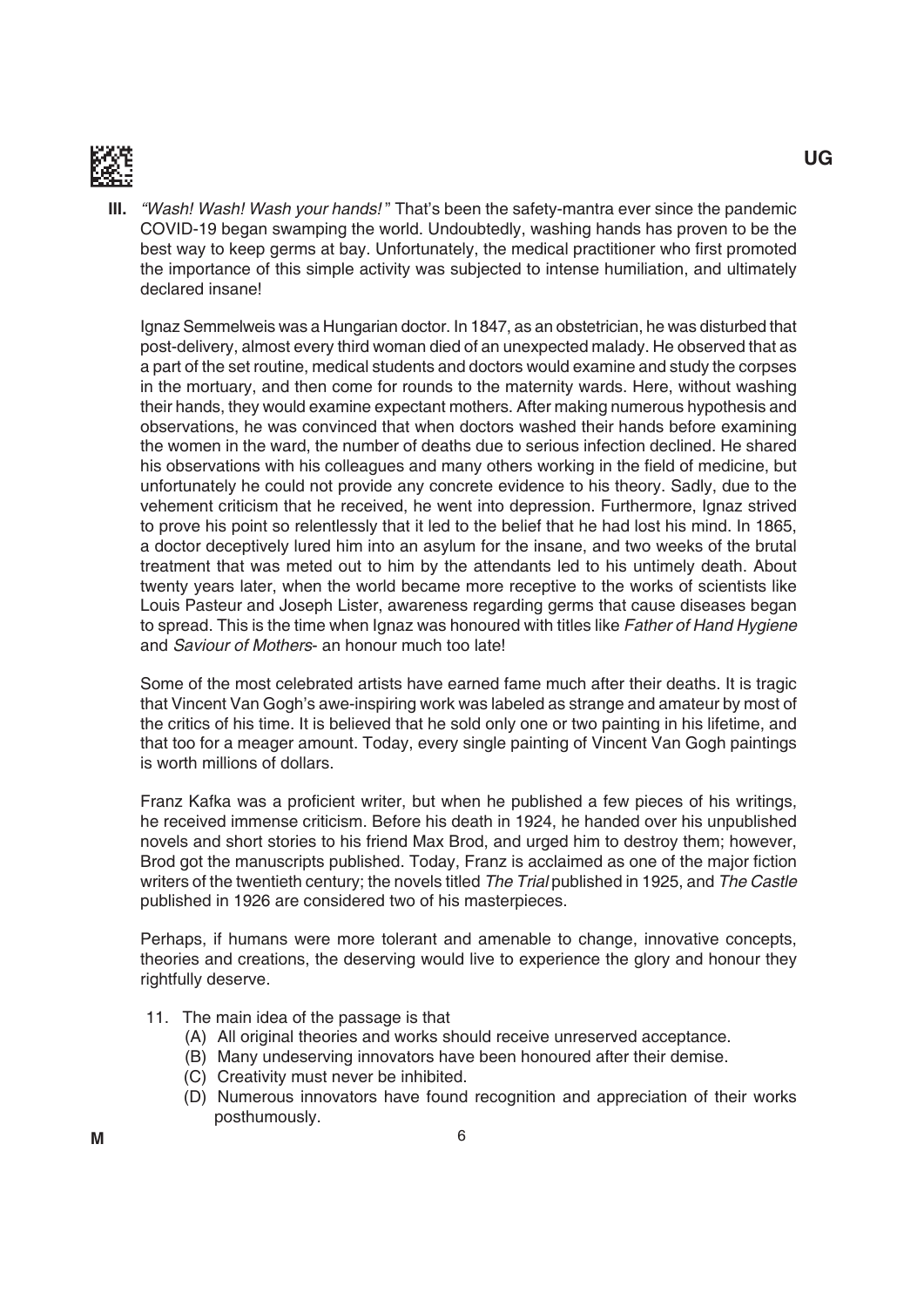

- 12. From the passage it is evident that Dr. Ignaz's theory was rejected because (A) He could not substantiate it
	- (B) The doctors did not want him to regulate their work ethics
	- (C) He had been declared insane
	- (D) Joseph Lister and Louis Pasteur had already discovered germs
- 13. From the passage one can conclude that the art critics who \_\_\_\_\_\_\_\_ Van Gogh's works were
	- (A) Applauded, pessimistic.
	- (b) Censured, hypercritical.
	- (C) Denounced, tolerant.
	- (D) Acclaimed, rigid.
- 14. From the passage it can be inferred that Max Brod
	- (A) Was of the opinion that Franz had not reached out to the right critics
	- (B) Decried Franz's writings
	- (C) Considered it unsacred to destroy any manuscript
	- (D) Appreciated and valued Franz's works
- 15. The word relentlessly in the passage can be best replaced by the word
	- (A) Irresolutely (B) Recklessly
	- (C) Unabatedly (D) Unabashedly
- **IV.** Cryptocurrencies are a terrible thing. They are the essence of a Ponzi scheme whose value is based entirely on a greater fool prepared to buy it. The promise of alchemy-turning lead into gold has bewitched humanity throughout the ages and cryptocurrencies are just the latest alchemy. Do not get me wrong, if rich people want to lose their money, in this or any other way, they should be allowed to do so. The rich should be the vanguards of new things in case something unforeseen and good falls out of them. But we need to protect those vulnerable consumers whose lives are such that almost any get-rich-quick schemes will be seductive, and seven out of 10 times, they will lose their life savings. Cryptocurrencies are today's South Sea Bubble – one of the earliest recorded financial bubbles that took place in the 1720s' Britain. Meme-based currencies like Dogecoin, Dogelon Mars and Doge Dash remind me of the infamous plan of one company during the South Sea bubble to raise money "for carrying on an undertaking of great advantage; but nobody to know what it is."

The cryptocurrency bubble is worse than tulip mania. Through the veil of technology, cryptocurrency enthusiasts are leaning on policy-makers to permit them to be exempt from regulation, privatize money, and make money so disconnected from the economy that it would reap financial disaster. There are many reasons to avoid financial disasters, but one of them is that they ratchet up poverty and inequality. The current money–credit system is not perfect, but like democracy, it is the worst system barring all the others. it has evolved from the ashes of the system cryptocurrency enthusiasts are trying to resurrect.

The current system is vulnerable to attack because money is little understood. Cryptocurrency enthusiasts have attracted a following based on the fiction that the central bank or government creates money and are busy debasing it in their self-interest. This is not the case, but then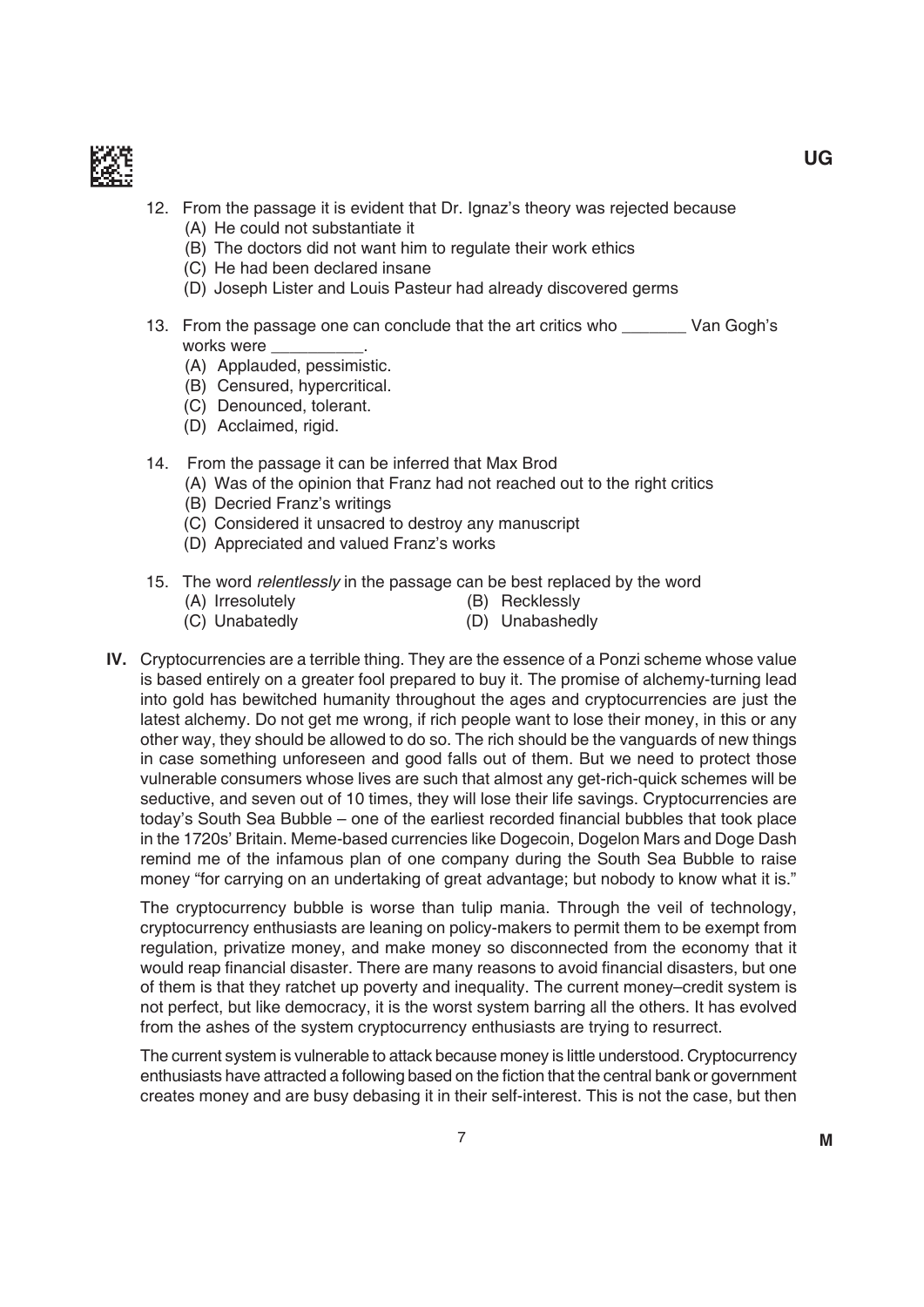

again, there is some overlap between cryptocurrency advocates, conspiracy theorists, and anti-vaxxers. The time has come for someone to stand up for the current fiat money system and explain that while it could be better still, it has been associated with far more growth, much more distributed, and has responded better to economic crisis than what came before.

 in today's money–credit system, banks create money when they issue a loan and place the loan's proceeds into the account of their customers, creating a deposit. Money is, in fact, a tradable debt. The bank's deposit can be used as cash because the bank is a regulated issuer of loans and deposit-taker, which gives the deposit credibility and convertibility. the central bank only influences the creation of money indirectly by its regulatory requirement that a proportion of the loans need to be funded by shareholder's profits. They need to have skin in the game. Money creation then is based on thousands of separate decisions by loan officers and is more distributed than a centralized algorithm like Bitcoin. And its supply is determined by the private demand for loans, which means it is closely aligned to the economy.

- 16. Which of the following does best describe attitude of the author towards rich people? (A) Concerned (B) Assiduous (C) Indifferent (D) Sympathetic
- 17. Which of the following is true in the context of the passage?
	- (A) The author defends the current money–credit system.
	- (B) The author rejects the idea that the central bank or government creates money and are busy debasing it in their self-interest.
	- (C) the author backs the protection of poor from menace of cryptocurrencies.
	- (D) All the above
- 18. Which rhetorical device is employed in 'cryptocurrencies are just the latest alchemy'?
	- (A) Antithesis (B) Metaphor
		-
	- (C) Personification (D) Synecdoche
- 19. Which of the following does best describe the passage?
	- $(A)$  Argumentative and explanatory  $(B)$  Descriptive and argumentative
	- (C) Narrative and explanatory (D) Expository and argumentative
- 20. What do the cryptocurrency enthusiasts rely on?
	- (A) Exemption from regulation
	- (B) Privatization of money
	- (C) Disconnection of money from the economy
	- (D) All the above
- **V.** The fact that Gaia, in her monstrous avatar, decided to distribute fossil fuels very unevenly across the Earth has been central to the emergence of the world's current geopolitical order. From a vitalist point of view, it could be said that the wars of the twentieth century were won as much by the fossilized energy of botanical matter as by particular groups of humans.

In the First World War Germany's lack of oil put it at a huge disadvantage against the Allies, more or less ensuring its defeat. The shortage of oil effectively cancelled the technological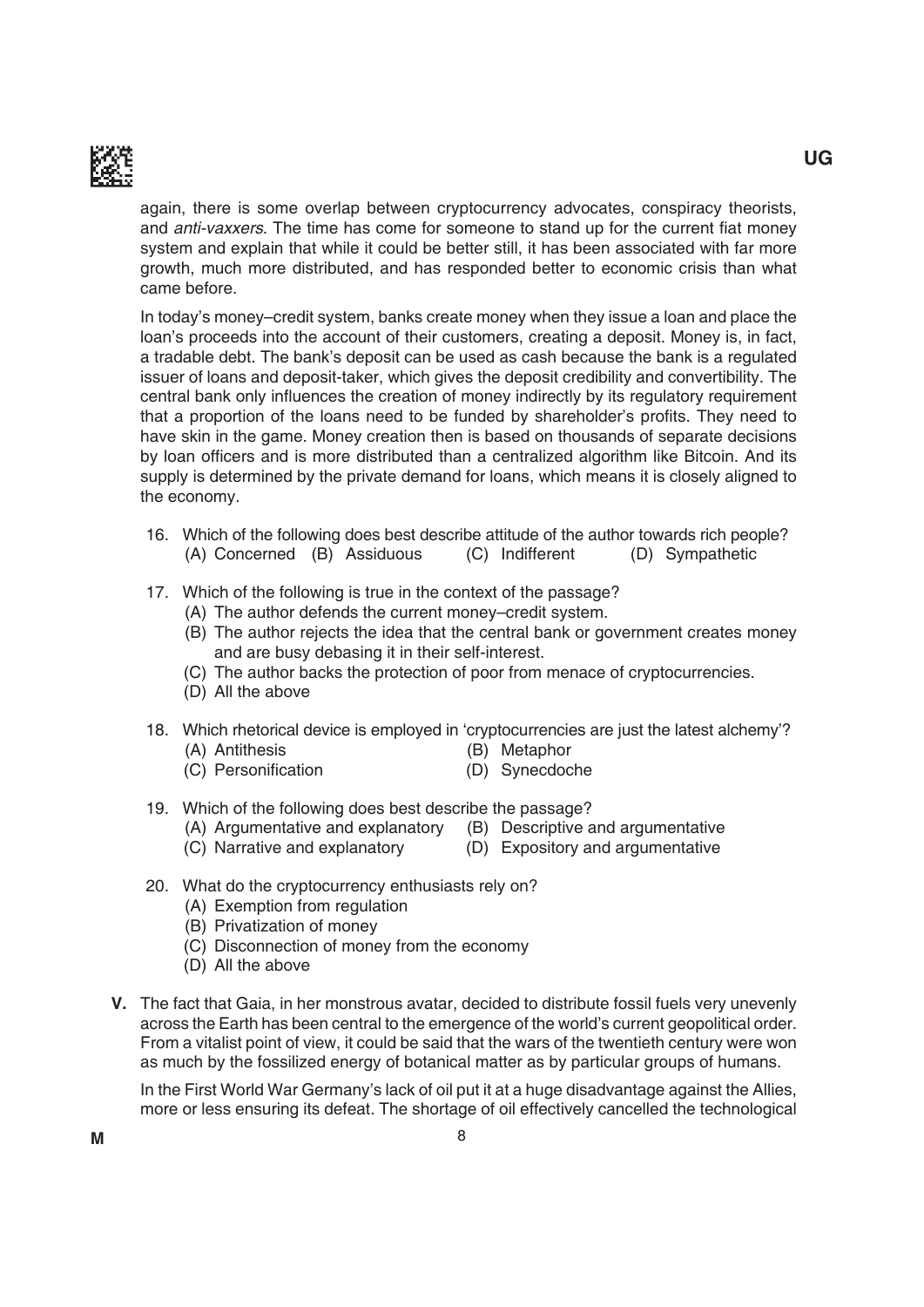

advantages Germany enjoyed at the start of the war: despite having a large fleet, for instance, it was unable to use its navy effectively because its coal-burning ships needed to refuel every eleven days. Conversely, the assured supply of American oil conferred so great an advantage on britain and France that "it could be fairly stated that the war was won for the Western allies by tankers." Not for nothing was it said of the First World War that Britain, France, and the United States floated "to victory on a sea of oil."

 in the Second World War the shortage of oil was even more critical to the defeat of the Axis powers. The German Luftwaffe was forced to rely on synthetic fuels derived from coal, and these could not provide the high-octane energy that was necessary for high- compression aero engines: "it was largely due to the inferior engines in German aircraft that the Luftwaffe lost the Battle of Britain." The shortage of oil also dictated Germany's war strategy: it was in order to seize the oilfields of the Caucasus that the German army pushed eastward into the Soviet Union in 1942, leading to a defeat at Stalingrad from which it never recovered. Japan's invasion of the Dutch East Indies was similarly forced by its lack of oil.

 in short, over the course of the twentieth century access to oil became the central focus of global geopolitical strategy: for a Great Power, to be able to ensure or hinder the flow of oil was to have a thumb on the jugulars of its adversaries. In the first part of the twentieth century the guarantor of the flow of oil was Britain. After the Second World War, the baton was passed, along with a string of British naval bases, to the United States. The role of guarantor of global energy flows is still crucial to US strategic dominance and to its position as global hegemon.

Today, as Elizabeth DeLoughrey has pointed out, "US energy policy has become increasingly militarized and secured by the Navy, the largest oceanic force on the planet." in the words of the historian michael Klare, the iraq War of 2003 marked the transformation of the uS military into "a global oil protection service, guarding pipelines, refineries, and loading facilities in the Middle East and elsewhere."

It is important to note that the strategic value of controlling oil flows is tangentially related to the US's energy requirements. The period in which the American military was turning into "a global oil protection service" was one in which the uS was well on its way to reducing its dependence on imported oil. The fact that the US is now self- sufficient in fossil fuels has in no way diminished the strategic importance of oil as an instrument for the projection of power- it is the ability to deny energy supplies to rivals that is strategically of central importance.

- 21. What is the central idea of the passage?
	- (A) Fossil fuels in war-making.
	- (B) Strategic value fossil fuels in US dominance in the world.
	- (C) Role of fossil fuels in modern geopolitical order.
	- (D) Distribution of fossil fuels in the world.
- 22. What was the cause of germany's defeat in the First World War?
	- (A) Germany's shortage of oil
	- (b) Advantage of britain and France
	- (C) Weaknesses of Germany's navy
	- (D) All the above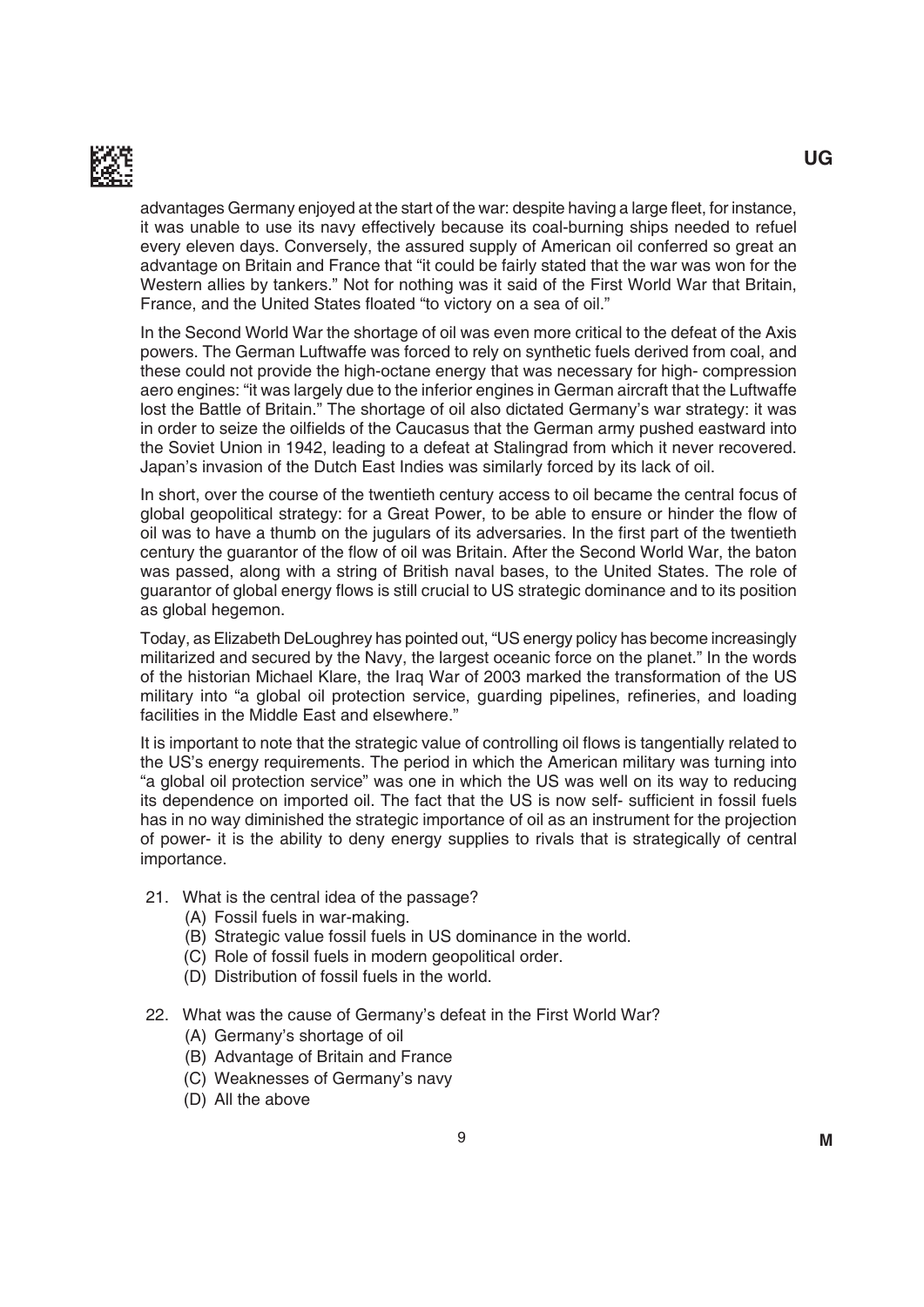

# 23. Which of the following could be inferred from michael Klare's opinion on uS military?

- (A) The US military interferes with energy needs of other countries.
- (B) The US energy policy has become increasingly militarized.
- (C) The US has changed energy policy drastically.
- (D) The US has fully understood the strategic value of controlling oil flows.
- 24. What does the phrase 'tangentially related' to mean?
	- (A) Related directly and in straightforward way
	- (B) Related closely and centrally
	- (C) Related only slightly and peripherally
	- (D) None of the above
- 25. What makes the US strategically dominating global hegemon?
	- (A) Capacity of the US to provide oil protection service, guarding pipelines, refineries, and loading facilities.
	- (b) increasingly militarized energy policy of the uS Navy, the largest oceanic force on the planet.
	- (C) The role of US as a guarantor of global energy flows.
	- (D) All the above
- **VI.** The modern animal rights movement, which originated in the 1970s, may be understood as a reaction to dominant emphases within science and religion (principally, though not exclusively, Christianity). When the Jesuit Joseph Rickaby wrote in 1888 that "Brute beasts, not having understanding and therefore not being persons, cannot have any rights" and that we have "no duties of charity or duties of any kind to the lower animals as neither to stocks and stones", he was only articulating, albeit in an extreme form, the moral insensitivity that has characterized the Western view of animals.

That insensitivity is the result of an amalgam of influences. The first, and for many years the most dominant, was the "other worldly" or "world denying" tendency in Christianity, which has, at its worst, denigrated the value of earthly things in comparison with things spiritual. Traditional Catholicism has divided the world into those beings that possess reason and therefore immortal souls, and those that do not. Christian spirituality has not consciously been at home with the world of non-human creatures-either animal or vegetable. Classic accounts of eternal life as found in Augustine of Hippo, thomas Aquinas, or John Calvin make little or no reference to the world of animals. Animals, it seems, are merely transient or peripheral beings in an otherwise wholly human-centric economy of salvation.

 the second idea-common to Christianity, Judaism, and islam-is that animals, along with vegetables and minerals, exist instrumentally in relation to human beings; they are made for human beings, even belong to human beings, as resources in creation. This idea predates Christianity and is found notably in Aristotle, who argues that "since nature makes nothing to no purpose, it must be that nature has made them for the sake of man". This idea, largely unsupported by scripture, was nevertheless taken over by Aquinas, who conceived of creation as a rational hierarchy in which the intellectually inferior existed for the sake of the intellectually superior.

 Such instrumentalism, which features rationality as the key factor dividing human beings from "brute beasts," has in turn buttressed the third influence, namely the notion of human superiority in creation. Human superiority need not, by itself, have led to the neglect of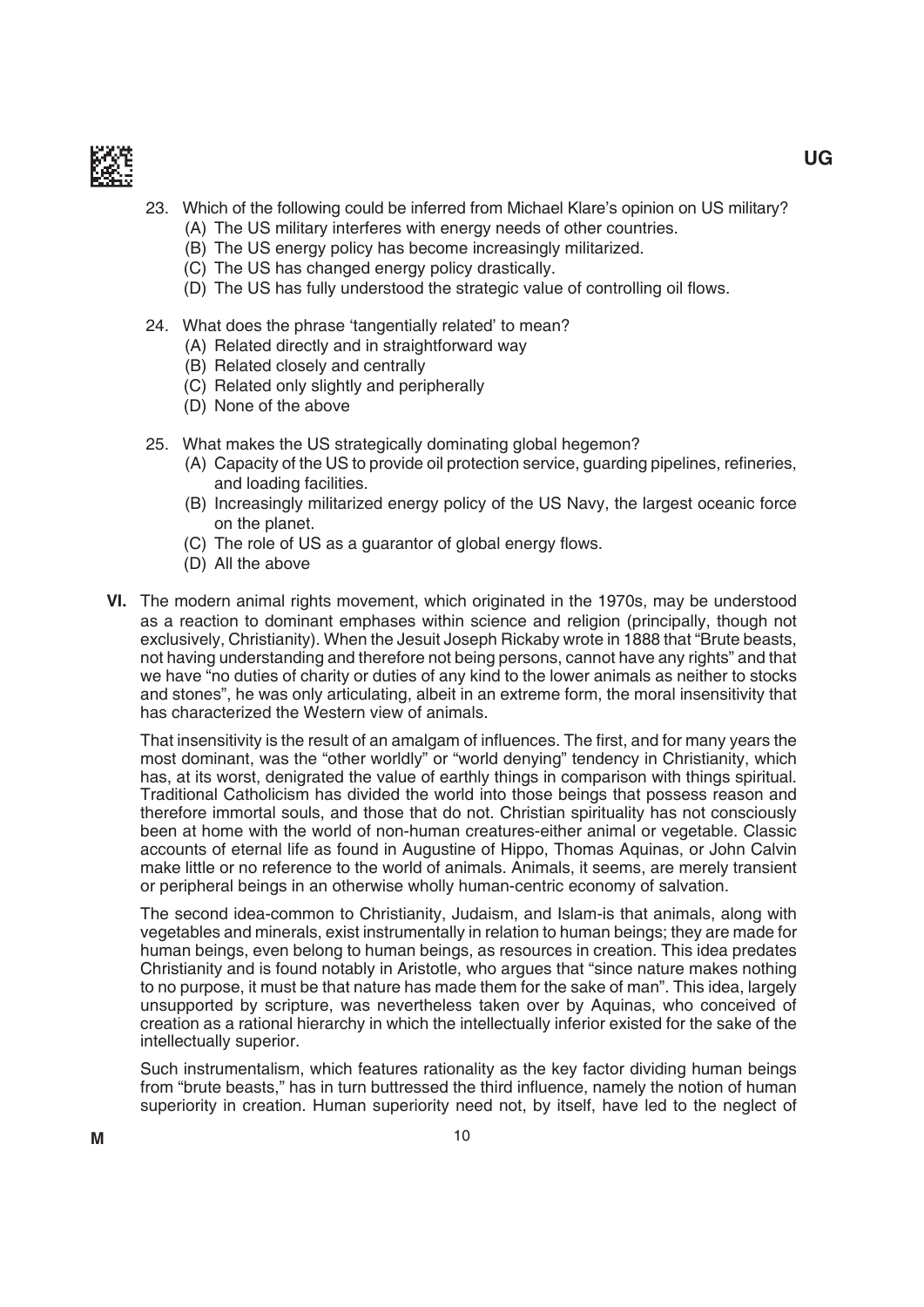

animal life, but when combined with the biblical ideas of being made "in the image of god" and god's preferential choice to become incarnate in human form, some sense of moral as well as theological ascendancy was indicated. As a result, Christianity, and to a lesser extent Judaism, have been characterized historically by an overwhelming concern for humanity in creation rather than an egalitarian concern for all forms of God-given life. That humans are more important than animals, and that they self-evidently merit moral solicitude in a way that animals cannot, has become religious doctrine. thus the Catechism of the Catholic Church maintains that "it is . . . unworthy to spend money on them [animals] that should as a priority go to the relief of human misery".

These influences have in turn enabled and justified the scientific exploration of the natural world and specifically the subjection of animals to experimentation. Francis Bacon pursued his scientific investigations in the belief that humanity should "recover that right over nature which belongs to it by divine bequest". René Descartes famously likened the movements of a swallow to the workings of a clock, and maintained that "There is no prejudice to which we are more accustomed from our earliest years than the belief that dumb animals think".

- 26. Jesuit Joseph Rickaby's articulation on animals may be termed as:
	- (A) Eco-centric view of animals (B) Anthropocentric view of animals
		-
	- (C) Ethnocentric view of animals (D) Androcentric view of animals
- 27. According to the author, how did Christianity contribute to insensitivity of the West towards animals?
	- (A) it denigrated the value of earthly things in comparison with spiritual things.
	- (B) It divided the world into beings with and without reason.
	- (C) it propagated as if animals are transient or peripheral in human centric economy of salvation.
	- (D) All the above.
- 28. Which of the following is closest to the meaning of the word 'instrumentalism' as used in the passage?
	- (A) Pragmatism (B) Idealism
	- (C) Egalitarianism (D) None of the above
- 29. Which of the following is not true in the context of the passage?
	- (A) Western philosophy and science are both under the influence of religion.
	- (B) Western philosophical views on animals have been influenced by religious notions about them.
	- (C) Western religious notions on animals have justified subjection of animals to scientific experimentation.
	- (D) Some of the scientific views on animals have been influenced by religious notions about them.
- 30. It may be inferred from René Descartes' view that
	- (A) it as irrational to assume that animals have awareness and some mental capacities.
	- (b) Animals are automata or they act mechanically.
	- $(C)$  Neither  $(A)$  nor  $(B)$
	- $(D)$  Both  $(A)$  and  $(B)$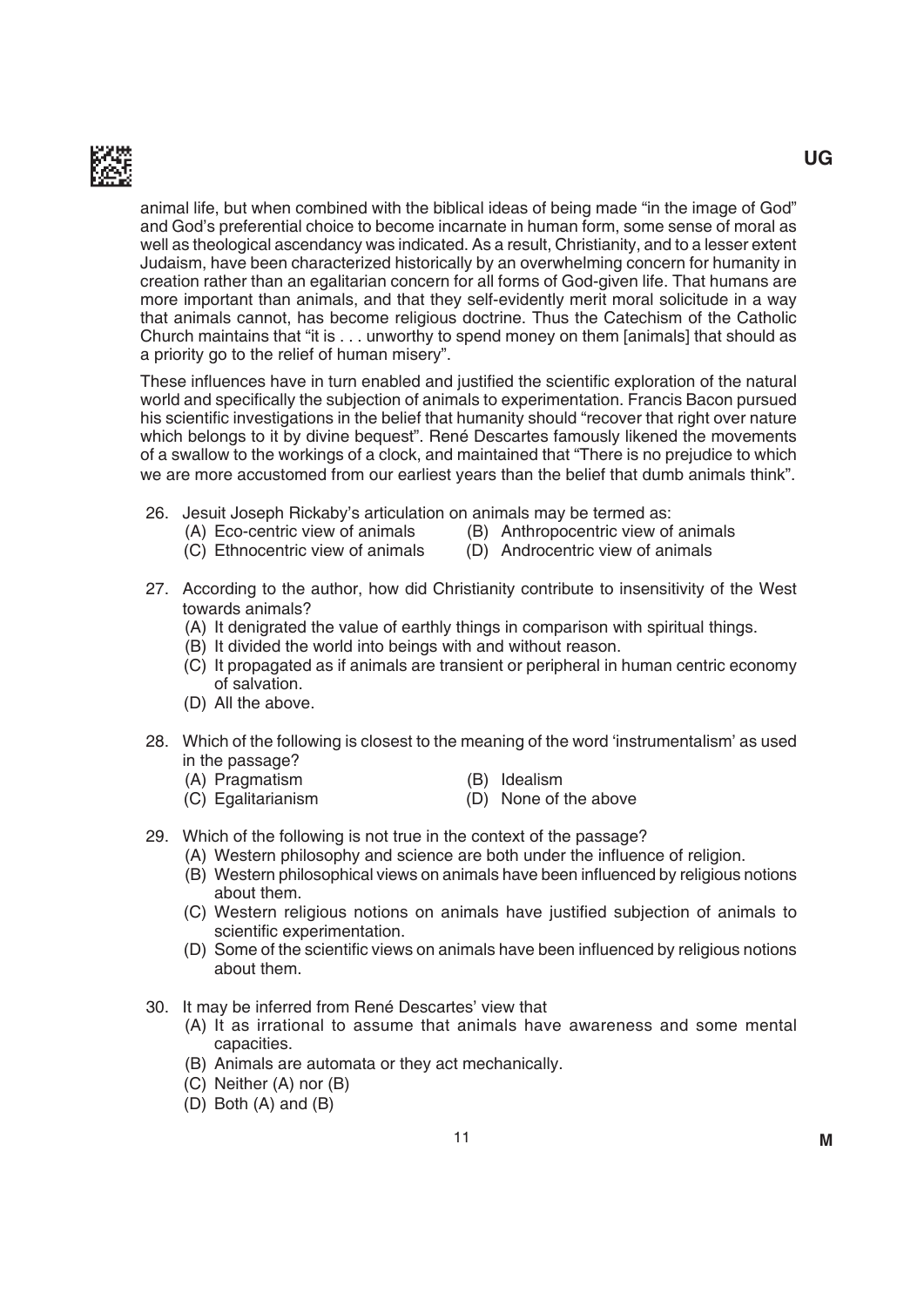

#### **Current Affairs and General Knowledge**

- **VII.** When we hear the name SPACE, only one organization comes to mind: the Indian Space Research Organization (ISRO). The Indian Space Research Organization (ISRO), located in Bengaluru, is the country's first space agency. ISRO was founded in 1969 with the goal of developing and utilizing space technology for national development while also conducting planetary exploration and space science research. the space research operations began in india in the early 1960s, at a time when satellite applications were still in the experimental stages in the United States. Dr. Vikram Sarabhai, the founding father of India's space programme, rapidly recognized the benefits of space technologies after the live transmission of the Tokyo Olympic Games across the Pacific by the American satellite 'Syncom-3' demonstrated the power of communication satellites. The ISRO has launched various spacecrafts like the Chandrayaan, Astrosat, Microsat, GSAT etc. The Government of India has also approved a regional spaceborne navigation system, which will consist of seven satellites. Out of these, four of them will be placed in geosynchronous inclined orbit of 29° relative to the equatorial plane. Such an arrangement would mean all seven satellites would have continuous radio visibility with indian control stations.
	- 31. Name the first dedicated mission launched by ISRO for studying the celestial sources in X-ray, optical and UV spectral bands simultaneously.
		- (A) Amazonia (b) Astrosat
			-
		- (C) Gaganyaan 1 (D) Lunar Polar Exploration Mission
- - 32. APPLE, the first communication satellite of ISRO was launched from:
		- (A) Satish Dhawan Space Centre, Sriharikota
		- (B) TERLS, Thiruvananthapuram
		- (C) Kourou, French guiana
		- (D) SSLV Launching Station, Tamil Nadu
	- 33. Name the spacecraft that has been successfully sent into the space to probe into the planets in the solar system.
		- (A) Sputnik 19 (B) Cosmos 482
		- (C) Pioneer-E (D) Mariner 10
	- 34. The first successful Nuclear Bomb test conducted by India in 1974, is called the:
		- (A) Prithvi (b) Pokhran-ii
		- (C) Smiling Buddha (D) Surya
	- 35. NaviC covers india and region extending:
		- (A) 1,500 Km (b) 2,000 Km
		- (C) 7,000 Km (D) 1,000 Km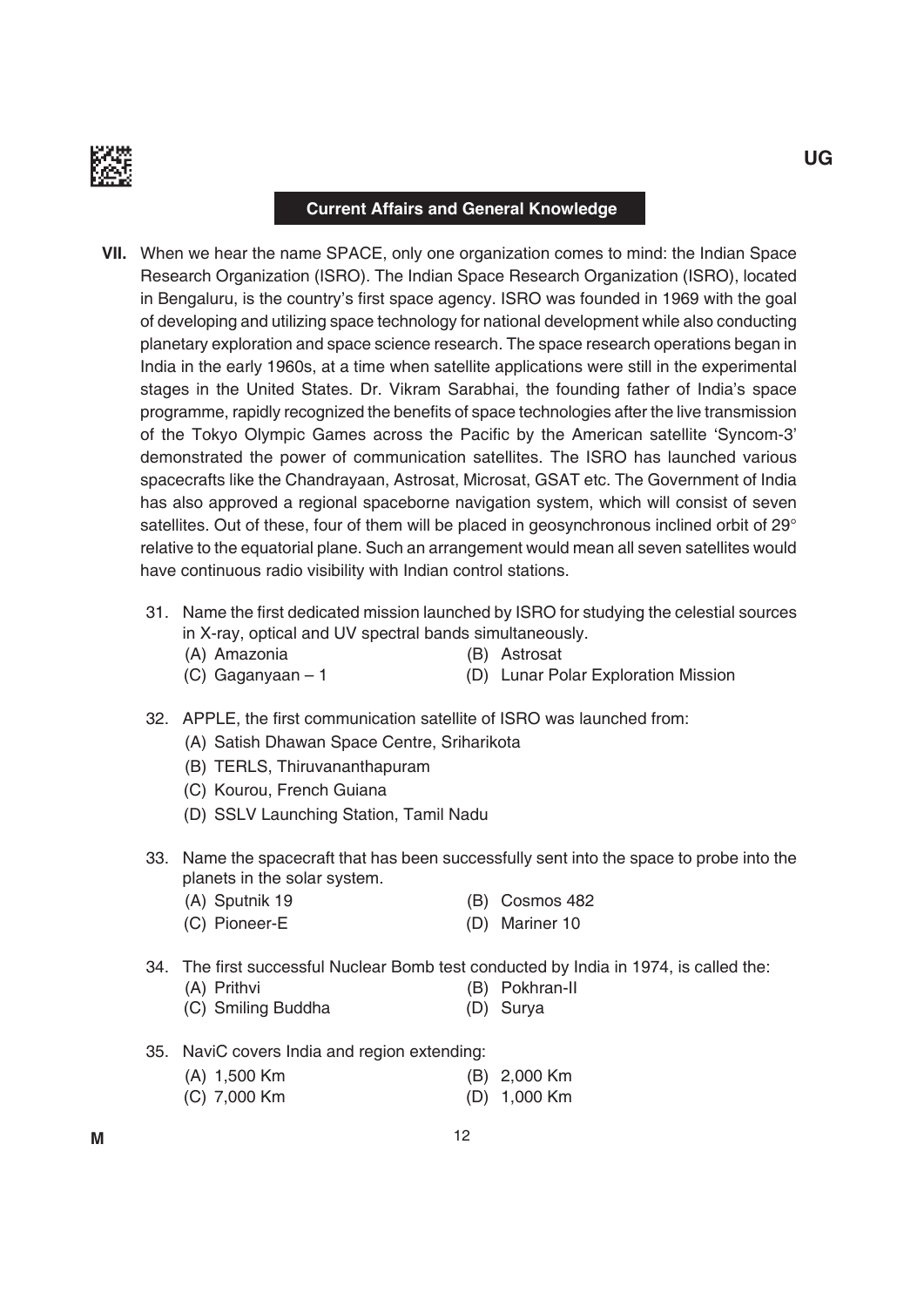

- **VIII.** On December 26, 2021, for the first time since the present government came to power in 2014, the Union Home Ministry constituted a panel led by its officers to review the withdrawal of the Armed areas. The Act was amended in 1972 and the powers to declare an area as "disturbed" were conferred concurrently upon the Central government along with the States. Currently, the MHA issues periodic "disturbed area" notification to extend AFSPA only for Nagaland and Arunachal Pradesh, where it is applicable in the districts of Tirap, Changlang, Longding and areas falling under Namsai and Mahadevpur police stations bordering Assam. The notification for Manipur and Assam is issued by the State Governments. Tripura revoked the Act in 2015 and meghalaya was under AFSPA for 27 years, until it was revoked by the MHA from April 1, 2018. The Act was implemented in a 20-km area along the border with Assam. Jammu and Kashmir has a separate J&K Armed Forces (Special Powers) Act, 1990.
	- 36. Power to notify parts of or the whole of a State or a Union Territory as a 'disturbed area', under the Armed Forces (Special Powers) Act, 1958 is vested with:
		- (A) Governor of any State (B) Administrator of a Union Territory
		- (C) Central Government (D) All of the above
		-
	- 37. AFSPA was introduced in Meghalaya in the year:

| (A) 1995   | (B) 1999   |
|------------|------------|
| $(C)$ 1991 | $(D)$ 1989 |

- 38. Consider the following statements about the Armed Forces (Special Powers) Act and mark the correct option.
	- (A) Detractors and Human Rights Organizations, as well as many sections of civil society, argue that the Act often leads to excesses and require checks and balances or could alienate the people instead of integrating them with the main stream.
	- (B) Irom Chanu Sharmila, an activist from Manipur, became ansensitizing figure symbolizing the protest against AFSPA after she sat on an indefinite fast in 2000, demanding its repeal and ended it only in August 2016.
	- $(C)$  Both  $(A)$  and  $(B)$  are correct
	- (D) None of the above
- 39. In 2005, a government-appointed five-member committee, recommended that AFSPA be repealed. It suggested that the Unlawful Activities (Prevention) Act could be suitably amended to deal with terrorism. it made this recommendation as it felt that the AFSPA created an impression that the people of the Northeast States were being targeted for hostile treatment. Who headed this committee?
	- (A) B. P. Jeevan Reddy
	- (b) Abhishek Singhvi
	- (C) Soli Sorabjee
	- (D) Ram Jethmalani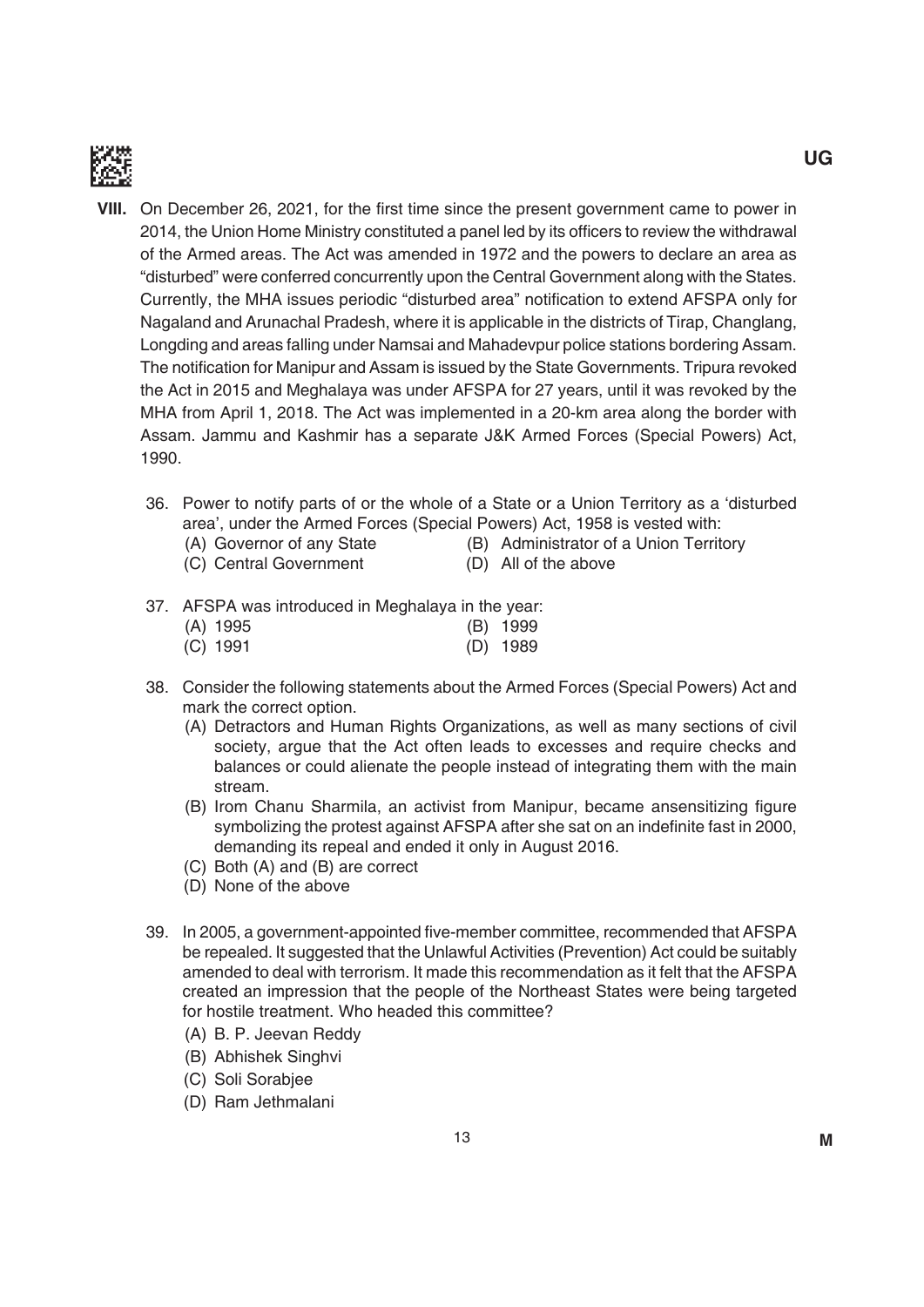

- 40. AFSPA is currently in force in:
	- (A) Arunachal Pradesh and Assam
	- (B) Nagaland and Manipur
	- (C) Jammu and Kashmir
	- (D) All of the above
- IX. One of the justifications of Russia-Ukraine war Russian leader claimed that military action was necessary to stop Ukrainian attacks on the two break away regions of Donetsk and Lugansk, which Russia recognized as sovereign states. President of Russia claimed that Russia could come under attack by Ukrainian far right government, unless their influence in the country is diminished. He accused Western Nations of arming Kyiv against Russia. After being ordered by Russia's leader to invade the capital of Ukraine, Russian troops moved in several directions. As the first targets were hit, airports and the military HQs were located near cities across Ukraine, then tanks and troops rolled into the country from the north, east, and south. The war has demolished most of the cities of the Ukraine and caused irreparable damage to the humanity.
	- 41. Ukraine was part of which country during 1922-1991?
		- (A) Germany (B) Poland (C) USA (D) USSR
	- 42. Who is the President of Ukraine?
		- (A) Volodymyr Zelenskyy (B) Vladimir Zelenskyy
		- (C) Volodymyr S. Zelenskyy (D) Vladimir Zelensky
	- 43. Which is the currency of Ukraine?
		- (A) Guilder (B) Zloty
		- (C) Ruble (D) Hryvnia
	- 44. The President of Ukraine was formerly:
		- (A) Weather Forecaster (B) (B) Navy Officer
		- (C) Comedian (D) TV News Reader
	- 45. Which operation was launched by the indian government to bring back indians from Ukraine during Russia-Ukraine war?
		- (A) Operation Kyiv (B) Operation Ganga
		- (C) Operation Rakshak (D) Operation East Star
- -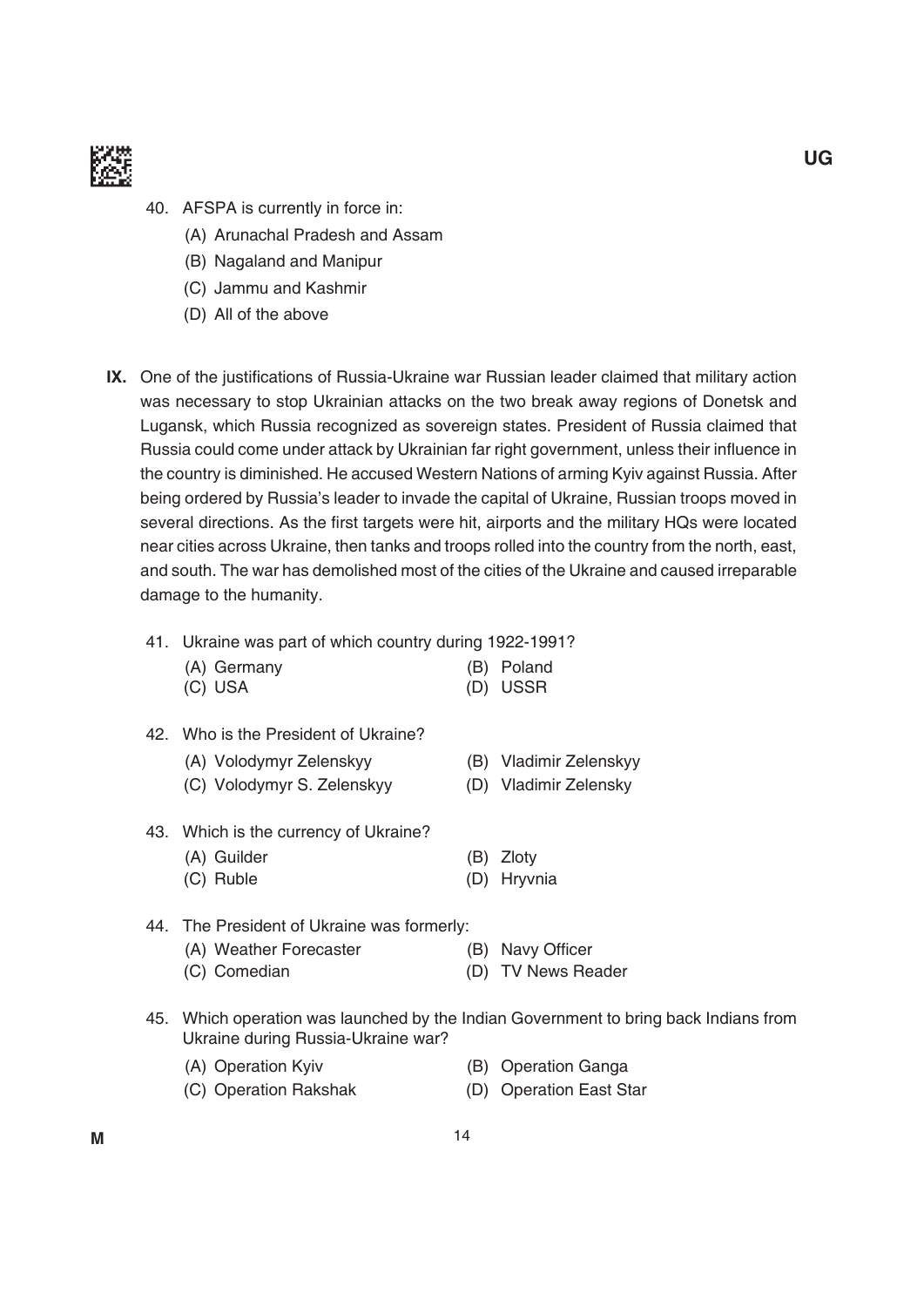

- **X.** Every second patent granted in India between 2016-2021 is related to green technology and a quarter of the green technology patents are concerning alternative energy production, coinciding with the Centre's efforts on "enhanced use of green technology for boosting economy and encouraging consumers to use products produced through use of such technology". Data from the Ministry of Commerce and Industry shows that more than 91,500 patents were granted between 2016-17 and 2020-21, while the data for 2021-22 was not immediately available. However, going by the trend in the past two years, india is expected to clear at least 25,000 more applications this year. Separate data from the ministry shows that between 2016-17 and 2021-22 (up to January), 61,186 patents related to green technologies have been granted in the said period. Of these, 90% are for technologies concerning waste management and alternative energy production- 38,837 or 63% of them are related to waste management and more than 16,000 or 26% are for alternative energy production. The rest of the green technology patentsare for energy conservation (2,555), transportation technologies (2,481),nuclear power generation (1,079),agriculture-and-forestry (161),and others (69).
	- 46. With which country India entered into a 'Green Strategic Partnership' in September 2020?

| (A) Poland  | (B) Greece      |
|-------------|-----------------|
| (C) Denmark | (D) South Korea |

47. In pursuance of the United Nations Sustainable Development Goals (SDG), India aims to be energy independent by the year

| (A) 2047   | $(B)$ 2040 |
|------------|------------|
| $(C)$ 2045 | $(D)$ 2057 |

- 48. According to the global innovation index 2021 published by the World intellectual Property Organization (WiPO), india is ranked \_\_\_\_\_\_\_\_\_ out of 132 countries. (A)  $45^{th}$  (B)  $46^{th}$ 
	- (C)  $47^{\text{th}}$  (D)  $48^{\text{th}}$
- 49. In January 2022, the Union Cabinet approved the second phase of the Green Energy Corridor (GEC) in India with the objective to facilitate
	- (A) Grid integration and power evacuation of Renewable Energy (RE) Power Projects in seven States.
	- (B) Ecologically sustainable growth by increasing carbon footprint.
	- (C) Ecologically sustainable production of fossil fuels.
	- (D) Spreading awareness regarding Renewable Energy (RE) Power Projects.
- 50. The IRENA is an intergovernmental organization that supports countries in their transition to a sustainable energy future and serves as the principal platform for international co-operation on renewable energy. IRENA stands for:
	- (A) Intergovernmental Renewable Energy Association
	- (B) International Renewable Energy Association
	- (C) Intergovernmental Renewable Energy Agency
	- (D) International Renewable Energy Agency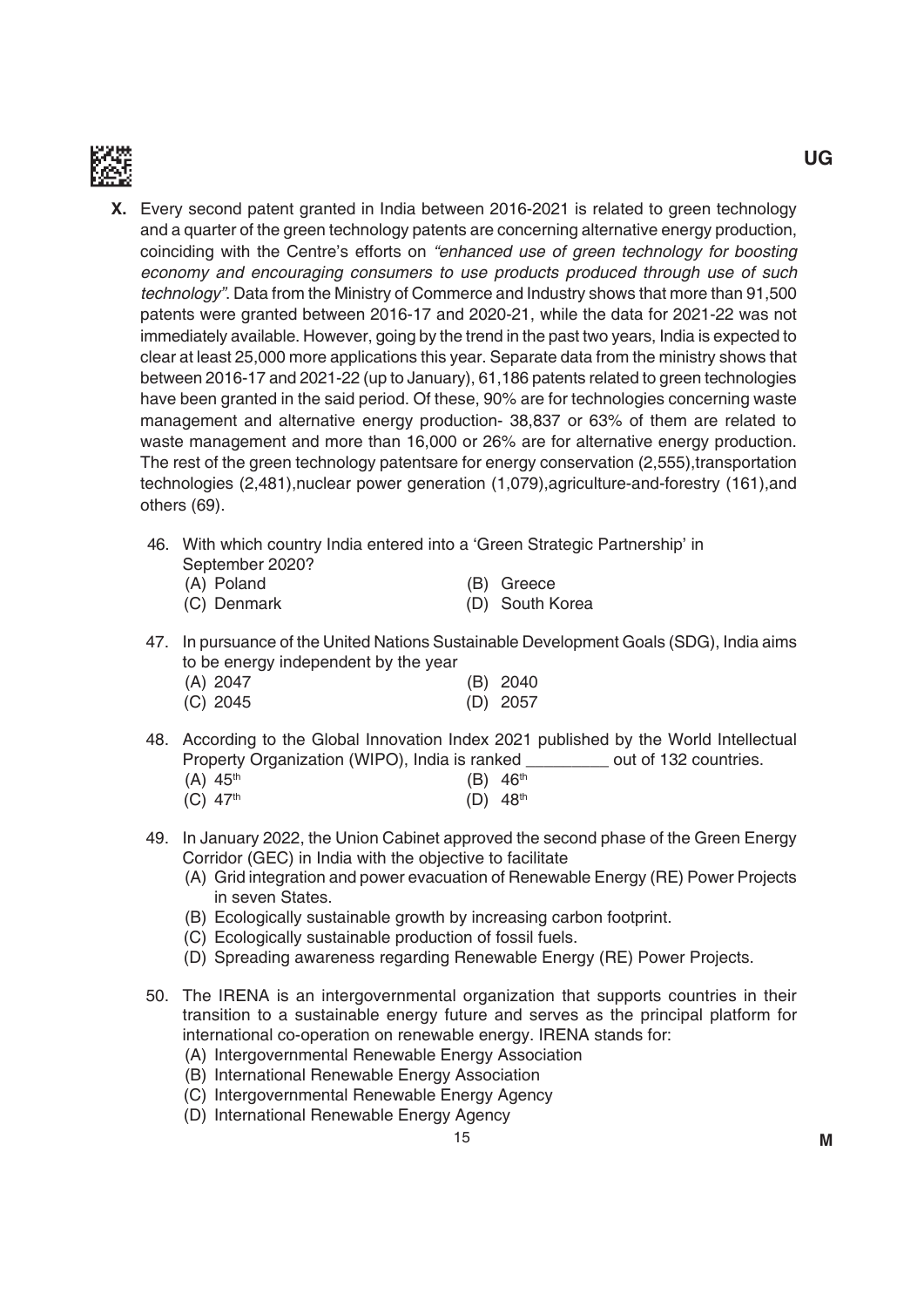

- **XI.** The Government may defer the deadline for companies to deposit the unspent portion of their Corporate Social Responsibility (CSR) funds into specified bank accounts in a move aimed at providing some relief in the fight against the COVID-19 and subsequent restrictions. Companies are required to spend at least 2% of their average net profit of the preceding within three financial years on CSR. The Ministry has allowed firms to undertake projects on an ongoing basis on the condition that any unspent amount must be deposited with a scheduled bank within 30 days of the end of the financial year. "Considering the current crisis, we request your esteemed office to consider relaxation by providing extension of the timelines up to June 30, 2021," the Institute of Company Secretaries of India said in a letter to the Ministry. Experts said that while lockdowns and restrictions are less stringent than last year and companies have adapted to working online, many professionals or their families have been affected by the infection, leaving teams short-staffed.
	- 51. Which of the following is the Corporate Social Responsibility (CSR) initiative of the erstwhile Facebook india to promote women entrepreneurship?
		-
- (A) Shakti (b) Pragati
	- (C) Lean In (D) Marching Forward
- - 52. In 2019, which of the following Committees recommended that CSR expenditure should be made tax deductible expenditure?
		- (A) Company Laws Committee
		- (B) High Level Committee on Reform of Indian Company Law
		- (C) High Level Committee on Corporate Social Responsibility
		- (D) Committee for Reforms in Corporate Social Responsibility in India
	- 53. CAWACH is an initiative by the National Science and Technology Entrepreneurship Development Board, Department of Science and Technology, Government of India stands for the:
		- (A) Centre for Alleviating Waning Healthcare Companies
		- (b) Centre for Augmenting Wound-up Healthcare Companies
		- (C) Centre for Augmenting WAR with COVID-19 Health Crisis
		- (D) Centre for Alleviating Withering Healthcare Companies
	- 54. On January 22, 2021 the Companies (Corporate Social Responsibility Policy) Amendment Rules, 2021 were notified by the:
		- (A) Ministry of Finance
		- (B) Ministry of Social Justice and Empowerment
		- (C) ministry of Law and Justice
		- (D) Ministry of Corporate Affairs
	- 55. the ministry of Corporate Affairs has instituted an award to select companies to recognize corporate initiatives in the area of Corporate Social Responsibility (CSR) to achieve inclusive growth and inclusive and sustainable development. The name of the award is:
		- (A) National Corporate Social Responsibility Awards
		- (B) National Awards for Excellence in Social Responsibility
		- (C) National Awards for Corporate Excellence in Social Responsibility
		- (D) National Awards for Excellence in Inclusive Growth and Sustainable Development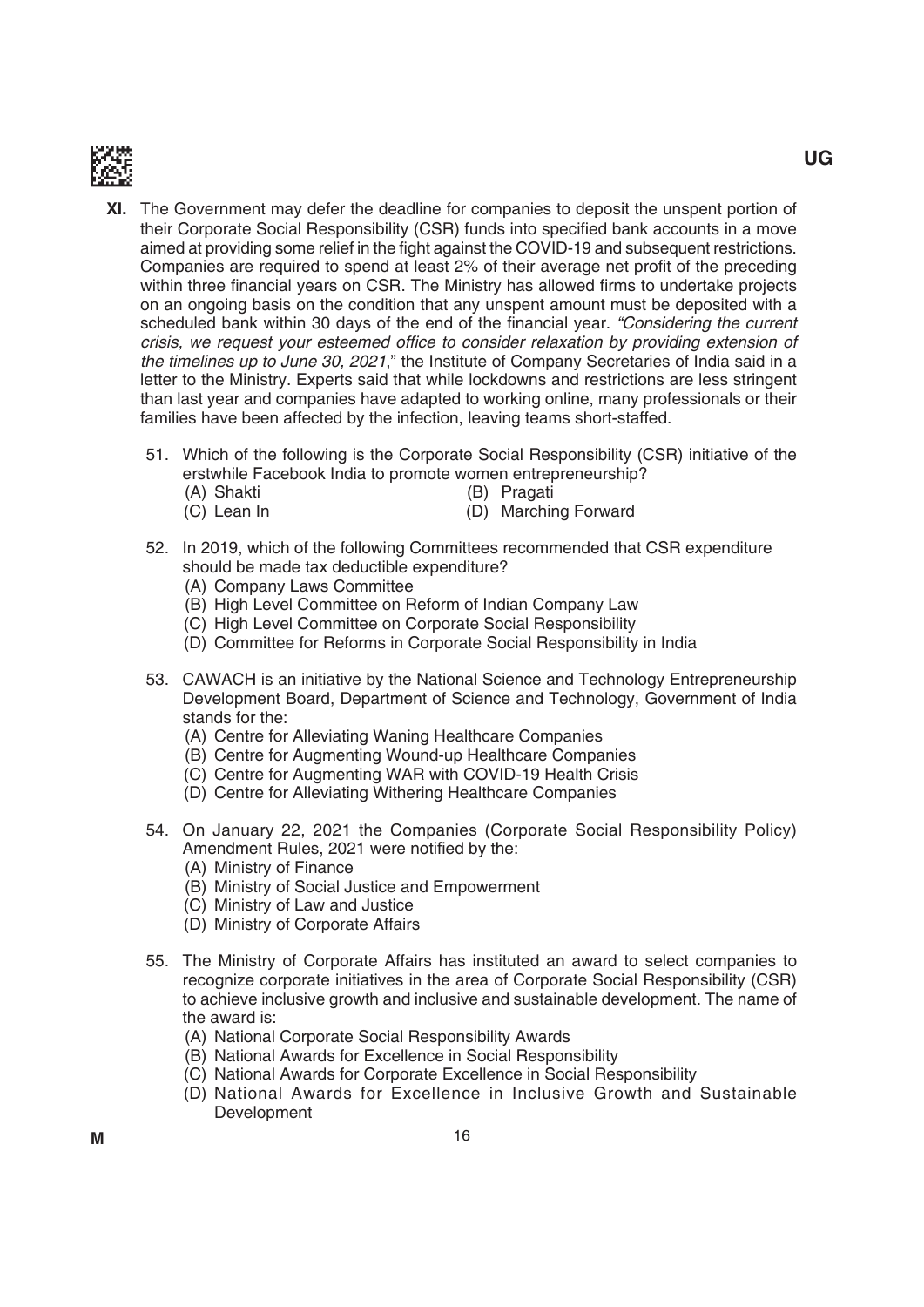

**XII.** With the announcement of Drone Shakti in the Union Budget, the industry got a massive push after the liberalization of the Drone Rules in 2021. The Government stated that startups will be promoted to facilitate Drone Shakti, with 'drone as a service'.

 "The current Government has taken a serious paradigm shift on drone technology and Drone Shakti announcement of the current FY budget proves the government's clear vision and focus towards this emerging industry. Drone Shakti and Kisan Drones will definitely help get this technology to impact common people on the grassroots level at a massive scale," according to the founder and CEO of a prominent aerospace quoted in a business magazine. The country is set to witness the use of large, unmanned aircraft systems weighing more than 150 kilograms across the sectors. Kisan Drones are already being used for crop assessments, land records, spraying of insecticides, and are expected to boost a wave of technology in the Agri and farming sector. Drones are also being used in surveillance systems for Railway Security. In India, drones were also deployed to deliver COVID-19 vaccines.

- 56. COVID-19 vaccines were delivered by drones as ICMR-led pilot project to:
	- (A) Ladakh (b) Katra
	- (C) Dantewada (D) Manipur
- 57. Which of the following is the online platform hosted by the Directorate General of Civil Aviation for various activities related to the management of drone activities in India?
	- (A) e-Drone Shakti (B) Digital Sky platform

(C) Aakash Shakti (D) Digital Drone platform

- 58. Which of the following refers to the phenomenon of restricting the movement of drones within a defined airspace?
	- (A) Geo-fencing (B) Drone-fencing
		-
	- (C) Sky-fencing (D) Air-fencing
- 59. The Drone Rules, 2021 have been made in supersession of which of the following rules?
	- (A) The Unmanned Aircraft System Rules, 2020
	- (B) The Aircraft Rules, 2020
	- (C) The Unmanned Aircraft System Rules, 2021
	- (D) The Manned Aircraft Rules, 1934
- 60. Which autonomous body is responsible for national accreditation structure for drones?
	- (A) Drone Council of India (B) Unmanned Aircraft Council of India
	- (C) Manned Aircraft Council of India (D) Quality Council of India
- **XIII.** The 21<sup>st</sup> century has seen an overall shift in India's policy outlook and also the global outlook towards india. Coherent policy initiatives and effective implementation on the ground have ensured a positive growth profile. The biggest shift has been the recognition of the maritime sector. Somehow, post-independence, we as a nation became sea blind and completely undermined our maritime potential. initially, the indian Navy came out with their military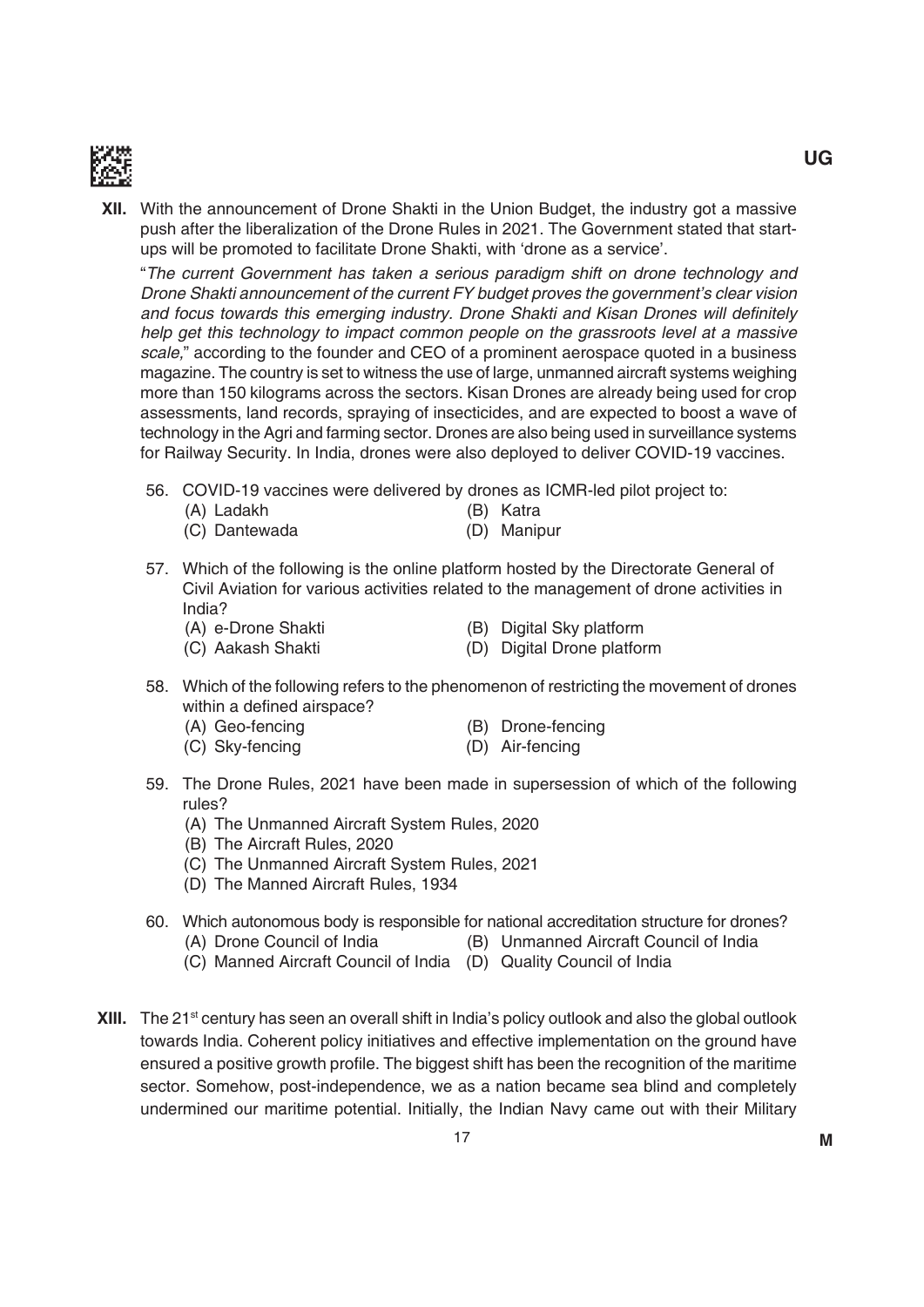

Maritime Strategy in 2007, titled "Freedom to use the Seas". They kept on upgrading their vision document on regular intervals with latest being declared in 2015. The Security And Growth for All in the Region (SAGAR) vision declared by the Government of India in May 2015 has been a massive game changer on multiple fronts. it integrates the geopolitical and geostrategic realities to domestic requirements. The security concerns and the blue economic opportunities are comprehensively addressed along with the diplomatic leverage and reviving the rich maritime heritage.

The SAGAR vision has been backed by aggressive push by the Government of India to drive mega projects with massive human resource requirements.

- 61. Which of the following is the flagship programme of the Ministry of Shipping, Government of india, to promote port-led development in the country through harnessing india's 7,500 km long coastline, 14,500 km of potentially navigable waterways and strategic location on key international maritime trade routes?
	- (A) Sagarmala Programme (B) Sagarshakti Programme
		-
	- (C) Jalshakti Programme (D) Jalmala Programme
- 
- 62. Which of the following is the initiative of the Ministry of Earth Sciences (MoES), government of india, to explore marine resources and develop deep sea technologies for sustainable use of ocean resources?
	-
	- (A) Sagarmanthan Mission (B) Samudramanthan Mission
	- (C) Deep Ocean Mission (D) Deep Ocean and Sea Technology Mission
- 63. iSA is a united Nations body regulating the exploration and exploitation of marine non-living resources of oceans in international waters. iSA stands for:
	- (A) International Sea Authority (B) International Sea Association
		-
	- (C) International Seafaring Association (D) International Seabed Authority
- 64. Under Mission SAGAR, which Indian Naval Ship was deployed by the Indian Navy to provide humanitarian and medical assistance to maldives, mauritius, Seychelles, Madagascar and Comoros?
	- (A) INS Kesari (B) INS Vikrant
	- (C) INS Viraat (D) INS Vikramaditya
- 65. Which of the following is India's first manned ocean mission which was launched at Chennai?
	- (A) Samudrashakti (B) Samudrayan
	- (C) Sagaryan (D) Sagarshakti
- 
-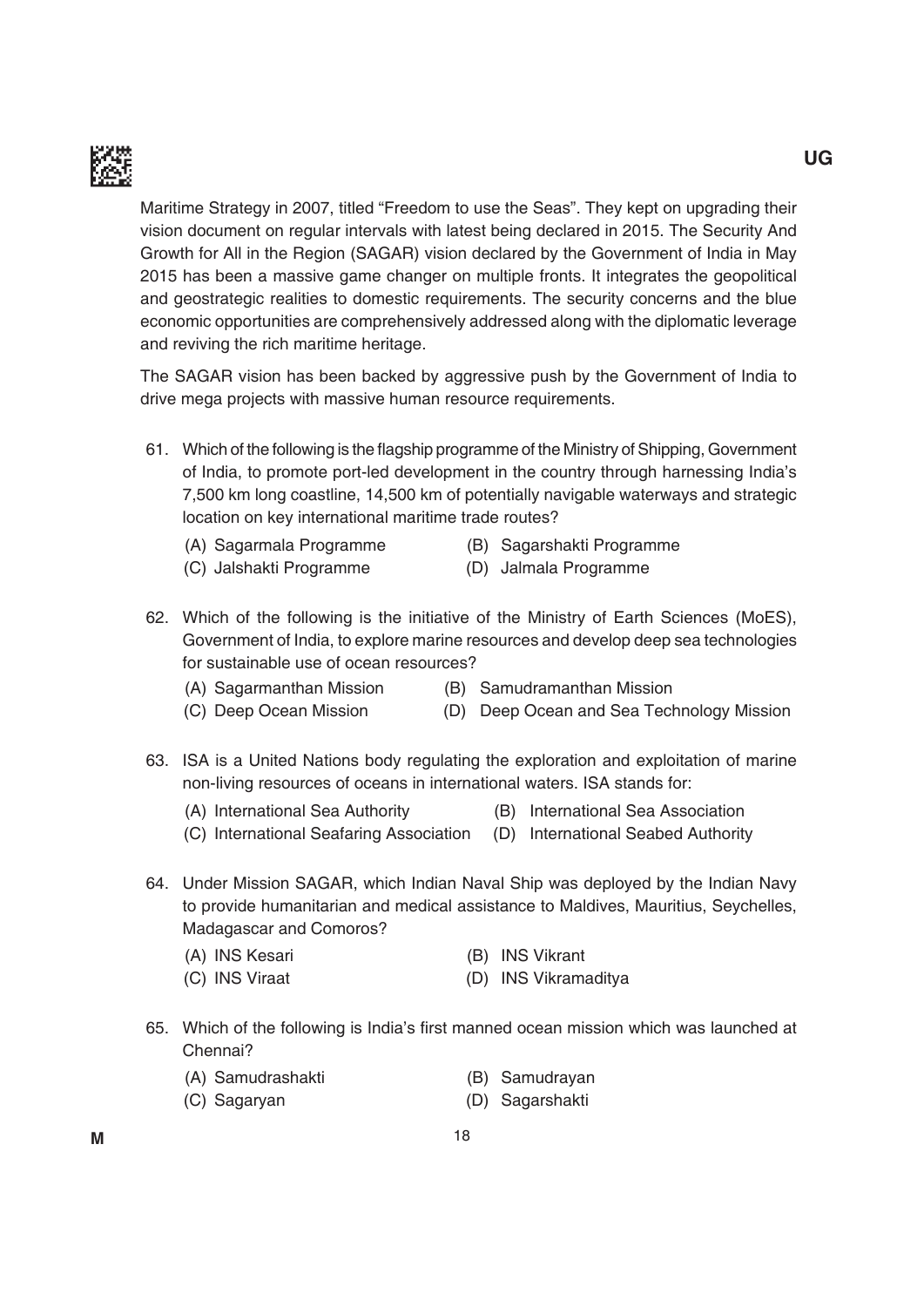

#### **Legal Reasoning**

- **XIV.** Writ is a public law remedy. it refers to a formal, written order issued by a judicial authority directing an individual or authority to do or refrain from doing an act. the High Court, while exercising its power of judicial review, does not act as an appellate body. it is concerned with illegality, irrationality and procedural impropriety of an order passed by the State or a Statutory Authority. A High Court is empowered to issue directions, orders or writs for the enforcement of Fundamental Rights and for any other purpose. The writ jurisdiction of High Court is discretionary and equitable. Writ of mandamus is issued by a court commanding a public authority to perform a public duty belonging to its office. It can be issued only when a legal duty is imposed on the authority and the petitioner has right to compel the performance of such duty. Writ of mandamus is requested to be issued, inter alia, to compel performance of public duties which may be administrative, ministerial or statutory in nature. A writ of mandamus may be issued in favour of a person who establishes a legal right in himself. it may be issued against a person who has a mandatory legal duty to perform, but has failed or has neglected to do so. Such a legal duty emanates by operation of law. the writ of mandamus is most extensive in regards to its remedial nature. The object of mandamus is to prevent disorder emanating from failure of justice and is required to be granted in all cases where law has established no specific remedy.
	- 66. the government of a state made a rule to make it discretionary to grant dearness allowance to its employees. One of the employees filed a writ petition seeking a mandamus to compel the government to grant dearness allowance. in the given situation, which of the following statements is true?
		- (A) Writ of mandamus cannot be granted as no legal duty was imposed on the government to grant dearness allowance.
		- (b) Writ of mandamus cannot be granted as a statutory right was conferred on the employee to receive dearness allowance.
		- (C) Writ of mandamus can be granted as it is a public law remedy.
		- (D) Writ of mandamus can be granted as it is a discretionary remedy.
	- 67. A public-spirited citizen filed a writ petition seeking a mandamus to compel the government to make a law to curb the ill-effects of climate change. in the given situation, which of the following statements is true?
		- (A) Writ of mandamus can be granted as it is an equitable remedy.
		- (b) Writ of mandamus cannot be granted as no legal duty is imposed on the government to pass a law to curb the ill-effects of climate change.
		- (C) Writ of mandamus can be granted as it is a discretionary remedy.
		- (d) Writ of mandamus cannot be granted as there is no violation of fundamental right.
	- 68. Mr. A and Mr. B are parties to a contract of sale of goods. Upon breach of contractual obligations by Mr. A, Mr. B filed a writ petition seeking a mandamus to compel Mr. A to perform his obligations under the contract. In the given situation, which of the following statements is true?
		- (A) Writ of mandamus can be granted as it is a discretionary remedy.
		- (b) Writ of mandamus cannot be granted as there is no violation of fundamental right.
		- (C) Writ of mandamus cannot be granted as Mr. B's right under the contract is a private right.
		- (D) Writ of mandamus can be granted as there is no statutory duty imposed on Mr. A to fulfill his contractual obligations.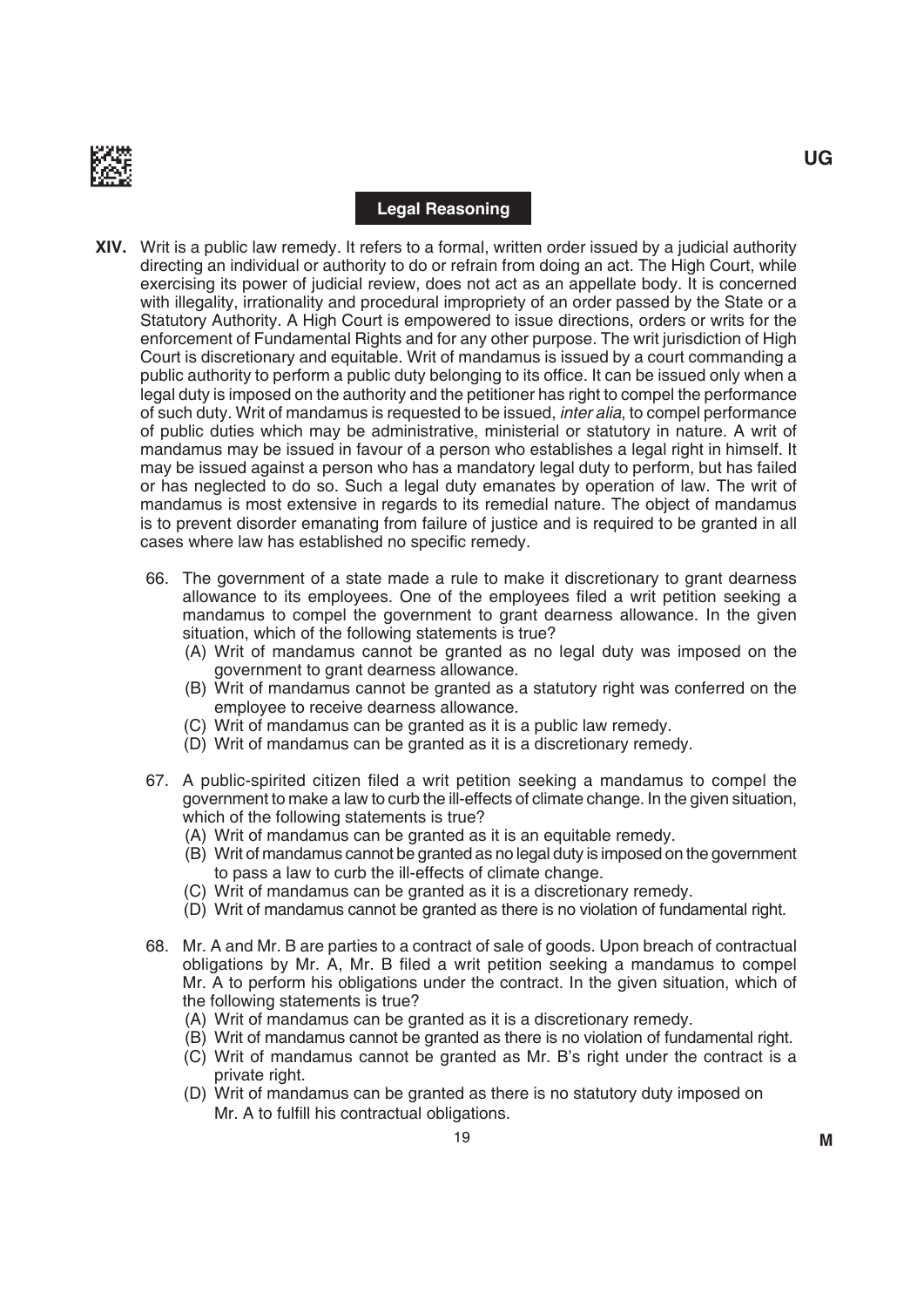

- 69. A licensing officer is under a statutory duty to issue a license to an applicant who fulfils the conditions prescribed for the issue of such license. Mr. X, an applicant, fulfilled all the conditions prescribed for the issue of such license, but his application for issuance of license was rejected by the licensing officer. In the given situation, which of the following statements is correct?
	- (A) Writ of mandamus can be granted compelling the license officer to issue the license.

- (B) Writ of mandamus cannot be granted compelling the license officer to issue the license as there is no violation of fundamental right.
- (C) Writ of mandamus can be granted as it is the discretion of the licensing officer to grant license.
- (D) Writ of mandamus cannot be granted compelling the license officer to issue the license as there is no violation of public duty.
- 70. Which of the following statements is incorrect?
	- (A) Writ of mandamus may be issued in favour of a person who establishes the existence of a legal right.
	- (b) Writ of mandamus may be issued against a person or authority who has a mandatory duty to perform but has failed or has neglected to do so.
	- (C) Writ of mandamus is purported to prevent disorder emanating from failure of justice.
	- (d) Writ of mandamus may be requested to be issued to compel performance of private duties which may be administrative, ministerial or statutory in nature.
- **XV.** To maintain the secular character of the Indian polity, not only does the Constitution of India guarantee freedom of religion to individuals and groups, but it is also against the general policy of the Constitution of india that any money be paid out of the public funds for promoting or maintaining any particular religion. Accordingly, it is provided in the Constitution of india that no person shall be compelled to pay any taxes, the proceeds of which are specifically appropriated in payment of expenses for the promotion or maintenance of any particular religion or religious denomination. This does not prohibit the State from enacting a law to incur expenses for the promotion or maintenance of any particular religion or religious denomination, but by such law, no person can be compelled to pay any tax, the proceeds of which are to be so utilized. this, however, does not invalidate levy of a fee to provide some service. Thus, a fee can be levied on pilgrims to a religious fair to meet the expenses of the measures taken to safeguard the health, safety and welfare of the pilgrims. Such fee levied by a State will be valid because the object of such contribution is not to foster or preserve religion, but to control secular administration of religious institutions.
	- 71. Mr. A, a tax-payer of various taxes levied by the State Government, filed a writ petition for issuance of a writ of mandamus directing the State to forbear from spending any amount from the public funds of the state for renovation of water tanks belonging to a Hindu temple in the State. These tanks were used by the general public, irrespective of their religious affiliation, for bathing and drinking purposes. In the given situation, which of the following statements is correct?
		- (A) The State is promoting or maintaining the Hindu religion.
		- (B) The State cannot be said to be promoting or maintaining the Hindu religion.
		- (C) The State is compelling citizens to pay tax for promotion of Hindu religion.
		- (D) The State is compelling citizens to pay tax for maintenance of Hindu religion.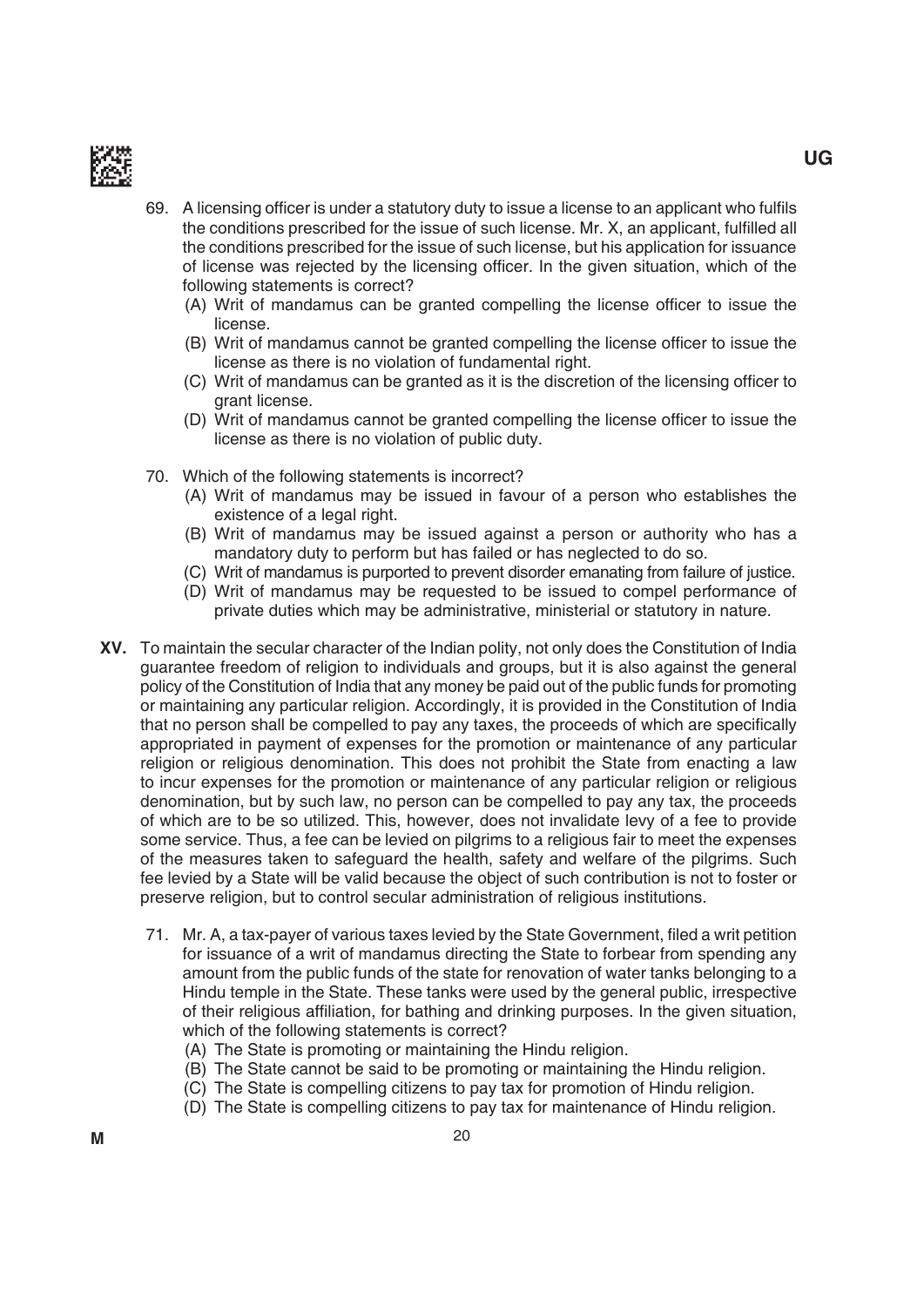

- 72. Communal riots between religion 'A' and religion 'B' resulted in the destruction of places of worship of both religions in a State. As a result, the State government utilized public funds for restoring the places of worship of both religions 'A' and 'b'. in the given situation, which of the following statements is correct?
	- (A) The State Government's act is violative of the Constitution of India as it is promoting or maintaining particular religions.
	- (B) The State Government's act is not violative of the Constitution of India as it is not promoting or maintaining any particular religion.
	- (C) The State Government's act is violative of freedom of religion as it condones communal violence.
	- (D) The State Government's act is not violative of the Constitution of India as it is promoting or maintaining a particular religion.
- 73. Communal riots between religion 'A' and religion 'b' resulted in the destruction of a place of worship of religion 'B' in the State. As a result, the State Government utilized public funds for restoring the places of worship of religion 'B'. In the given situation, which of the following statements is correct?
	- (A) The State Government's act is violative of the Constitution of India as it is promoting or maintaining a particular religion.
	- (B) The State Government's act is not violative of the Constitution of India as it is promoting or maintaining a particular religion.
	- (C) the State government's act is not violative of the Constitution of india as it is not promoting or maintaining a particular religion.
	- (D) The State Government's act is violative of freedom of religion as it condones communal violence.
- 74. A State Government passed a law making it mandatory for all residents of the State to pay a hefty 'pilgrimage tax' so as to aid the State in organizing a popular religious pilgrimage in that State. The said pilgrimage is undertaken only by followers of religion 'X' and draws a large number of followers of religion 'X' from all over the country to the state every year. in the given situation, which of the following statements is correct?
	- (A) The State Government's act is violative of the Constitution of India as it is not promoting or maintaining religion 'X'.
	- (B) The State Government's act is not violative of the Constitution of India as it is not promoting or maintaining religion 'X'.
	- (C) the State government's act is violative of the Constitution of india as it is compelling citizens to pay tax for promoting or maintaining religion 'X'.
	- (D) The State Government's act is not violative of the Constitution of India as it is a measure to safeguard the health, safety and welfare of the pilgrims.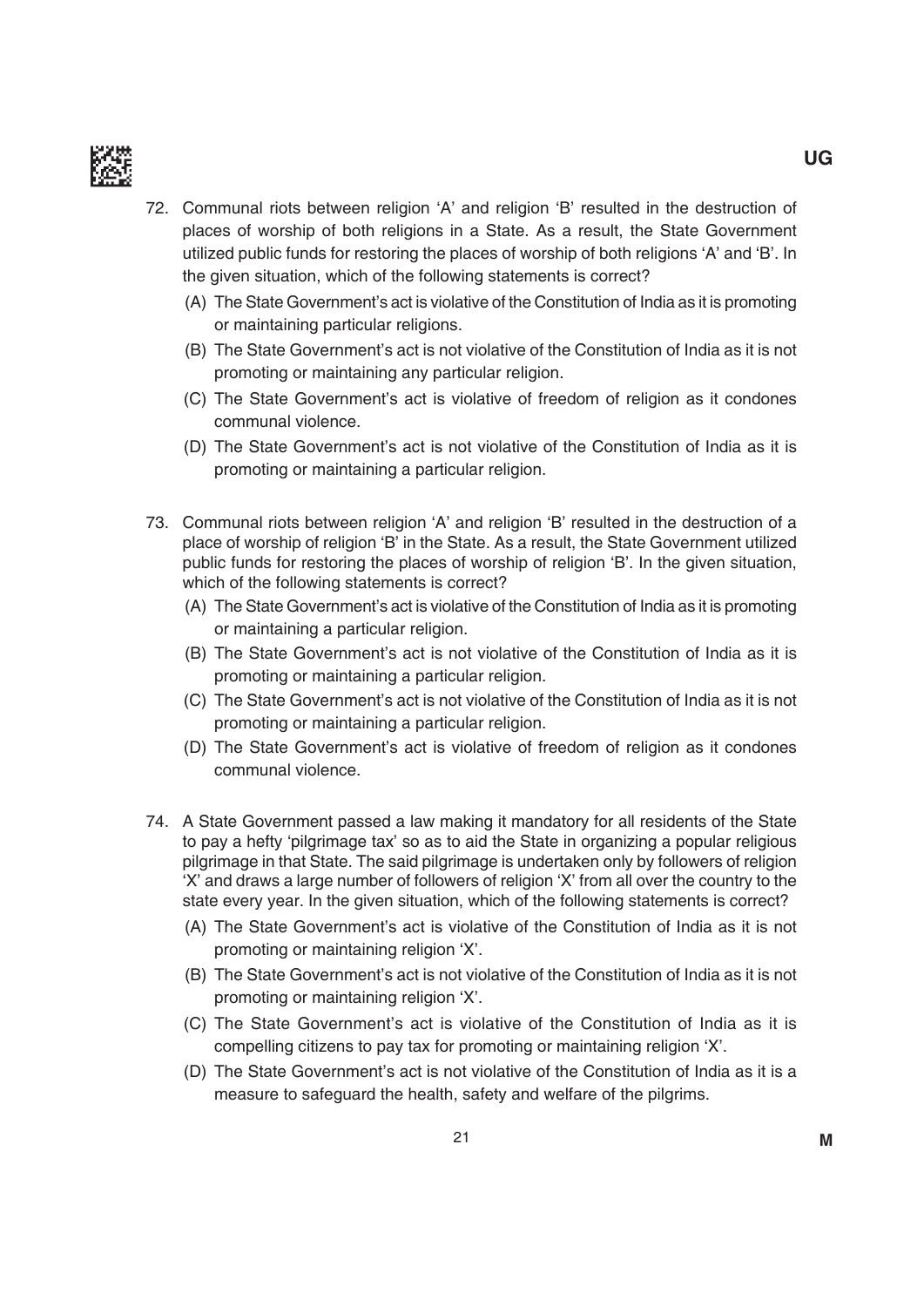

- 75. the object of a State Legislation is "to provide for the better administration and governance of certain Hindu religious endowments", where 'religious endowment' means the property belonging to or given or endowed for the support of temples. The State Legislation vests the supervision of public temples in a statutory authority, i.e., 'Commissioner of Hindu Religious Endowments'. For the purpose of meeting the expenses of the Commissioner and his staff, every Hindu temple in the State is required under provisions of the State Legislation, to pay an annual contribution at certain percentage of their annual income. in the given situation, which of the following statements is correct regarding the annual contribution provided under the State Legislation?
	- (A) it is not violative of the Constitution of india because its object is the proper administration of religious trusts and institutions.
	- (b) it is not violative of the Constitution of india because its object is fostering of Hindu religion.
	- (C) it is violative of the Constitution of india because its object is fostering of Hindu religion.
	- (d) it is violative of the Constitution of india because its object is not inclusive of administration of religious endowments belonging to all religions.
- **XVI.** The Constitution of India guarantees to all its citizens certain fundamental freedoms, which are recognized as their fundamental rights. However, these fundamental freedoms guaranteed by the Constitution of India are not absolute as no right can be. Each of these fundamental rights is liable to be controlled, curtailed and regulated to some extent by laws made by the Parliament or the State Legislatures. Accordingly, the Constitution of india lays down the grounds and the purposes for which a legislature can impose 'reasonable restrictions' on the rights guaranteed to citizens. The State cannot travel beyond the contours of these reasonable restrictions in curbing the fundamental rights guaranteed to citizens. While determining the constitutional validity of a restriction imposed on a fundamental right by a legislation, the Court is not concerned with the necessity of the restriction or the wisdom of the policy underlying it, but only whether the restriction is in excess of the requirement, and whether the legislature has overstepped the Constitutional limitations. Two of the fundamental rights guaranteed to every citizen of india are- the right to move freely throughout the territory of india and the right to reside and settle in any part of india. However, the State may impose reasonable restrictions on these rights by law, in the interests of the general public or for the protection of the interests of any Scheduled Tribes.
	- 76. A law was enacted by the Parliament of india which consisted of a provision making it mandatory for every person riding a two-wheeler in india, to wear a helmet, failing which such person was made liable to a fine. Mr. X, a citizen of India, was fined for violation of the said provision. mr. X challenged the constitutional validity of the said provision. in the given situation, which of the following statements is correct?
		- (A) The provision is violative of the Constitution of India because it is a restriction on the freedom to move freely throughout the territory of india.
		- (B) The provision is not violative of the Constitution of India because it is a reasonable restriction on the freedom to move freely throughout the territory of india.
		- (C) mr. X's fundamental right to move freely throughout the territory of india is violated.
		- $(D)$  Both  $(A)$  and  $(C)$ .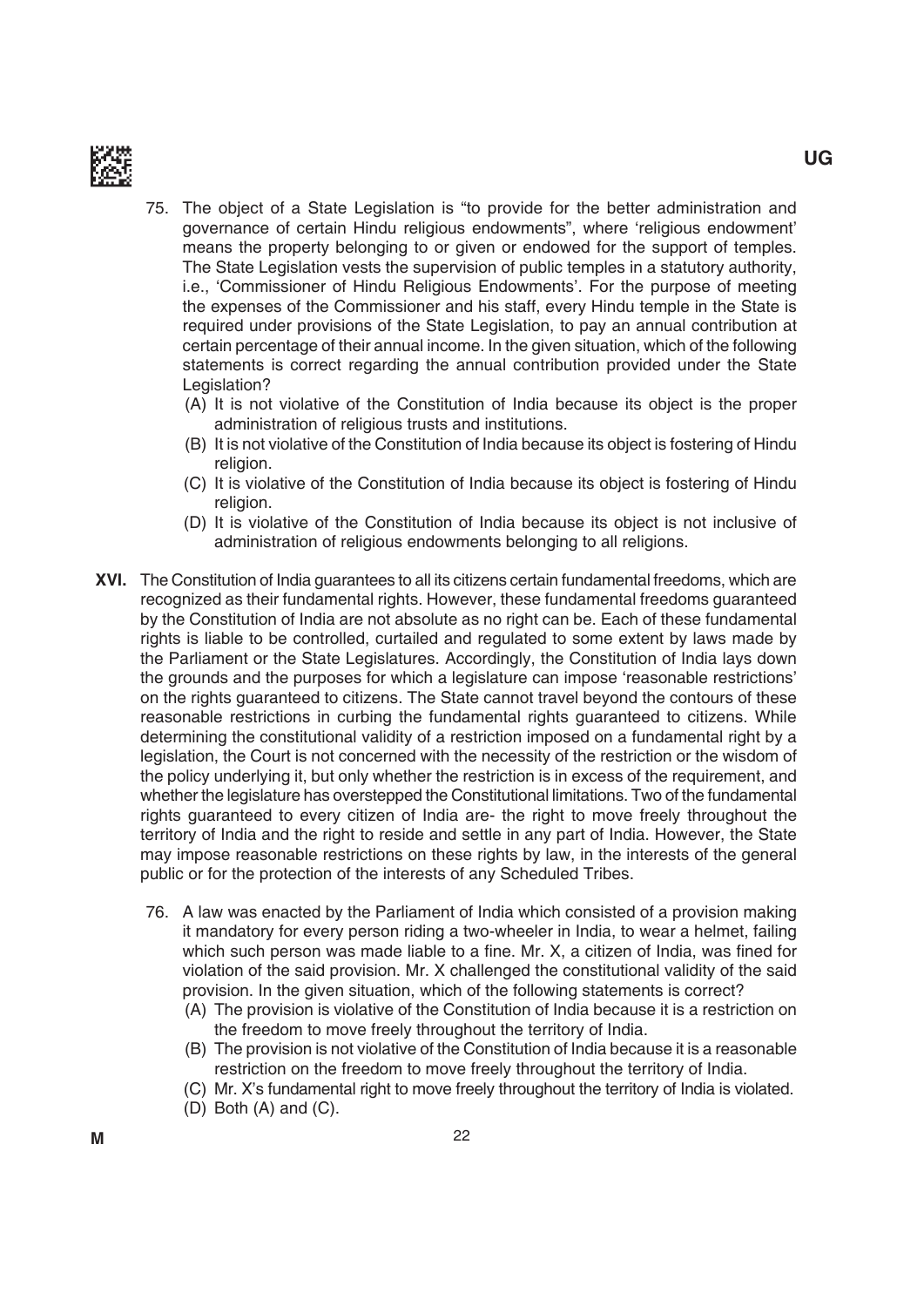

- 77. A group of indian students of XYZ university located in New delhi, india posted on social networking sites that they would hold a demonstration outside the university campus, protesting against a recently passed law which made it compulsory for university students to wear uniforms while attending classes. The students further threatened to "use whatever means necessary" to "stop the oppression of students". Therefore, the State Authorities placed barricades around the university campus in order to restrict movement of the students carrying out the demonstration and ensuring that the demonstration does not turn violent. in the given situation, which of the following statements is correct regarding the act of placing of barricades by State Authorities?
	- (A) The act is violative of the Constitution of India because it is a restriction on the freedom to move freely throughout the territory of india.
	- (b) the act is not violative of the Constitution of india because it is a reasonable restriction in the interests of general public.
	- (C) the act is violative of the Constitution of india because it is restriction in the interest of students.
	- (D) The act is not violative of the Constitution of India because it is a reasonable restriction in the interest of morality.
- 78. The appropriate authority in a State passed an externment order against Mr. A, a citizen of India. The externment order prohibited Mr. A, from residing within the State, from the date specified in such order. The externment order was passed by virtue of powers conferred on the appropriate authority by law, and the constitutional validity of this law had been upheld by the Supreme Court of India. The externment order was passed on the ground that Mr. A was found to be frequently engaged in illegal business of narcotic drugs and was also involved in several cases of riot and criminal intimidation. in the given situation, which of the following statements is correct regarding the externment order?
	- (A) it is a reasonable restriction on mr. A's fundamental right of free movement throughout the territory of India.
	- (b) it is an unreasonable restriction on mr. A's fundamental right of residence and settlement in any part of India.
	- (C) it is violative of mr. A's fundamental right of free movement throughout the territory of india.
	- (D) It is an unreasonable restriction on Mr. A's fundamental right of free movement throughout the territory of india.
- 79. Mr. Z, a citizen of India, was issued a passport on June 1, 2020 by the Passport Office. mr. Z was due to travel to Spain on July 15, 2021. On July 11, 2021, mr. Z received a letter from the Regional Passport Officer intimating him that it was decided by the Government of India to seize his passport "in public interest". Mr. Z was required to surrender his passport within seven days of the receipt of that letter. in the given situation, which of the following statements is correct?
	- (A) mr. Z can challenge the letter on the ground that it is violative of his fundamental right of free movement throughout the territory of india.
	- (b) mr. Z can challenge the letter on the ground that it is violative of his fundamental right to reside and settle in any part of india.
	- (C) mr. Z can challenge the letter on the ground that it is violative of the law relating to passports in India.
	- (D) Mr. Z cannot challenge the letter on the ground that it is violative of his fundamental right(s) of free movement throughout the territory of india and/or to residence and settlement in any part of India.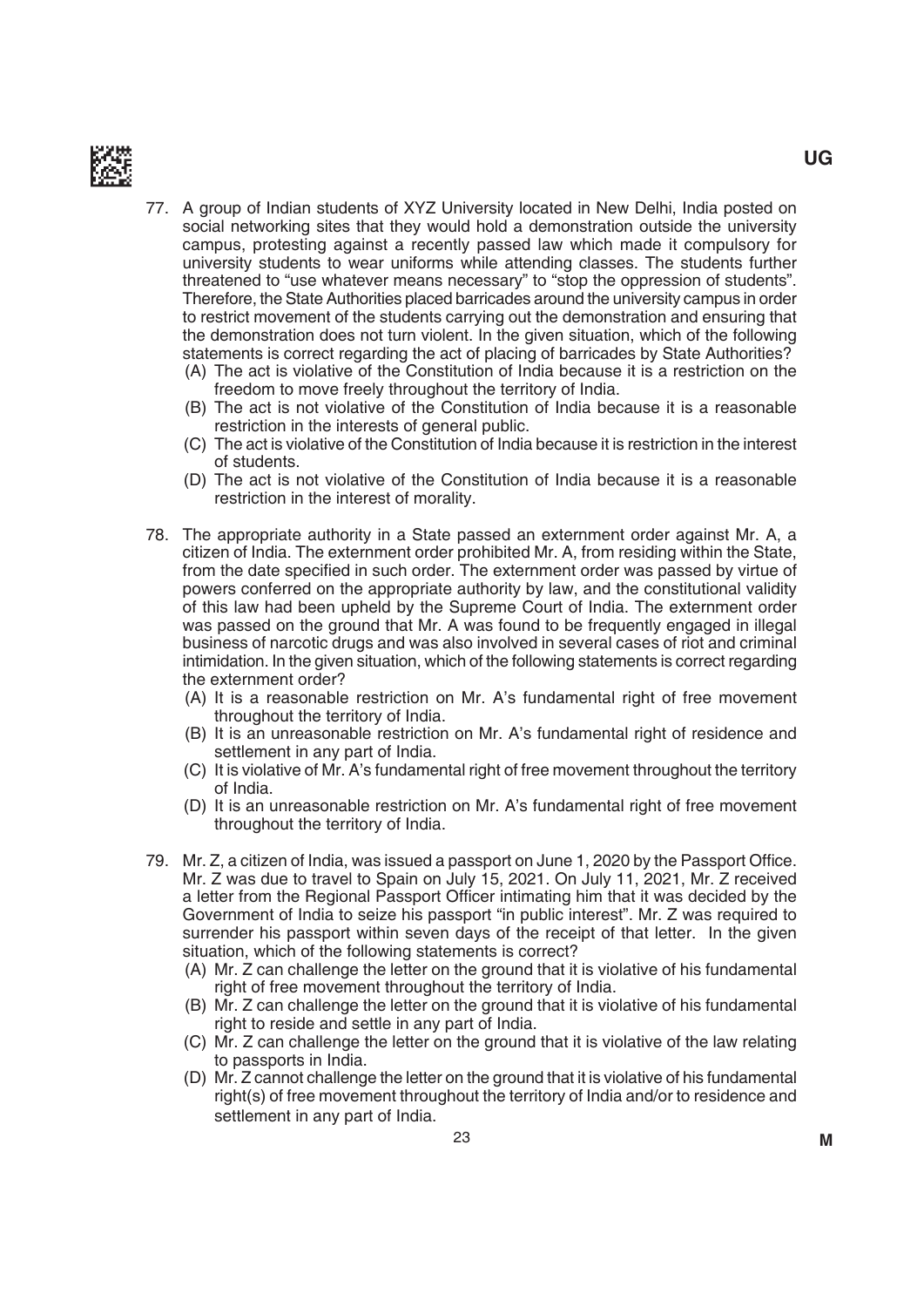

- 80. Which of the following statements is incorrect?
	- (A) Fundamental right to movement and residence in any part of india are sacrosanct and are guaranteed to all citizens.
	- (b) Fundamental right to movement and residence in any part of india are sacrosanct, but are guaranteed subject to reasonable restrictions on such rights.
	- (C) Reasonable restrictions may be imposed, on fundamental rights to movement and residence in any part of india, by law.
	- (D) The constitutional validity of a law imposing reasonable restrictions on fundamental rights can be challenged by a citizen before the legislature.
- XVII. Where a spouse contracts a second marriage while the first marriage is still subsisting, the spouse would be guilty of the offence of bigamy under the penal law in india, if it is proved that the first as well as the second marriages were legally valid, i.e., all the necessary ceremonies required by law or by custom have been performed at the time of contracting the marriages. According to the penal law in india, if a person, who has a living husband or wife, marries again, then such person is liable to be punished with imprisonment up to seven years along with a fine for committing the offence of bigamy. Although the penal law of India is applicable to all citizens irrespective of their religious affiliations, an exception to the offence of bigamy may be created by the law relating to marriage applicable to followers of a particular religion. Under the Hindu law relating to marriage, bigamy is not permitted. If a Hindu wife files a criminal complaint against her husband on the ground that during the subsistence of her marriage, her husband had married a second wife by converting into another religion which legally permits having more than one wife, then her husband is liable to be punished for the offence of bigamy. Further, the Hindu law relating to marriage also provides that the punishment for offence of bigamy as provided in the penal law of india would be applicable to marriage between two Hindus.
	- 81. Mr. A, a Hindu male, has been married to Ms. B, a Hindu female. Their marriage was solemnized as per Hindu rites and ceremonies. After his marriage to Ms. B, Mr. A underwent religious conversion into a religion 'X' which legally permits males to have two wives. Thereafter, Mr. A got married to Ms. C, a female belonging to religion 'X', in compliance with all the legal requirements of contracting a valid marriage under religion 'X'. in the given situation, which of the following statements is true?
		- (A) As Mr. A married Ms. C, the marriage of Mr. A and Ms. B has become invalid.
		- (B) As Mr. A is not a Hindu, the marriage of Mr. A and Ms. B has become invalid.
		- (C) Mr. A's marriage with Ms. C has not affected the validity of his marriage with Ms. B.
		- $(D)$  Both  $(A)$  and  $(B)$ .
	- 82. Mr. A, a Hindu male, has been married to Ms. B, a Hindu female. Their marriage was solemnized as per Hindu rites and ceremonies. After his marriage to Ms. B, Mr. A underwent religious conversion into a religion 'X' which legally permits males to have two wives. Thereafter, Mr. A got married to Ms. C, a female belonging to religion 'X', in compliance with all the legal requirements of contracting a valid marriage under religion 'X'. Ms. B filed a criminal complaint against Mr. A for committing the offence of bigamy. in the given situation, which of the following statements is true?
		- (A) mr. A is liable to be punished according to the Hindu law relating to marriage.
		- (b) mr. A is liable to be punished according to the penal law of india.
		- (C) mr. A has not committed the offence of bigamy.
		- $(D)$  Both  $(A)$  and  $(B)$ .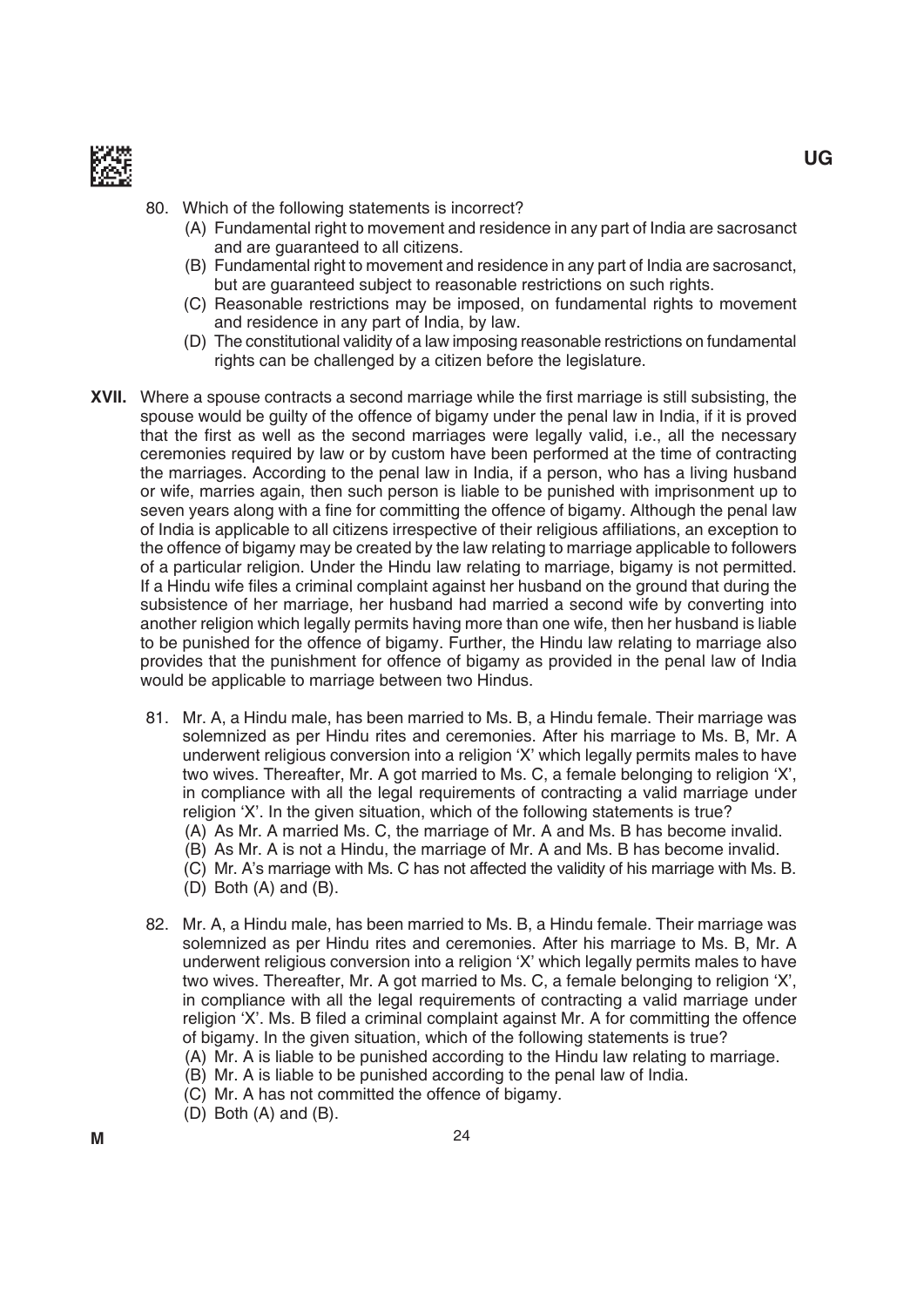

- 83. Mr. A, a Hindu male, has been married to Ms. B, a Hindu female. Their marriage was not solemnized as per Hindu rites and ceremonies or any other custom, but was performed by seeking blessings of their family members. After his marriage to Ms. B, mr. A underwent religious conversion into a religion 'X' which legally permits males to have two wives. Thereafter, Mr. A got married to Ms. C, a female belonging to religion 'X', in compliance with all the legal requirements of contracting a valid marriage under religion 'X'. Ms. B filed a criminal complaint against Mr. A for committing the offence of bigamy. in the given situation, which of the following statements is true?
	- (A) mr. A has committed the offence of bigamy because he married again during the subsistence of the first marriage.
	- (B) Mr. A has not committed the offence of bigamy because his first marriage is not valid.
	- (C) mr. A has committed the offence of bigamy because he underwent religious conversion in order to contract a bigamous marriage.
	- (d) mr. A has not committed the offence of bigamy because his second marriage is not valid.
- 84. Mr. A, a male belonging to religion 'P', has been married to Ms. B, a female belonging to religion 'P'. Their marriage was solemnized in compliance with all the legal requirements of contracting a valid marriage under religion 'P'. monogamy is espoused as a cherished value by the followers of religion 'P' and provided as a pre-condition for a valid marriage for the followers of the religion. After his marriage to Ms. B, Mr. A underwent religious conversion into a religion 'Q' which legally permits males to have two wives. Thereafter, Mr. A got married to Ms. C, a female belonging to religion 'Q', in compliance with all the legal requirements of contracting a valid marriage under religion  $\dot{Q}$ . Ms. B wife filed a criminal complaint against Mr. A for committing the offence of bigamy. in the given situation, which of the following statements is true?
	- (A) mr. A has committed bigamyaccording to the Hindu law relating to marriage.
	- (B) Mr. A has committed bigamyaccording to the penal law of India.
	- (C) mr. A has committed bigamyaccording to the law relating to marriage of religion 'P'.
	- $(D)$  Both  $(B)$  and  $(C)$ .
- 85. Which of the following statements is incorrect?
	- (A) marrying again during lifetime of husband or wife is a pre-condition for performing a valid Hindu marriage.
	- (B) Religious conversion is not a defence for the offence of bigamy under the penal law of india.
	- (C) bigamy is an offence under the penal law of india.
	- (d) Offence of bigamy can be committed according to the provisions of Hindu law relating to marriage.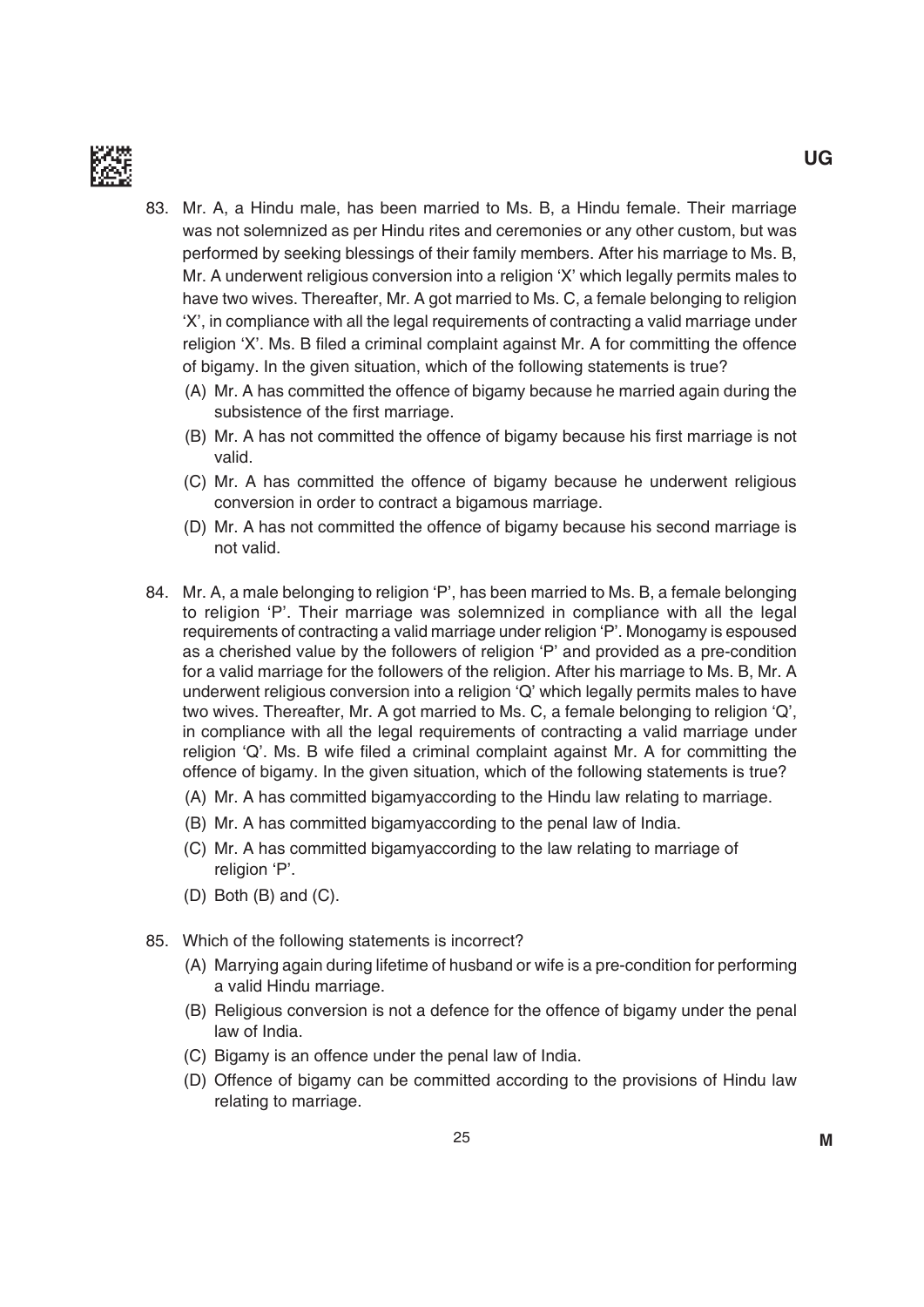

- **XVIII.** A special marriage, i.e., a marriage between persons from two different religious affiliations can be legally contracted in india under the provisions of the law relating to special marriages. The law relating to special marriages provides for the registration of such marriages and for divorce in such cases. One of the modes in which a special marriage can be legally terminated is through divorce by mutual consent of parties to the marriage. in order to obtain a divorce by mutual consent, both the parties to the special marriage are required to jointly present a petition for divorce to the district court on the ground that they have been living separately for one year or more, that they have not been able to live together and that they have mutually agreed that the marriage should be dissolved. At least six months after the presentation of such petition, but not later than eighteen months after the presentation of such petition, the district court, after hearing the parties and after making the necessary inquiry, and being satisfied that the marriage is a 'special marriage', and that the claims made in the petition are true, shall declare the marriage to be dissolved. Further, the personal presence of the parties before the district court at the time of presenting the joint petition for divorce is not mandatory, as the parties can satisfy the court even by affidavit that the requirements for granting divorce on mutual consent are fulfilled.
	- 86. Ms. A, a Hindu female and Mr. B, a Christian male, got married as per the law relating to special marriages in January 2018. On January 26, 2021, Ms. A and Mr. B jointly presented a petition for divorce by mutual consent before the district court on the ground that they have been inflicting mental cruelty on each other for a period of three years and that they have mutually agreed that the marriage should be dissolved. in the given situation, which of the following statements is correct?
		- (A) The district court shall pass a decree of divorce within six months after the presentation of petition for divorce by mutual consent.
		- (B) The district court shall pass a decree of divorce after eighteen months of the presentation of petition for divorce by mutual consent.
		- (C) the district court shall not immediately pass a decree of divorce by mutual consent.
		- (D) The district court shall immediately pass a decree of divorce by mutual consent if it is satisfied that the marriage was valid.
	- 87. Ms. A, a Hindu female and Mr. B, a Christian male, got married as per the law relating to special marriages in January 2018. On February 15, 2021, ms. A presented a petition for divorce by mutual consent before the district court on the ground that Ms. A and Mr. B have been living separately for a period of one year because Mr. B has been in an adulterous relationship with ms. X, a Christian female. in the given situation, which of the following statements is correct?
		- (A) the district court shall pass a decree of divorce by mutual consent six months after the date of presentation of petition for divorce.
		- (B) The district court shall pass a decree of divorce by mutual consent eighteen months after the date of presentation of petition for divorce.
		- (C) the district court shall not pass a decree of divorce by mutual consent as the requirements for grant of divorce are not fulfilled.
		- (D) The district court shall not pass a decree of divorce by mutual consent as Ms. A and Mr. B have not been living separately for more than one year.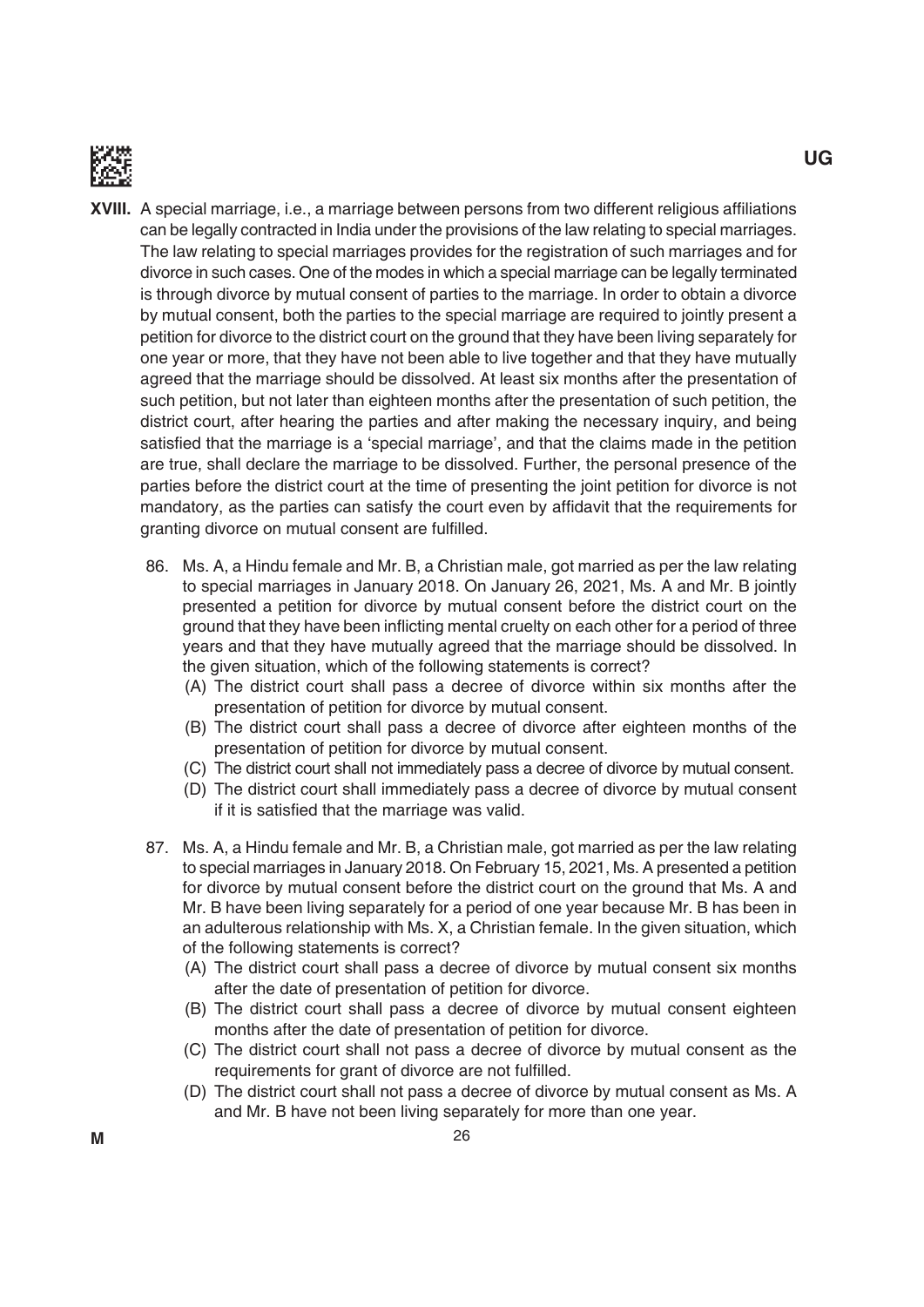

- 88. Ms. A, a Hindu female and Mr. B, a Christian male, got married as per the law relating to special marriages in January 2018. On April10, 2021, Ms. A and Mr. B jointly presented a petition for divorce by mutual consent before the district court on the ground that they have been living separately for a period of three years and that they have mutually agreed that the marriage should be dissolved. in the given situation, which of the following statements is correct?
	- (A) The district court shall pass a decree of divorce by mutual consent after all other legal requirements are fulfilled.
	- (B) The district court shall pass a decree of divorce by mutual consent immediately because Ms. A and Mr. B have been living separately for more than one year.
	- (C) the district court shall not pass a decree of divorce by mutual consent because the marriage between Ms. A and Mr. B is not valid.
	- (D) The district court shall not pass a decree of divorce by mutual consent because neither party is at fault in the marriage.
- 89. Ms. A, a Hindu female and Mr. B, a Christian male, got married as per the provisions of the law relating to special marriages in January 2018. On June16, 2021, ms. A and Mr. B jointly presented a petition for divorce by mutual consent before the district court on the ground that they have been living separately for a period of three years and that they have mutually agreed that the marriage should be dissolved. During the presentation of the petition, while Ms. A was present physically in the district court, Mr. B joined via video-conferencing. In the given situation, which of the following statements is correct?
	- (A) The district court may pass a decree of divorce by mutual consent six months after the date of presentation of petition for divorce.
	- (B) The district court shall pass a decree of divorce by mutual consent after all other legal requirements are fulfilled.
	- (C) The district court shall not pass a decree of divorce by mutual consent.
	- $(D)$  Both  $(A)$  and  $(B)$ .
- 90. Ms. A, a Hindu female and Mr. B, a Christian male, got married as per the law relating to special marriages in January 2018. On march15, 2021, ms. A and mr. b jointly presented a petition for divorce before the district court on the ground that they have been living separately for a period of three years and that they have mutually agreed that the marriage should be dissolved. Six months later, the district court, after hearing the parties and making inquiry, found that the marriage had been solemnized under the law relating to special marriages, and that the consent of ms. A for the presentation of petition of divorce was obtained by fraud. in the given situation, which of the following statements is correct?
	- (A) The district court shall pass a decree of divorce by mutual consent because the legal requirements are fulfilled.
	- (B) The district court shall pass a decree of divorce because the marriage had been solemnized under the law relating to special marriages.
	- (C) the district court shall not pass a decree of divorce because there was no mutual consent between parties.
	- (D) The district court shall not pass a decree of divorce because Ms. A has not been punished for fraud.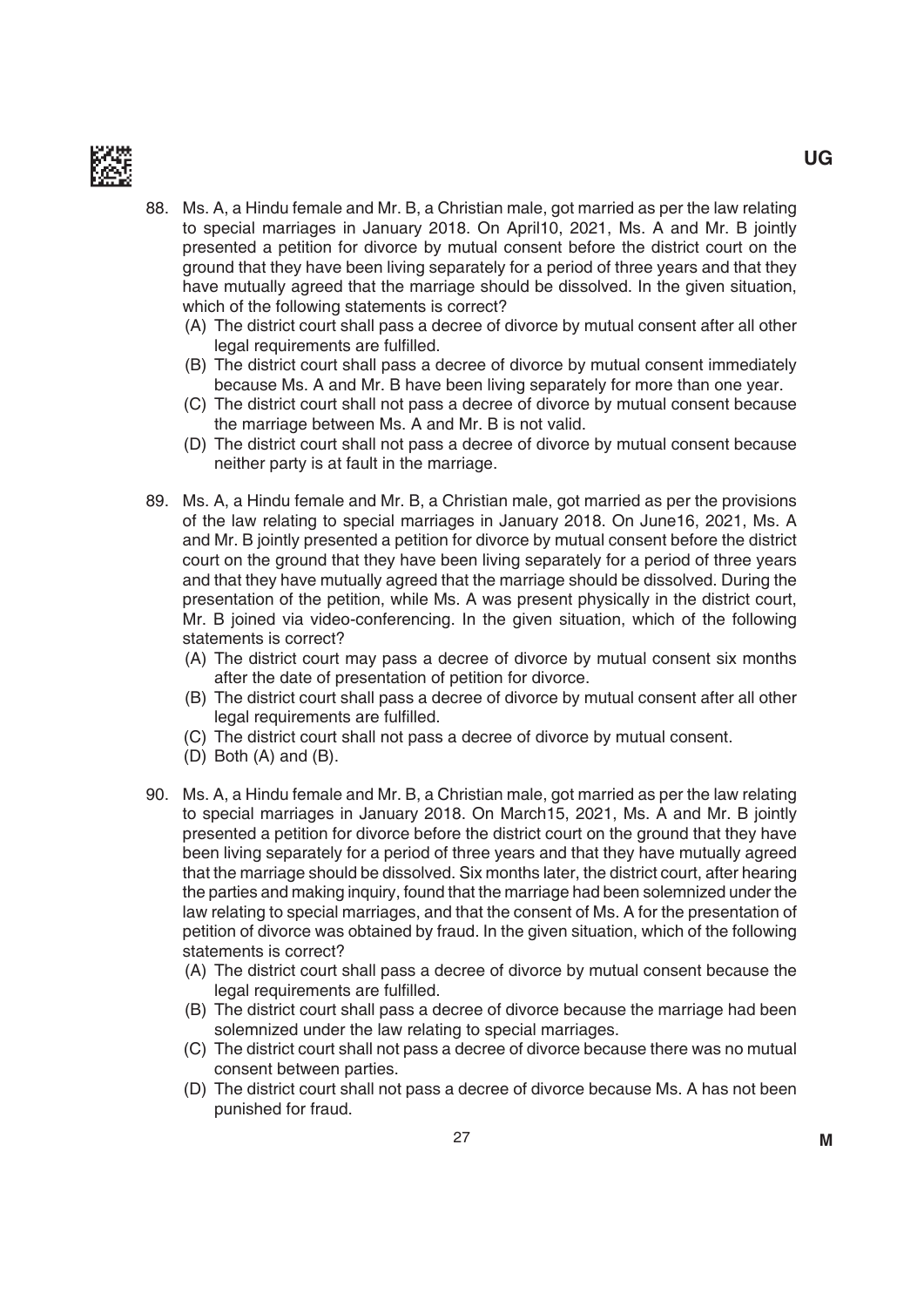

- **XIX.** There are two principal theories on the relationship between international law and domestic law- Monism and Dualism. The monistic theory maintains that the subjects of two systems of law, i.e., international law and municipal law are essentially one. the monistic theory asserts that international law and municipal law are fundamentally the same in nature, and arise from the same science of law, and are manifestations of a single conception of law. The followers of this theory view international law and municipal law as part of a universal body of legal rules binding all human beings, collectively or singly. in a monist system, international law does not need to be incorporated into domestic law because international law immediately becomes incorporated in domestic legal system upon ratification of an international treaty. According to this theory, domestic law is subordinate to international law. the Statute of the international Criminal Court, therefore, can be directly applied and adjudicated in national courts according to the monistic theory. According to dualism theory, international law and municipal law represent two entirely distinct legal systems, i.e., international has an intrinsically different character from that of municipal law. international law is not directly applicable in the domestic system under dualism. First, international law must be translated into State legislation before the domestic courts can apply it. For example, under dualism, ratification of the Statute of the International Criminal Court is not enough-it must be implemented through State legislation into the domestic system. most states and courts presumptively view national and international legal systems as discrete entities and routinely discuss in dualist fashion incorporation of rules from one system to the other.
	- 91. in light of the given passage, which of the following statements is correct?
		- (A) Monism and Dualism are similar approaches to adopt international law into domestic law.
		- (B) Dualism postulates the homogeneousness of domestic law and international law.
		- (C) Monism and Dualism are different approaches to understand how domestic law impacts international law.
		- (d) monism postulates the homogeneousness of international law and domestic law.
	- 92. 'X' is a developing country. 'X' ratified the United Nations Framework Convention on Climate Change in 1995, and incorporated the provisions of the said convention in its domestic legislation addressing climate change in 1996. However, 'X' has been widely criticized in the international community for its failure in meeting the obligations under the said convention. 'Y' is a developed country. 'Y' ratified the United Nations Framework Convention on Climate Change in 1995, and has not incorporated the provisions of the said convention in its domestic legislation till date. 'Y' has been appreciated by the international community for its success in meeting the obligations under the said convention. in the given situation, which of the following statements is correct?
		- (A) 'X' is a monist State and 'Y' is a dualist State.
		- (b) 'X' is a dualist State and 'Y' is a monist State.
		- (C) 'X' and 'Y' are both monist States.
		- (D) 'X' and 'Y' are both dualist States.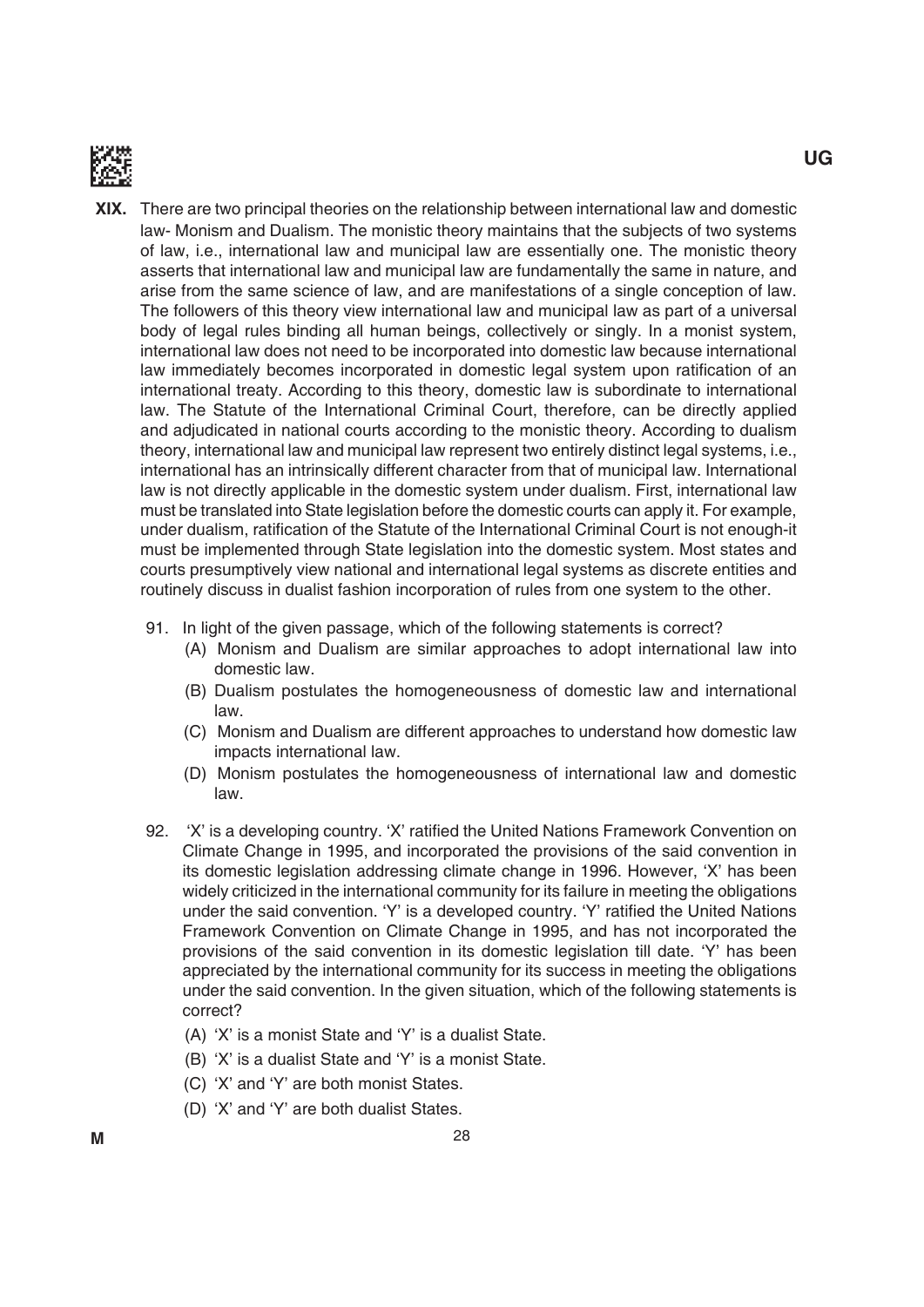

- 93. 'D', a dualist State, has signed and ratified the Agreement on Trade-related Aspects of Intellectual Property Rights (TRIPS Agreement), an international agreement administered by the World Trade Organization (WTO). If 'D' is compelled to fulfill its international obligations under the TRIPS Agreement, which of the following statements is correct?
	- (A) 'D' may adopt the provisions of the TRIPS Agreement without enacting a new domestic legislation or amending an existing legislation.
	- (B) 'D' may not incorporate the provisions of the TRIPS Agreement into a new domestic legislation.
	- (C) 'D' must incorporate the provisions of the TRIPS Agreement into an existing domestic legislation or in a new domestic legislation.
	- (D) 'D' may not incorporate the provisions of the TRIPS Agreement into an existing domestic legislation.
- 94. Which of the following statements is incorrect?
	- (A) According to monism, the nature of domestic law and international law is the same and domestic law is subordinate to international law.
	- (B) According to monism, ratified international conventions automatically become a part of domestic law and domestic law is subordinate to international law.
	- (C) According to dualism, ratified international conventions automatically become a part of domestic law and domestic law is subordinate to international law.
	- (d) According to dualism, the nature of domestic law and international law is different and domestic law is not subordinate to international law.
- 95. The country 'X' has ratified an International Convention which requires each State Party to enact laws defining and punishing bribery, i.e., the act of offering bribes to Government officials. The Convention has neither defined bribery, nor prescribed a punishment for the same, so that each State Party may define the offence of bribery differently in their respective domestic legislations. by 2022, 'X' has not enacted any law defining and punishing the offence of bribery. In November 2021, Mr. A was being prosecuted by a domestic criminal court in 'X' for allegedly offering a bribe to a Government official. In the given situation, which of the following statements is correct?
	- (A) if 'X' is a monist State, mr. A can be punished for committing an offence under the Convention.
	- (b) if 'X' is a dualist State, mr. A can be punished for committing an offence under the Convention.
	- (C) if 'X' is a dualist State, mr. A cannot be punished for committing an offence under the Convention.
	- (d) mr. A cannot be punished for committing an offence under the Convention irrespective of whether 'X' is a monist or a dualist State.
- **XX.** The United Nations Commission on Environment and Development defines 'sustainable development' as follows: "Sustainable development is the development that meets the needs of the present without compromising the ability of future generations to meet their own needs." Sustainable development clearly postulates an anthropocentric bias, least concerned with the rights of other species which live on this earth. Anthropocentrism is always human-interest focused thinking that considers non-humans as having only instrumental value to humans,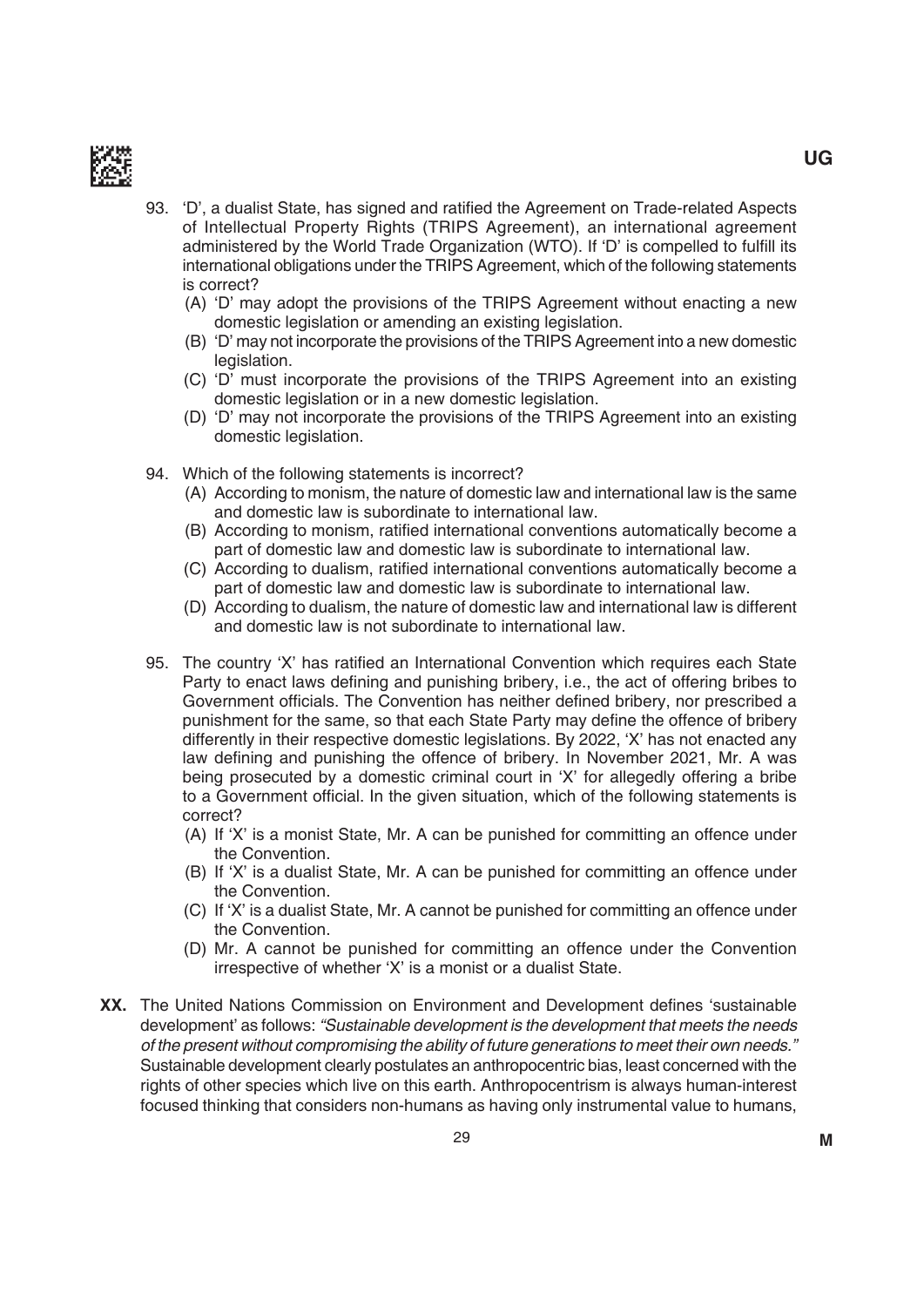

in other words, humans take precedence and human responsibilities towards non-human are based on benefits to humans. Eco-centrism is nature-centred, where humans are part of nature and non-humans have intrinsic value. in other words, human interest does not take automatic precedence and humans have obligations towards non-humans independently of human interest. eco-centrism is, therefore, life-centred, nature-centred where nature includes both humans and non-humans. The Constitution of India protects not only human rights but also casts an obligation on human beings to protect and preserve a specie from becoming extinct. Conservation and protection of environment is an inseparable part of the fundamental right to life. According to the doctrine of 'public trust' recognized under the Constitution of india, certain common properties such as rivers, seashores, forests and the air are held by the government in trusteeship for the free and unimpeded use of the general public. The resources like air, sea, waters and the forests have such a great importance to the people as a whole, that it would be totally unjustified to make them a subject of private ownership. The State, as a custodian of the natural resources, has a duty to maintain them not merely for the benefit of the public, but for the best interest of flora and fauna, wildlife and so on.

- 96. Ms. G, a student of environmental science, has cultivated a butterfly garden which provides a favourable habitat for butterflies. Ms. G has cultivated the butterfly garden so that she could observe and study the different stages of development of butterflies such as egg, larvae, pupae, and adult. in the given situation, which of the following statements is correct?
	- (A) Ms. G's approach to cultivation of butterfly garden is anthropocentric because it concerns the furtherance of her academic interest.
	- (B) Ms. G's approach to cultivation of butterfly garden is anthropocentric because it concerns the conservation of environment.
	- (C) Ms. G's approach to cultivation of butterfly garden is eco-centric because it concerns the provision a favourable habitat to the butterflies.
	- (D) Ms. G's approach to cultivation of butterfly garden is eco-centric because it concerns the understanding of the different stages of development of butterflies.
- 97. Which of the following statements is correct?
	- (A) Anthropocentrism and eco-centrism are different approaches to achieving sustainable development.
	- (b) Anthropocentrism focuses on the promotion of non-human interests.
	- (C) eco-centrism is concerned with the promotion of both human and non-human interests.
	- (d) Anthropocentrism and eco-centrism are different approaches to protection of environment and sustainable development.
- 98. Which of the following is the basis for the difference between anthropocentrism and eco-centrism?
	- (A) The inherent value placed on humans and non-humans.
	- (B) The inherent value placed on living things and non-living things.
	- (C) The relationship between human society and environment.
	- (D) The relationship between non-humans and environment.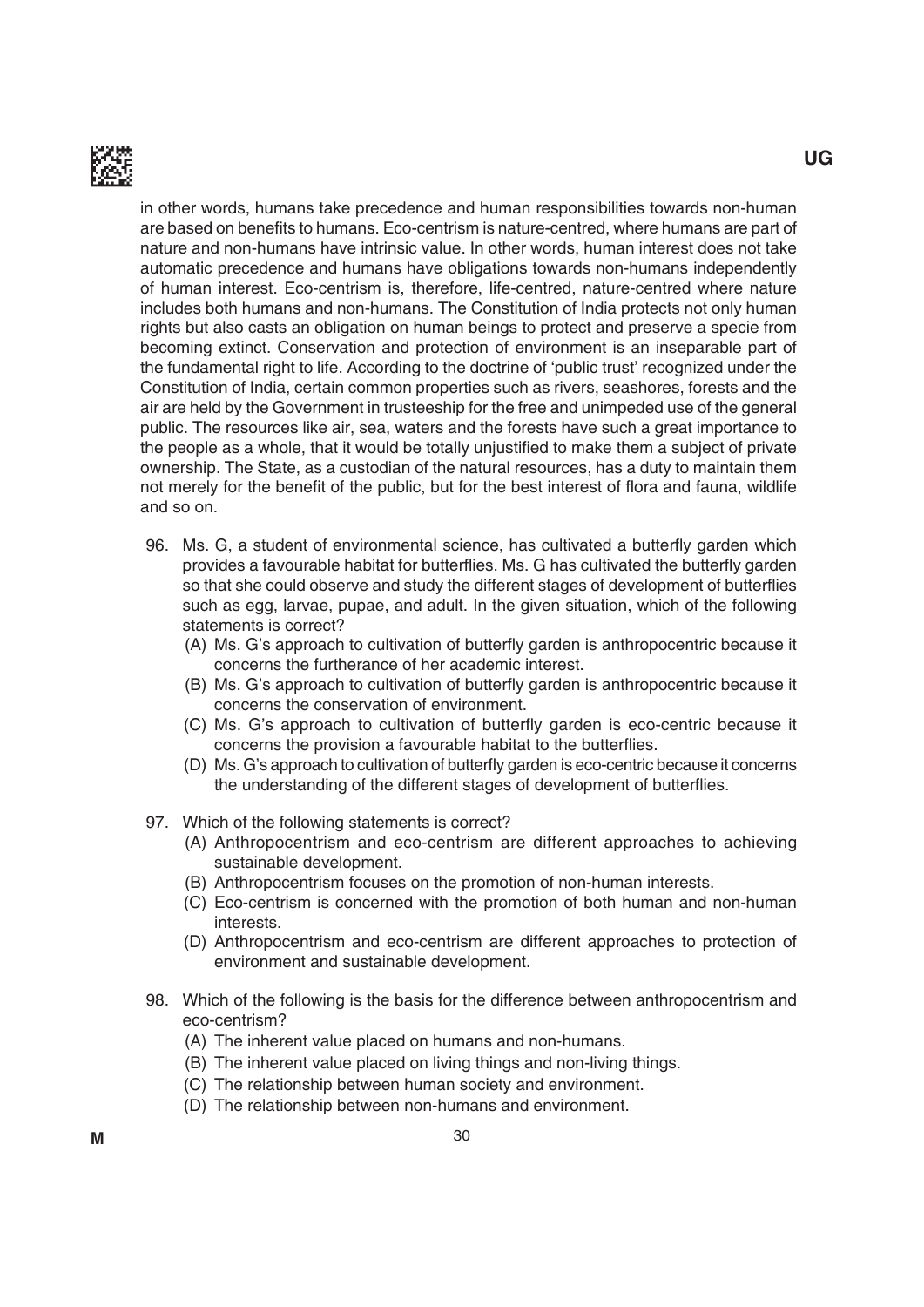

- 99. Which of the following statements is correct regarding fundamental right to life under the Constitution of India?
	- (A) it creates a corresponding duty on human beings to protect and preserve non-humans.
	- (b) it creates a corresponding duty on non-humans to protect the right to life of human beings.
	- (C) it is inclusive of the right of human beings to utilize non-human resources to the best of their advantage.
	- (d) it is inclusive of the right of non-humans to utilize human resources to the best of their advantage.
- 100. Which of the following statements is incorrect according to the doctrine of 'public trust'?
	- (A) Private ownership of forests is unwarranted.
	- (B) Forests are held by the State in a fiduciary capacity.
	- (C) State is obligated to maintain forests for their economic value.
	- (D) State is obligated to maintain forests in the interest of humans and non-humans.
- **XXI.** When parties to a contract are under a 'mistake' regarding an important fact related to such contract, it may affect the contract in two ways. It may, firstly, defeat the consent altogether that the parties are supposed to have given, that is to say, the consent is unreal. Two or more persons are said to consent when they agree upon the same thing in the same sense. Secondly, the mistake may mislead the parties as to the purpose which they had contemplated. Where the mistake does not defeat consent, but only misleads the parties, i.e., where both parties to an agreement are under a mistake as to a matter of fact essential to the agreement, the agreement is void. However, if the mistake is concerning an erroneous opinion regarding value of the subject-matter of the agreement, it is not a mistake as to a matter of fact. Thus, agreement is void when: (1) both the parties to an agreement are mistaken, (2) their mistake is as to a matter of fact, and (3) the fact about which they are mistaken is essential to the agreement. Further, it is pertinent to note that a mistake, in order to invalidate a contract, should be a mistake of fact and not a mistake of law. Furthermore, where only one party to the contract is under mistake of fact, and the other party is not, the contract is not voidable merely for such reason.
	- 101. mr. A entered into an agreement to sell his bicycle which had been kept unused in his attic for a year, to Mr. B, at an agreed price. However, neither party was aware that at the time of entering into the agreement, the bicycle had already been destroyed by a fire in the attic. In the given situation, which of the following statements is true?
		- (A) The agreement is void as both parties were under a mistake as to a matter of fact essential to the agreement.
		- (B) The agreement is void as both parties were under a mistake as to a law in force in India.
		- (C) the agreement is not voidable as only one of the parties was under a mistake as to a matter of fact.
		- (D) The agreement is not voidable as the promise made under the agreement had not been performed.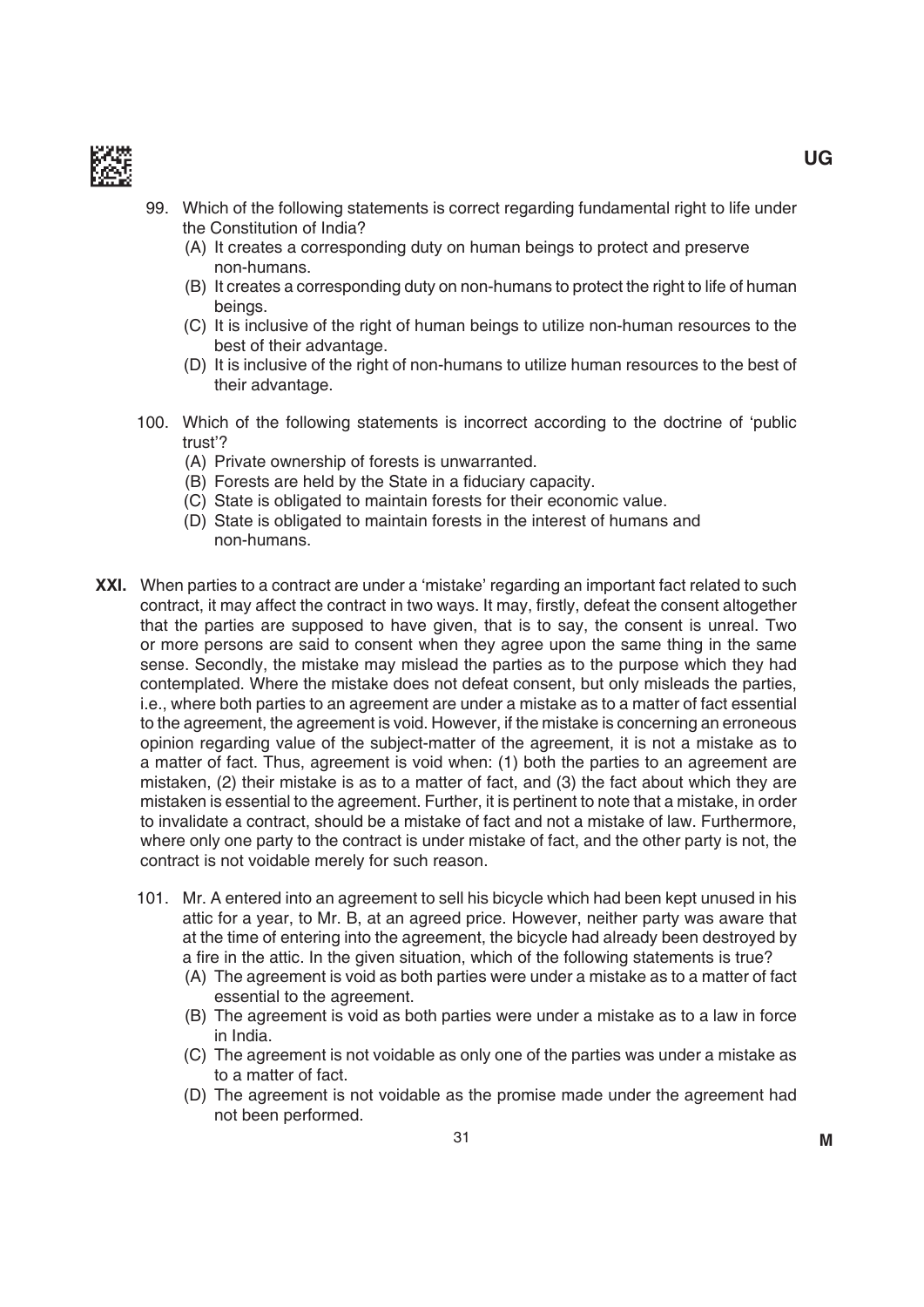

102. ms. X and ms. Y entered into a contract of sale of an article, while reeling under the erroneous belief that the sale of the article, which was the subject-matter of the agreement, was permitted by the law in force in india. in the given situation, which of the following statements is true?

- (A) The contract is valid.
- (B) The contract is voidable at the option of Ms. X.
- (C) The contract is voidable at the option of Ms. Y.
- (D) The contract is not voidable.
- 103. Mr. J entered into an agreement with Mr. K for the sale of Mr. J's 'club'. At the time of entering into the agreement, while Mr. J believed that he was agreeing to sell his golf club, Mr. K believed that he was agreeing to buy a clubhouse owned by Mr. J. The agreement is void because:
	- (A) Mistake of fact defeated the consent of the parties.
	- (b) mistake of fact misled the parties as to the purpose of the contract.
	- (C) mistake of fact was regarding the identity of parties.
	- $(D)$  Both  $(A)$  and  $(B)$
- 104. Mr. D appointed Mr. K to manage the cultivation of his land as he was unable to manage it himself due to his advanced age. mr. K agreed to manage the cultivation of Mr. D's land if he granted Mr. K a lease of the said land. Mr. D agreed to the same and signed a deed which was, unknown to both parties, a gift deed of the land and not a lease deed. in the given situation, which of the following statements is true?
	- (A) Mr. D and Mr. K were reeling under a mistake as to a matter of fact essential to the agreement.
	- (B) Mr. D and Mr. K were reeling under a mistake as to a matter of law essential to the agreement.
	- (C) Mr. D was reeling under a mistake as to a matter of fact essential to the agreement.
	- (D) Mr. D was reeling under a mistake as to a matter of law essential to the agreement.
- 105. ms. X and ms. Y entered into a contract of sale of an article which was agreed to be shipped by Ms. X in a ship named 'The Cruiser' and delivered to Ms. Y on an agreed date. Mr. X shipped the said article by a different ship named 'The Mariner', without informing Ms. Y and the article was delivered to Ms. Y on the agreed date. In the given situation, which of the following statements is true?
	- (A) The agreement is void as both parties were under a mistake as to a matter of fact essential to the agreement.
	- (B) The agreement is void as both parties were under a mistake as to a law in force in India.
	- (C) the agreement is valid as both parties were under a mistake as to a matter of fact not essential to the agreement.
	- (D) The agreement is valid as both parties were under a mistake as to a matter of fact essential to the agreement.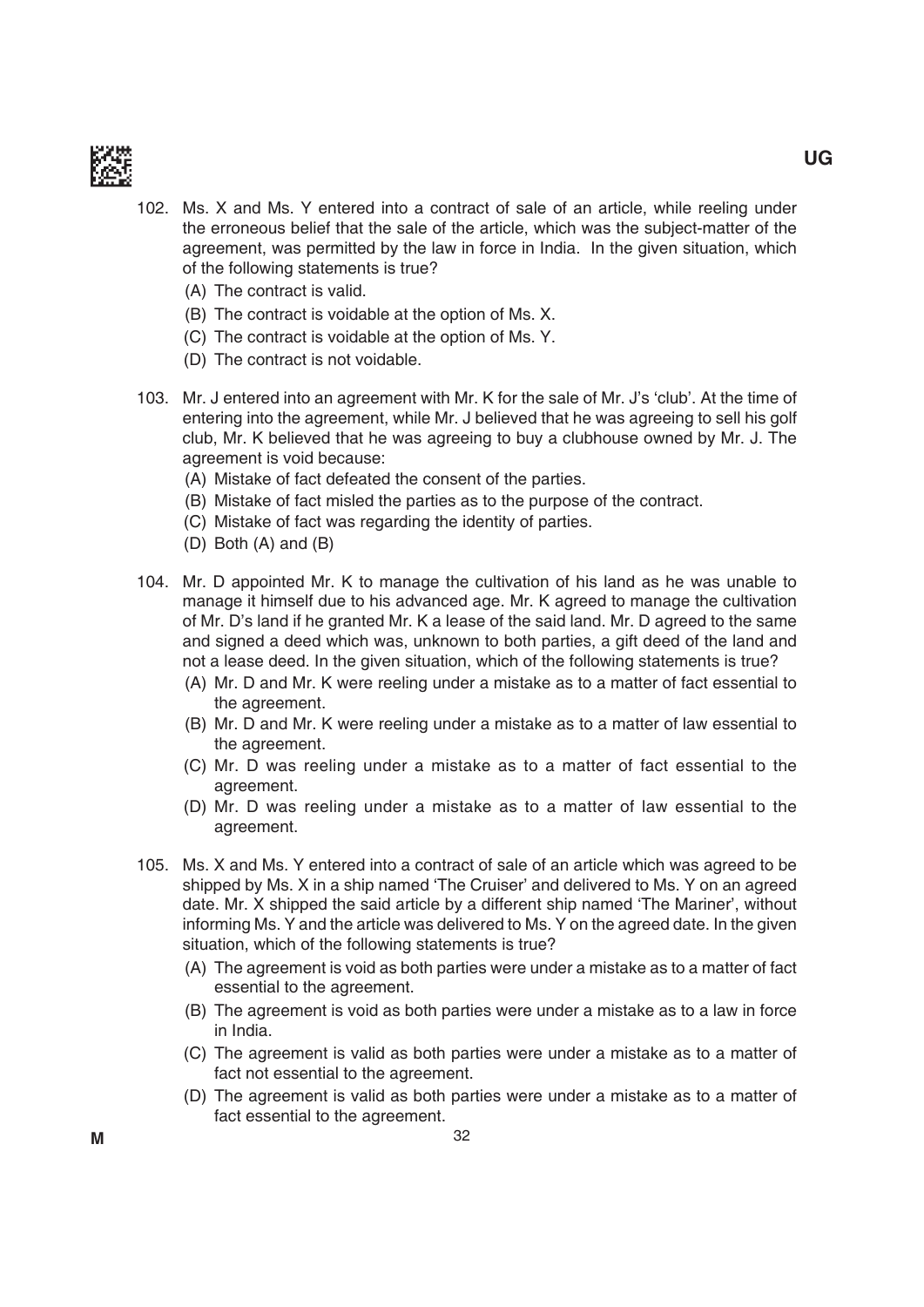

#### **Logical Reasoning**

- **XXII.** Students decide to attend college for several reasons. These reasons include career opportunities and financial stability, intellectual growth, a time for self-discovery, norms, obligations, and social opportunities. Outside demands in society, such as technology changes, and increased educational demands also drive the need for more students to attend college. The students then spend the next few years trying to discover a path and find their way so they can become successful. The transition to college presents students with many new challenges, including increased academic demands, less time with family members, interpersonal problems with roommates and romantic interests, and financial stress. Competitive academic work and uncertainty about future employment and professional career were also noted as sources of stress. The transition to college represents a process characterized by change, ambiguity, and adjustment across all of life's domains. The transition towards independence and self-sufficiency has been characterized as 'stress-arousing' and 'anxiety-provoking' by many college students. Failure to accomplish and develop these characteristics of development and maintain independence may result in life dissatisfaction. Emerging adulthood has also been noted to augment college students' vulnerability to stress. Many students experience their first symptoms of depression and anxiety during this time, but a growing problem is that college campuses do not have enough resources to help all of these students. it has been noted that 75% to 80% of college students are moderately stressed and 10% to 12% are severely stressed.
	- 106. What according to you is the objective of the study of the present paragraph?
		- (A) To map the various stages of pressure points of adulthood in the process of education.
		- (B) To narrate the anti-family agenda in the current education system.
		- (C) To pinpoint the obstacles targeted against meritorious students.
		- (D) All of the above
	- 107. Which factors as per the author cause more stress amongst college students?
		- (A) Pressure from parents and society towards greater educational needs and increased competitive academic work.
		- (b) Failure to develop successful romantic interests, financial constraints and interpersonal issues with room-mates.
		- (C) Failure to adapt to the transition to college life and to adjust various life domains in tune with needs and requirements of college life.
		- (d) inability to manage time constraints and the uncertainty pertaining to their future.
	- 108. Which of the following fall closest to the underlying assumption in the present study?
		- (A) Problem-solving ability amongst college students is negatively associated with symptoms of depression and anxiety.
		- (b) Students lean towards unhealthy coping skills in order to try to lower the stress that they experience.
		- (C) Romantic interest is an anti-dote for stress amongst the students in the colleges.
		- (D) Stress is subjective for each student.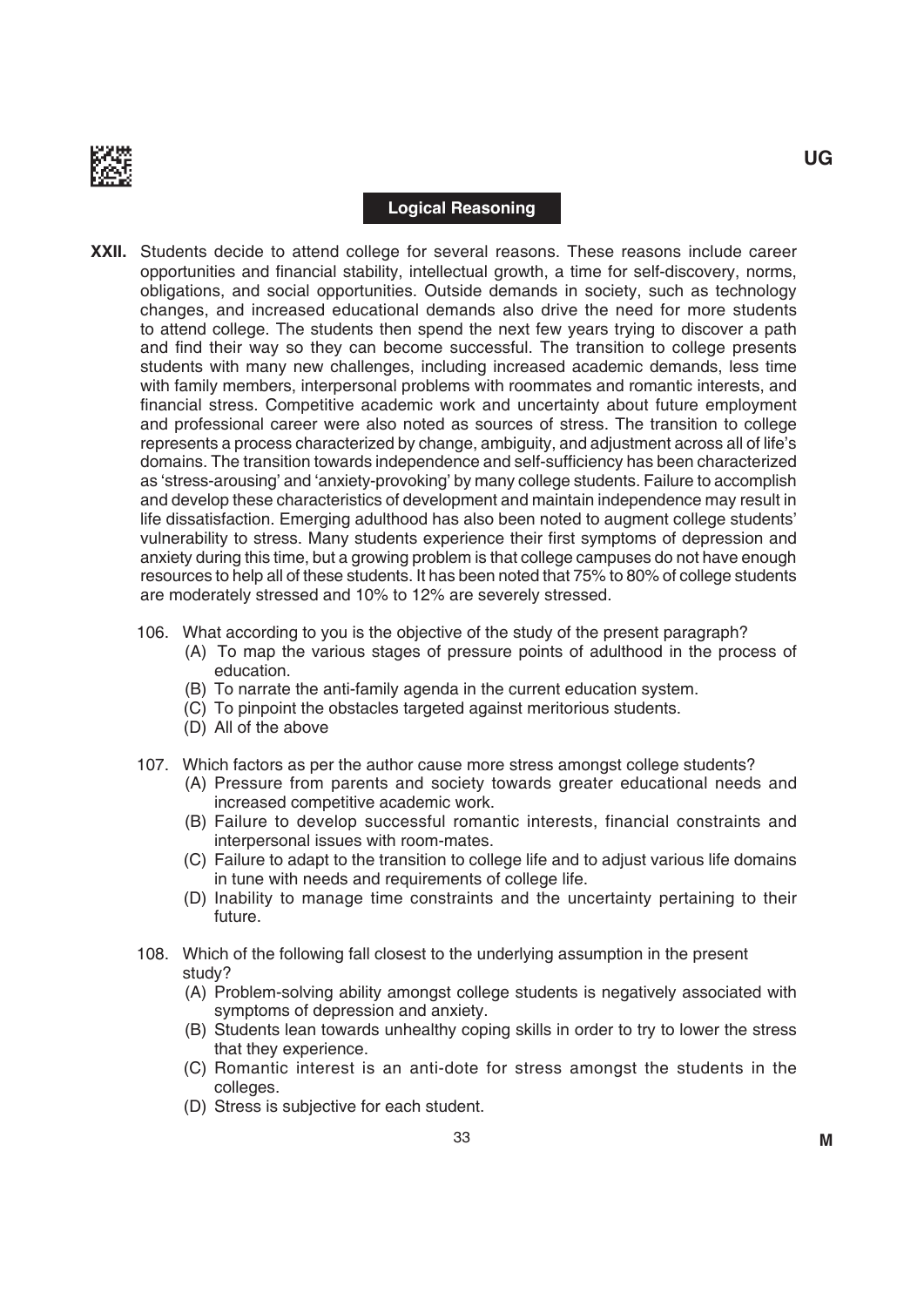

- 109. Suggest a suitable title for the paragraph from amongst the given titles:
	- (A) Triumph and Turbulence of College Education System
	- (B) Negative impact of College Education System
	- (C) Negligence of Stress management by parents
	- (D) Unemployment and Mental Instability
- 110. With reference to the above paragraph, which of the following offers the most plausible solutions as a coping up mechanism for college students?
	- (A) individual students should approach counsellors for coping up with stress.
	- (b) Keeping in view that large number of students are experiencing stress, colleges must take steps reduce course curriculum and peer pressures.
	- (C) College authorities shall provide access to counselling and every student experiencing stress must engage in some form of coping mechanism to alleviate stress.
	- (d) the students must learn to differentiate between short term and long-term stress.
- **XXIII.** Under the COVID-19 outbreak, universities and schools around the world had suspended face-to-face classes to prevent the rapid spread of the virus among students and staff. This sudden disruption to face-to-face education reshaped pedagogical practices and led to the rapid adoption of online teaching among universities. Subsequently, academics working at universities, at the frontline of those changes, faced enormous levels of pressure and disturbance to their professional roles and practices. For those without sufficient knowledge or experience for effective online teaching, this sudden transition was particularly challenging. in normal circumstances, designing an online course follows a systematic instructional design process with careful consideration of the unique characteristics of target learner groups and the chosen instructional medium. During the rapid adoption of online teaching in response to COVid-19, however, systematic instructional design procedures and team-based support for course development and preparation were unavailable. Instead, individual academics were given the challenge alone to teach online with a limited level of support and guidance from their school or university – the task was even more difficult in this situation where they were remotely working from home.
	- 111. The objective behind the information furnished in the passage is:
		- (A) To examine the experiences faced by the teachers because of the sudden transition from offline to online mode of teaching due to outbreak of COVID-19.
		- (B) To identify the differences between the online and offline mode of teaching.
		- (C) To reveal the side-effects of COVID-19.
		- (D) To understand the need to be able to cope up with crisis like situations even in the educational sector.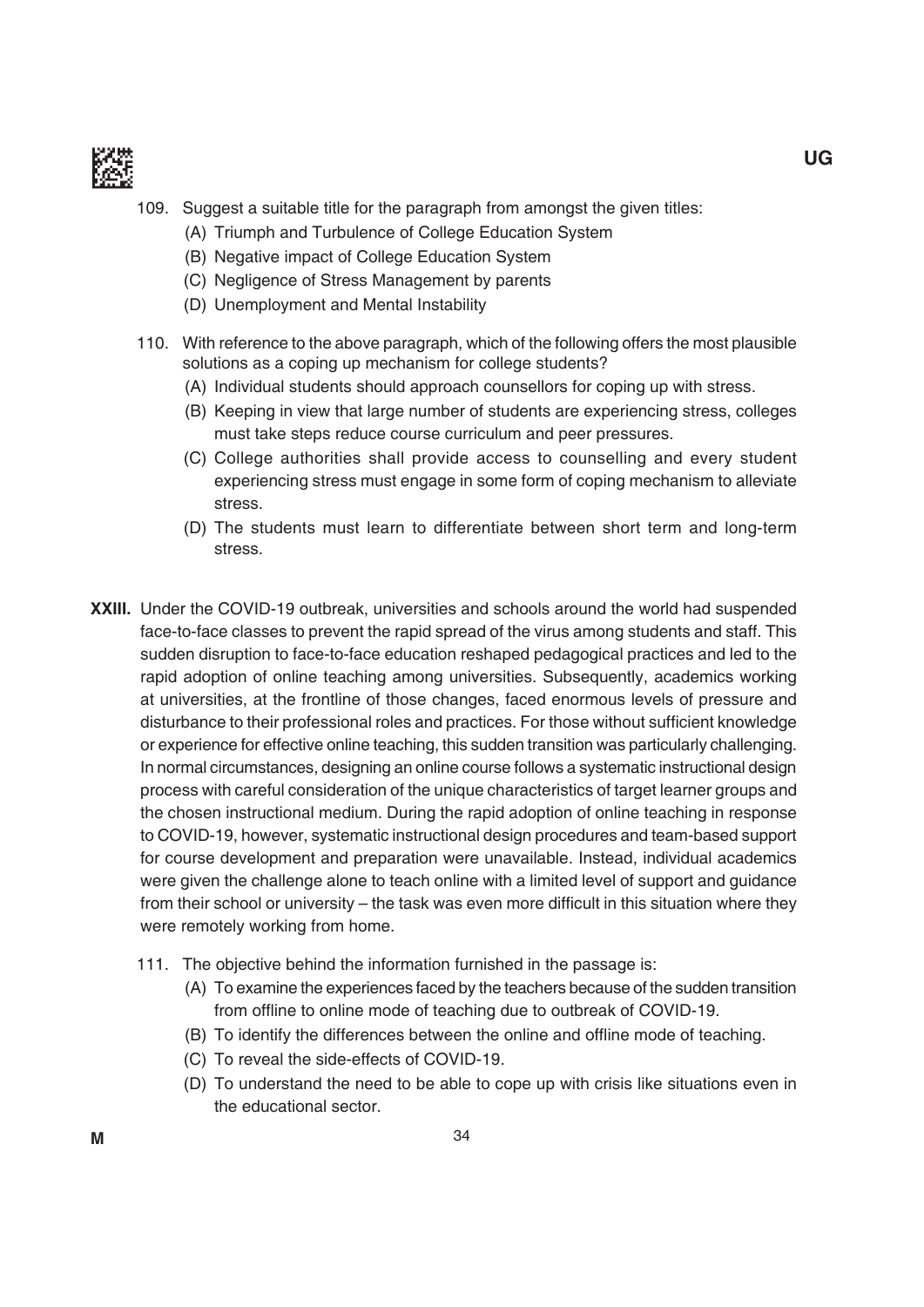

- 112. based on the ideas presented in the paragraph, it will not be possible to draw out useful recommendations for situations like the pandemic, unless :
	- (A) The factors required to contribute to quality education by online and offline modes are examined.
	- (B) Knowledge about the infrastructural availability in the schools or universities is crucial.
	- (C) the faculty is given adequate training and experience in providing online education is taken into consideration.
	- (D) A detailed analysis of the comparative performance in the online and offline modes is done.
- 113. What can be most conveniently inferred from the given paragraph?
	- (A) Whether online or face-to-face, university teaching activity is a genuinely complex task that involves multiple elements of interlinked activity systems.
	- (b) it has been more challenging for both individual academics and institutions to quickly adopt to online teaching during the COVID-19 Pandemic.
	- (C) The object of the online teaching activity systems created a fundamental contradiction with the object of the previous teaching activity systems.
	- (D) All the above.
- 114. What suitable policy decision should be devised by the administrators of the schools and the universities, in the light of the facts presented in the paragraph?
	- (A) There must be an insight into the complexity of online teaching and need to work for the capacity building of the teachers during such extra ordinary times and there is a greater need to create a teacher community and foster collaborative teaching relationships among the members, even if it takes time.
	- (B) The faculty members must be oriented towards the lasting changes brought about to their roles and identities in teaching.
	- (C) it is time to develop a comprehensive understanding of the challenges experienced by individual academics and the changes created by those academics.
	- (D) There is a need to develop infrastructure in schools and universities.
- 115. Which of the following points most closely supports the fact that the present education system lacks the structure to sustain effective teaching during and after the periods of lockdowns?
	- (A) There are inadequate applications and platforms for effective online teaching.
	- (B) Shift from offline to online was faced with resistance.
	- (C) the academia's long-established roles and identities have been completely altered by the pandemic.
	- (D) The students are interested in online examinations and schools and universities are finding it difficult to shift to offline examination mode.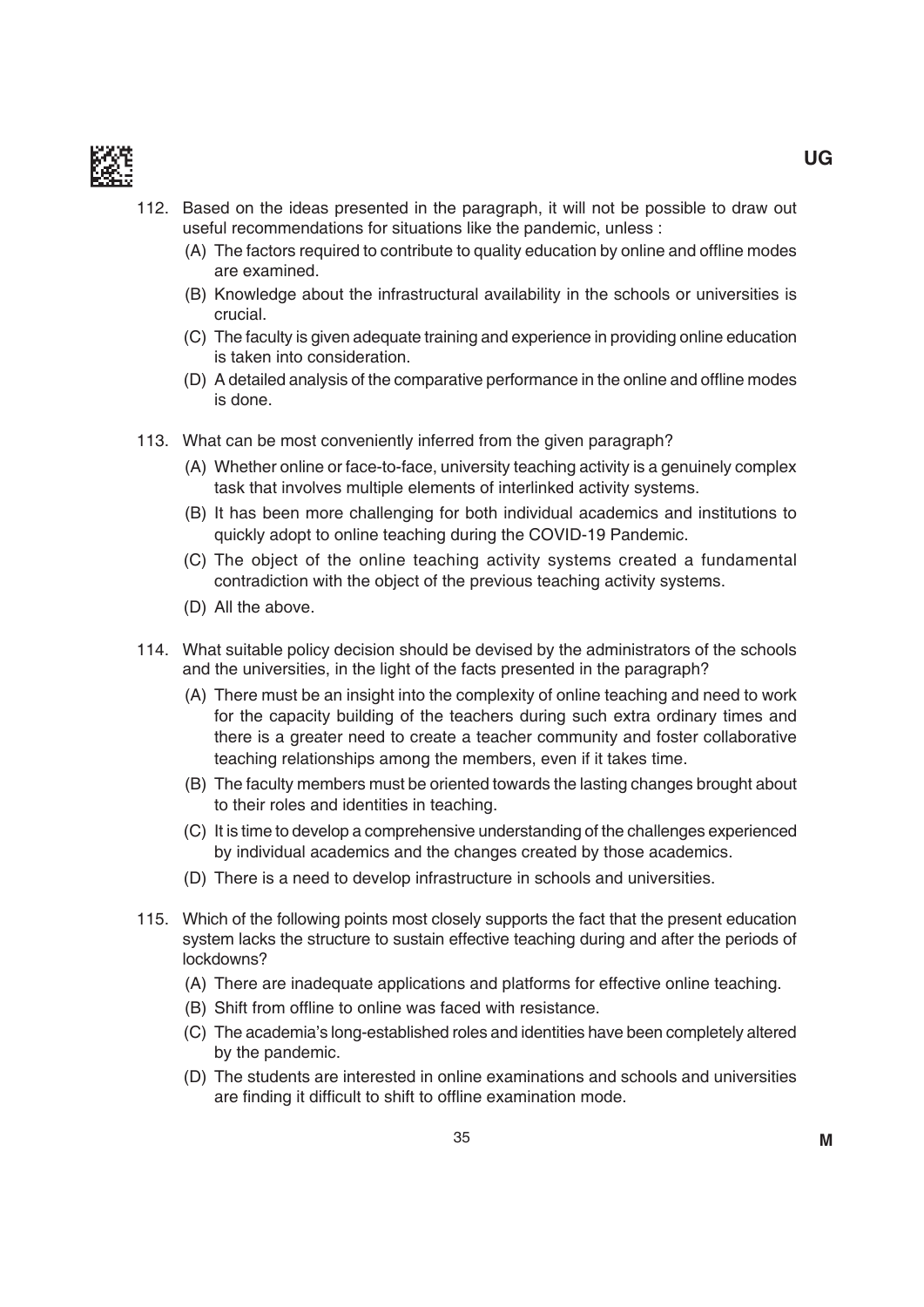

- **XXIV.** Biodiversity is being lost at a rate not seen since the last mass extinction. But the United Nations decade-old plan to slow down and eventually stop the decline of species and ecosystems by 2020 has failed. Most of the plan's 20 targets - known as the Aichi Biodiversity Targets - have not been met. The Aichi targets are part of an international agreement called the UN Convention on Biological Diversity, and member states are now finalizing replacements for them. Currently referred to as the post-2020 global biodiversity Framework (gbF), its draft was published in July 2021. it aims to slow down the rate of biodiversity loss by 2030. And by 2050, biodiversity will be "valued, conserved, restored and wisely used, maintaining ecosystem services, sustaining a healthy planet and delivering benefits essential for all people". The GBF is a comprehensive plan. But success will require systemic change across public policy. that is both a strength and a weakness. if systemic change can be implemented, it will lead to real change. But if it cannot, there's no plan B. This has led some researchers to argue that one target or number should be prioritized and defined in a way that is clear to the public and to policy makers. it would be biodiversity's equivalent of the 2°C climate target.
	- 116. As per the passage, which of the following is a challenge for implementation of the post-2020 Global Biodiversity Framework (GBF)?
		- (A) Unfulfillment of the pre-2020 global biodiversity targets
		- (b) Clarity of action plan for the society and government
		- (C) Threat of mass extinction
		- (D) Failure of plan to save ecosystems
	- 117. According to the passage, why do some researchers advocate that one biodiversity target be prioritized?
		- (A) Systemic policy change is difficult to implement
		- (B) Post-2020 Global Biodiversity Framework (GBF) is comprehensive
		- (C) The 2  $\degree$ C climate target needs to be prioritized
		- (D) Biodiversity needs to be valued, conserved, restored and wisely used
	- 118. Which of the following is correct expression of the author's opinion as stated in passage?
		- (A) implementation of the post-2020 global biodiversity Framework (gbF) allows no middle ground for success or failure.
		- (b) it is high time that countries re-evaluate the progress in achieving biodiversity targets.
		- (C) biodiversity conservation should be prioritized over climate change at the global level.
		- (D) The post-2020 Global Biodiversity Framework (GBF) is the best way to prevent mass extinction.
	- 119. Which of the following is the central theme of the above passage?
		- (A) The reason for failure of biodiversity conservation efforts at global level
		- (B) The inter-relationship between biodiversity conservation and climate change
		- (C) The future of biodiversity conservation efforts at global level
		- (D) The role of United Nations in biodiversity conservation at global level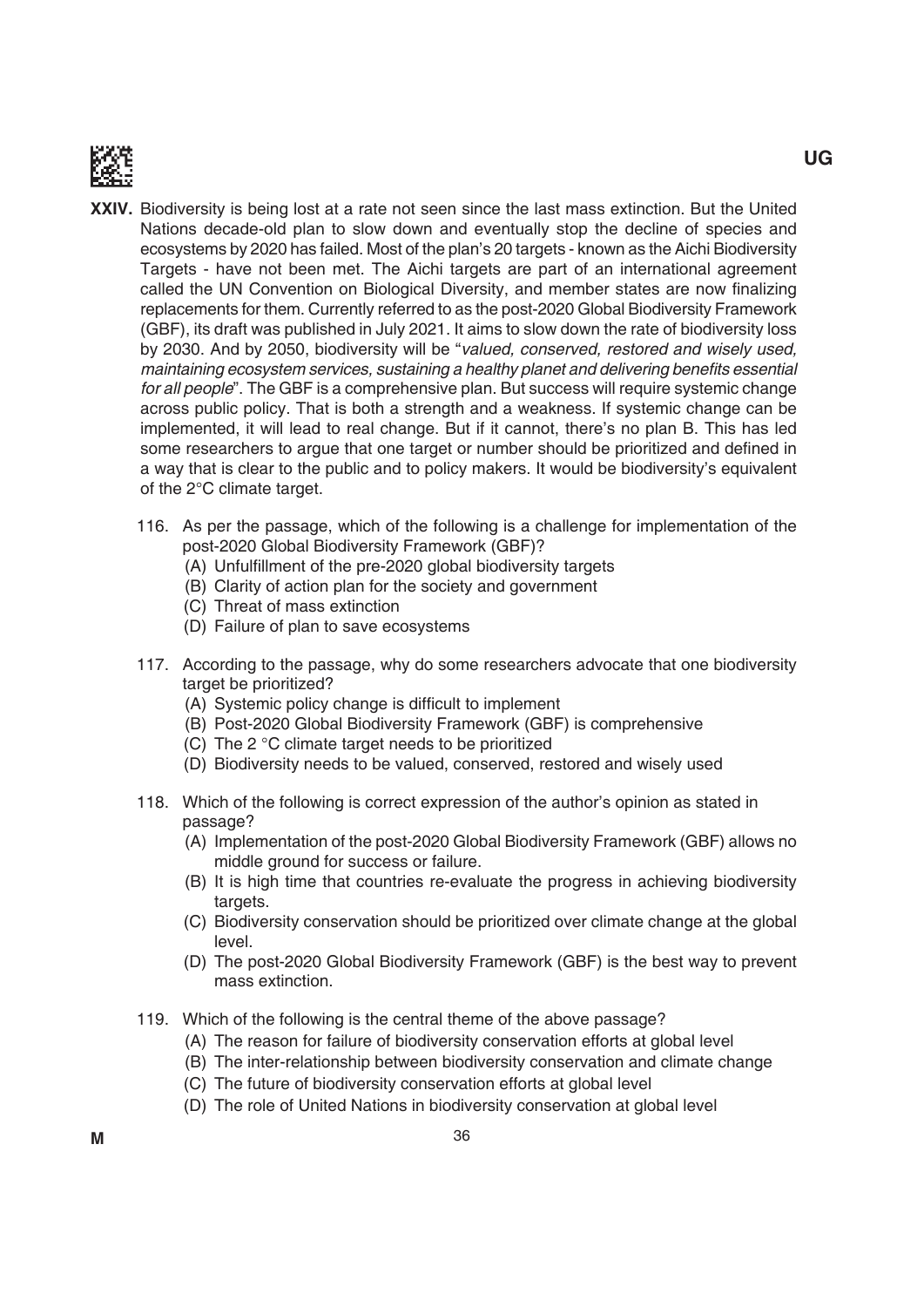

- 120. Which of the following can be inferred from the above passage?
	- (A) The holistic nature of the post-2020 Global Biodiversity Framework (GBF) is a boon.
	- (B) The holistic nature of the post-2020 Global Biodiversity Framework (GBF) is a bane.
	- (C) The holistic nature of the post-2020 Global Biodiversity Framework (GBF) can be a boon or a bane.
	- (D) The post-2020 Global Biodiversity Framework (GBF) includes the  $2^{\circ}$ C climate target.
- **XXV.** An unintended and unjust consequence of the Protection of Children from Sexual Offences Act, 2012 is its widespread persecution of teenage lovers. This law raised the age of consent from 16 to 18 years, while defining persons below 18 years as children. Consequently, when two 16-year-olds are romantically and sexually involved, but the girl's family doesn't approve the affair and files a police complaint, her consent has zero legal validity. And the consensual relationship morphs into a case of statutory rape. the Allahabad High Court has indicated how its "conscience" is concerned by such severe POCSO provisions being drawn by teenage lovers simply on the basis of family disapproval. The High Courts of Delhi, madras and others have made similar observations in recent years and also pointed to amendments to the law that can help reduce its injustices. One suggestion that has gathered broad support is to push back both the cut-off for childhood and the age of consent to 16 years. Given that the NCRB data shows around half of POCSO cases falling in the 16-18 years age group, such an amendment is overdue. minimizing the prosecution of consensual romances would also leave a logjammed system with more space to pursue actual sexual assault cases. the broader goal here is respecting the rights of adolescents and young adults. Their romantic and sexual autonomy needs greatly increased recognition in India.
	- 121. "Minimising the prosecution of consensual romances would also leave a logjammed system with more space to pursue actual sexual assault cases."

In the context of the statement, which of the following strengthens the author's opinion?

- (A) There are many unreported sexual assault cases.
- (b) Speedy prosecution of sexual assault cases is desirable.
- (C) Consensual romance, in some cases, can amount to sexual assault.
- (D) Sexual assault and rape are different.
- 122. What has the author conveyed regarding the prosecution of statutory rape in india?
	- (A) Statutory rape does not violate the romantic and sexual autonomy of young adults.
		- (b) Statutory rape must be met with stricter punishment.
		- (C) Statutory rape must be abolished.
	- (D) Statutory rape is a relic of Victorian morality.
- 123. As per the above passage, which of the following does not correctly represent the author's view regarding the widespread persecution of teenage lovers under the POCSO Act?
	- (A) Teenagers have the right to love as much as adults.
	- (b) Police complaints of teenage lovers may lead to their harassment.
	- (C) Consent of minor girls do not have legal validity.
	- (D) Consent of minor girls have legal validity.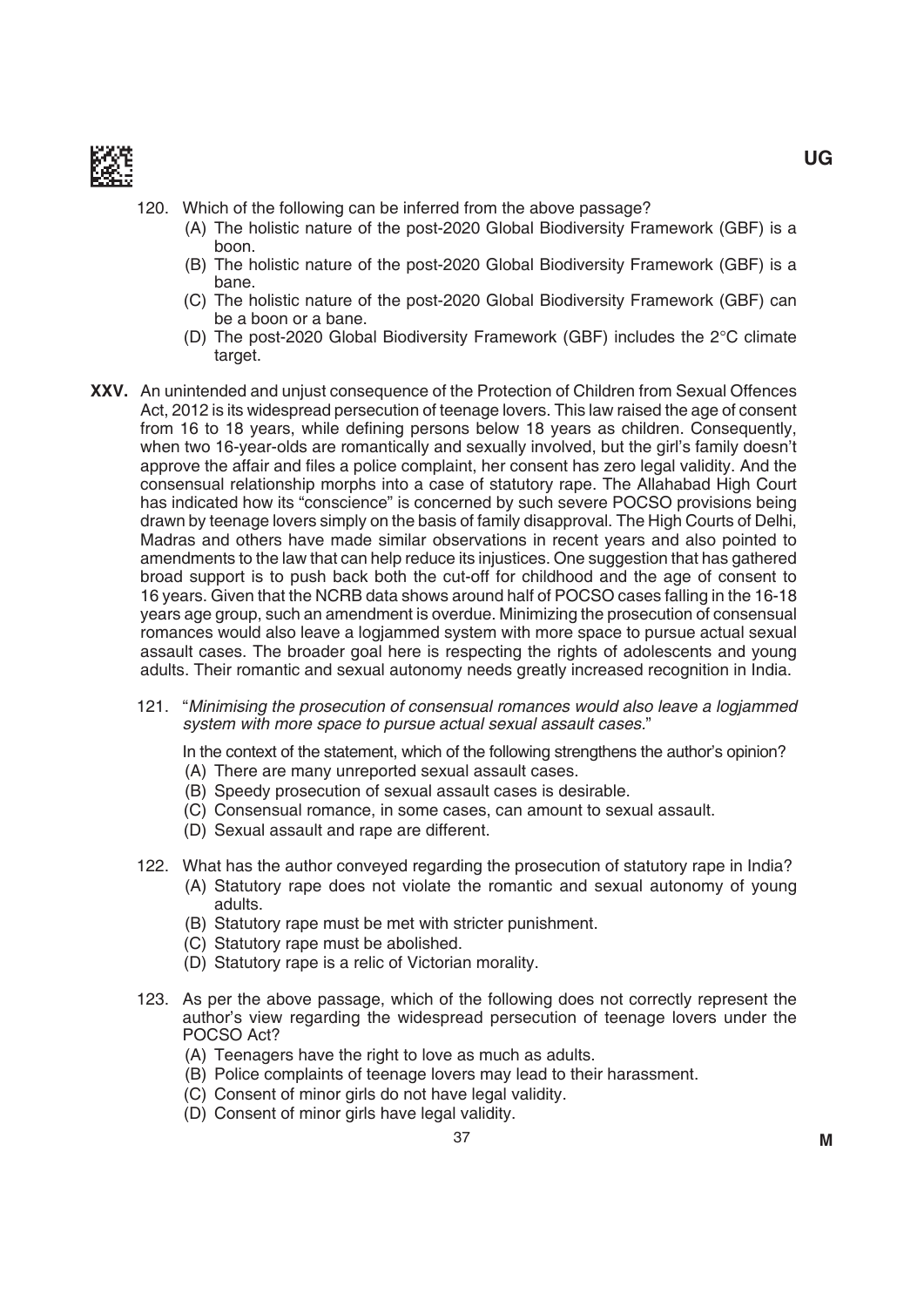

- 124. in the above passage, which of the following has concerned the "conscience" of the Allahabad High Court?
	- (A) Carelessness of teenage lovers.
	- (B) Threat to the safety of teenage lovers.
	- (C) impact on mental health of teenage lovers.
	- (D) Harassment of teenage lovers by their families.
- 125. As per the above passage, which of the following is a major challenge in implementation of the POCSO Act?
	- (A) Speedy prosecution of cases.
	- (B) Respecting the rights of adolescents and young adults.
	- (C) Counselling of adolescents and young adults.
	- (D) Imposition of stringent punishment.
- **XXVI.** A Madras High Court Judge's suggestion to amend the Constitution of India mandating that every citizen also has a duty to laugh comes as a whiff of fresh air – something the country has been gasping for, of late. Justice GR Swaminathan of the Madurai Bench has a remarkably refined sense of humour, but in quashing an FIR against a man arrested for an innocuous social media post, his insightful observations only highlight the idiocy and absurdity that surround the growth and normalisation of the offence-taking tribe. Written from the perspective of cartoonists and satirists, the judgment draws attention to how what ought to be a reasonable understanding of a situation is increasingly being influenced by impulses that border on the irrational and amount to an abuse of the legal process. the petitioner tried tongue-in-cheek wordplay while captioning photographs after a sight-seeing trip with family : 'Trip to Sirumalai for shooting practice'. For the police, it appeared as a threat to wage war, though the Judicial magistrate refused remand. 'Laugh at what?' is a serious question, the Judge said, using the 'holy cow' as a metaphor, which varies from person to person, region to region. Being funny is one thing, the Judge righty states, and poking fun at another is different altogether. those who have been at the receiving end for their attempt at humour can draw strength from the ruling, but then, a creative process facing combative opposition because of its very nature is anything but funny.
	- 126. What is the central idea in the passage as conveyed by the author?
		- (A) People need to be sensitive towards others' sensibilities.
		- (b) Humour is often used as a garb to offend others.
		- (C) There is an unwelcome decrease in people's sense of humour.
		- (D) Judiciary should use humour to make judgments understandable to laypersons.
	- 127. According to the given passage, which of the following statements is true?
		- (A) Social media often popularised insensitive and offensive posts.
		- (B) It should be a right of every person to poke fun at others.
		- (C) Creative expressions are bound to be offensive to some persons.
		- (D) Every humorous expression should be understood reasonably and rationally.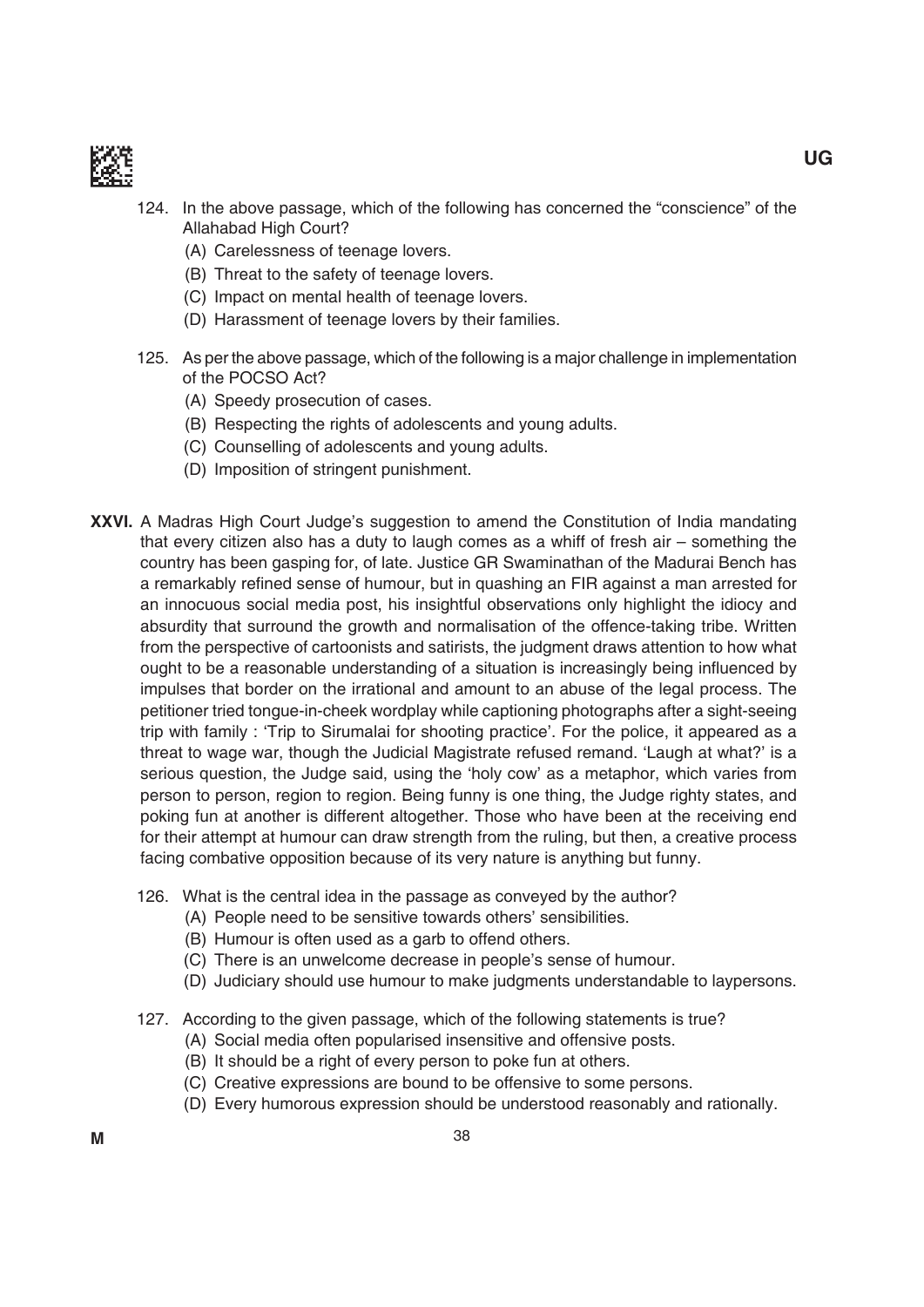

- 128. According to the given passage, which of the following statements is not true?
	- (A) Each expression should be understood according to its context.
	- (B) The word 'shooting' used in a sentence is indicative of waging war.
	- (C) Legal process can be abused if the authorities act on their irrational impulses.
	- (D) The expression 'holy cow' bears different meanings for different people.
- 129. As per the passage, which of the following approaches can reduce the increasing 'idiocy and absurdity' in responding to expressions made in jest?
	- (A) Apologising upon hurting another person's sentiments.
	- (b) Avoiding the use of controversial words and expressions.
	- (C) Using humour as a means to mitigate conflict.
	- (D) Understanding the difference between being funny and poking fun at another person.
- 130. "Those who have been at the receiving end for their attempt at humour can draw strength from the ruling, but then, a creative process facing combative opposition because of its very nature is anything but funny."

Which of the following conclusions can be drawn from the above statement?

- (A) Creativity and conflict go hand-in-hand.
- (b) Creative freedom should not be curbed unreasonably.
- (C) Creative expressions are strengthened due to challenges faced by their authors.
- (D) Creativity often leads to conflict.
- **XXVII.** Two recent developments have brought India's reliance on fossil fuel into sharp focus. The Russia-Ukraine conflict and the consequent surge in crude oil prices roiled the economy. Separately, the most recent iPCC report on climate highlighted the energy sector's large contribution to global warming. both these developments need to be located in the context of india's pledge to get to net zero carbon emissions by 2070. meeting this pledge requires an overhaul of both the logistics and electricity sectors to reduce reliance on fossil fuels. Transitioning to renewables in energy is an important part of the solution. Within renewables, solar energy has been lavished with policy support. However, it won't be enough to meet the targets. Anil Kakodkar, former chairman of Atomic Energy Commission, had written that India can't meet its net-zero commitment without nuclear power. He's right. It's an area where india was off to an early start, developed relatively high indigenous capabilities in relation to other sectors, but subsequently let the ball drop. Today, nuclear power contributes a mere 3% of the total electricity generated, and has a capacity of 6780 mW. After the early euphoria of the India-United States civil nuclear deal, progress has been disappointing. The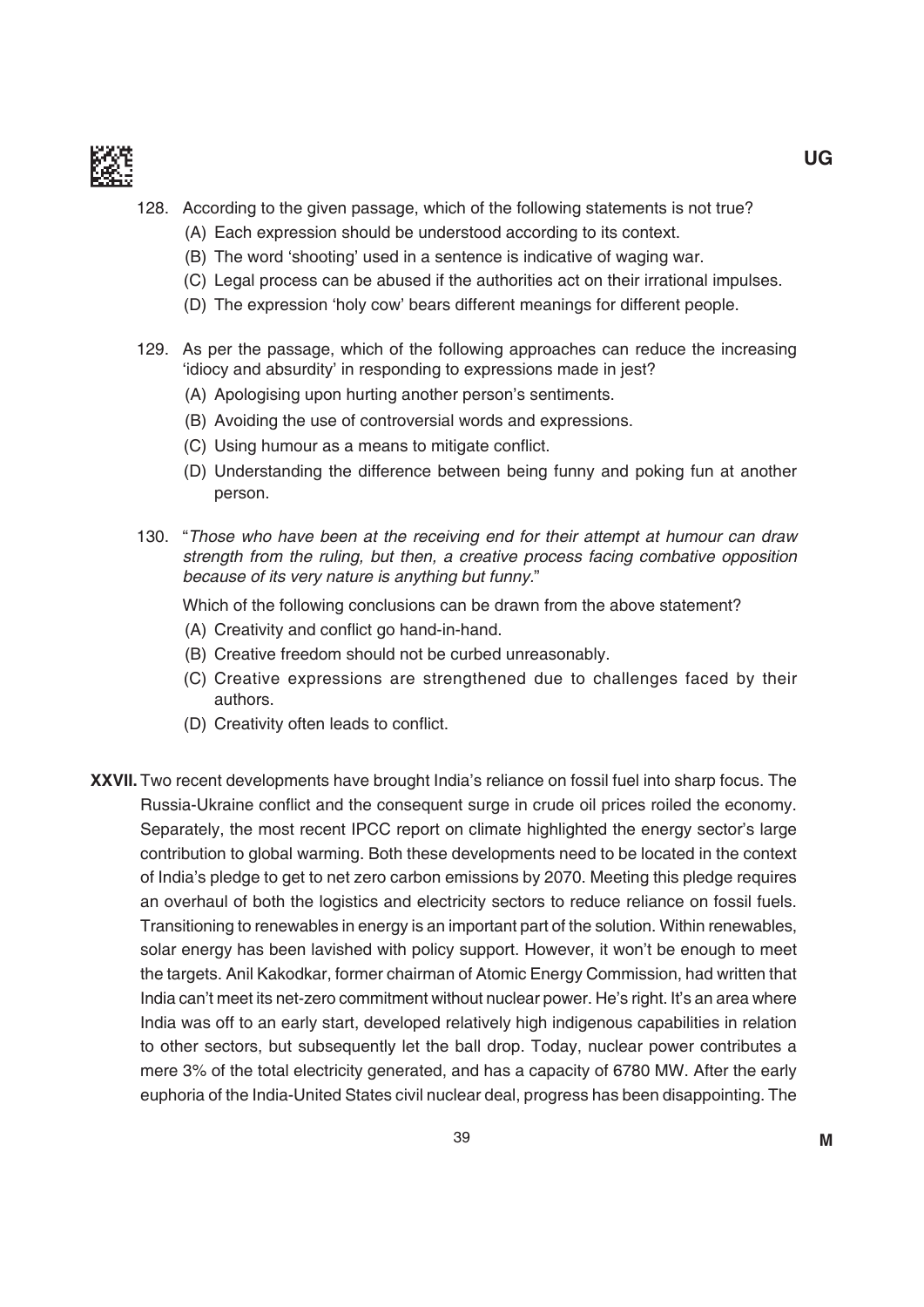

deal did open the pathway to a stable supply of uranium ore from Kazakhstan and Canada. However, the design of the subsequent bill on civil liability for nuclear damage killed the prospect of participation of Western firms. India's main partner today is Russia, which side stepped the bill through inter-government agreements.

- 131. What is the central idea in the passage as conveyed by the author?
	- (A) india needs to increase use of nuclear power.
	- (b) india needs to increase production of fossil fuels.
	- (C) india needs to enter into multilateral agreements addressing use of nuclear power.
	- (D) Nuclear energy is a renewable source of power.
- 132. According to the author, which of the following measures will not help india achieve its pledge of net zero carbon emissions by 2070?
	- (A) Logistical changes
	- (b) Changes in electricity sector
	- (C) Reduction in use of solar power
	- (D) Increase in use of nuclear power
- 133. According to the author, which of the following is not the effect of india's reliance on fossil fuels?
	- (A) Global warming
	- (b) increase in crude oil prices
	- (C) Relations with Middle East
	- (D) Less reliance on renewable sources of power
- 134. According to the author, which of the following is the effect of the India-United States civil nuclear deal?
	- (A) Export-Import target with United States
	- (B) Removal of bottlenecks for self-reliance in power generation
	- (C) Nuclear Defence Pact with Kazakhstan
	- (D) Self-reliance in Solar Power
- 135. According to the author, Western firms lost the opportunity of doing business in the nuclear production in India because:
	- (A) They had to pay hefty penalties for delay in supply
	- (B) They do not find nuclear power profitable
	- (C) They do not agree with India's place of nuclear plants
	- (D) They failed to circumvent internal laws by other bilateral instruments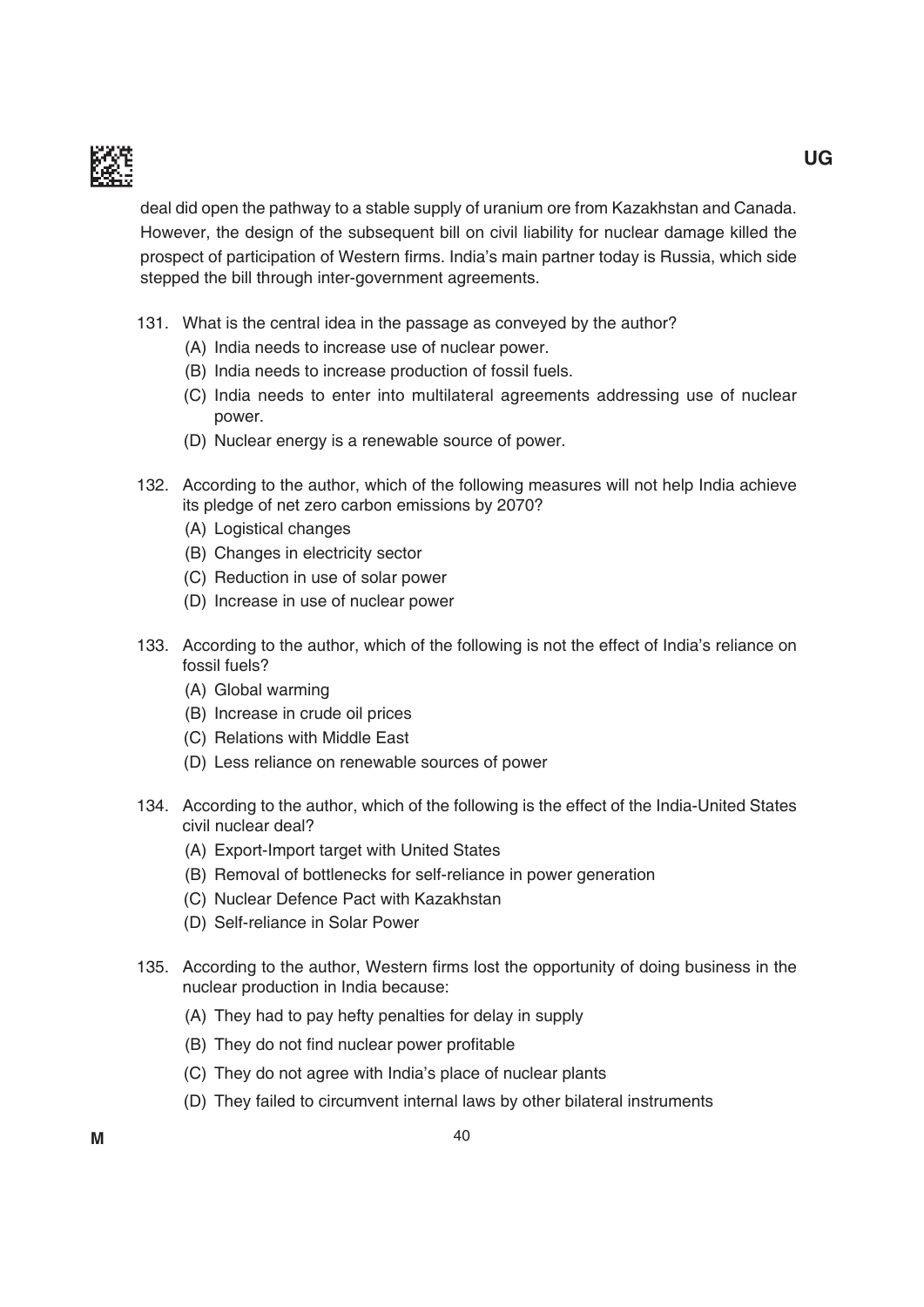

#### **Quantitative Techniques**

- **XXVIII.** As per a survey conducted in a college out of total students enrolled i.e., 3,000 in 2020-21, 1,700 were girls and 1,300 were boys. Data regarding students opting for various streams viz., Non-medical, medical, Commerce, Arts and Fine Arts showed that 25% of the enrolled students opted non-medical and the percentage of girls in Non-medical was 30% of the total number of girls; 15% of the total students opted for medical and the percentage of girls who opted medical was 18% of the total number of girls; 25% of the total students opted Arts but the percentage of girls who opted for Arts was 15% of the total number of girls; 16% of the total students opted Commerce and the percentage of girls who opted Commerce was 17% of the total number of girls, and; 19% of the total students opted Fine Arts and the percentage of girls who opted Fine Arts was 20% of the total number of girls.
	- 136. How many girls have opted Non-Medical? (A) 440 (B) 365 (C) 530 (D) 510
	- 137. Girls have outnumbered boys in Fine Arts. How many girls in Fine Arts are more than the boys, as a percentage of total number of boys in Fine Arts? (A) 49.62% (B) 47.82% (C) 51.23% (D) 50.89%
	- 138. Which of the following courses have been opted by maximum number of boys? (A) Non-Medical (B) Arts (C) Fine Arts (D) Commerce
	- 139. Which of the following courses have been opted by minimum number of boys? (A) Medical (B) Fine Arts (C) Commerce (D) Non-Medical
	- 140. What is the ratio among boys and girls for Non-Medical? (A) 3:17 (B) 17:8 (C) 8:17 (D) 17:3
- **XXIX.** An Indian company, having its registered office at Gurugram, is engaged in manufacturing of consumer goods at Noida. The goods manufactured by the company are sold in Indian market and exported to Europe. Company produces five products namely 'P','Q','R','S' and 'T'. Total production of the company for the financial year 2021-22 is 3,000 tonnes and the turnover of the company is  $\bar{\tau}$  50 million. An analysis of the production and net revenue generation shows that production of product 'P' is 21% of the total production and 18% of the turnover is attributable to product 'P'; production of 'Q' is 16% of the total production and 17% of the turnover is attributable to 'Q'; 'R' accounts for 18% of the total production and 20% of the turnover; 'S' accounts for 20% of the total production and 25% of the turnover, and; 'T' accounts for 25% of total production and 20% of turnover.
	- 141. What is the percentage of profit earned from sale of 'R', if the expenditure incurred on production of 'R' is  $\bar{\tau}$  15,000/- per tonne? (A) 20% (b) 23.46%
		- (C) 26.55% (d) 25%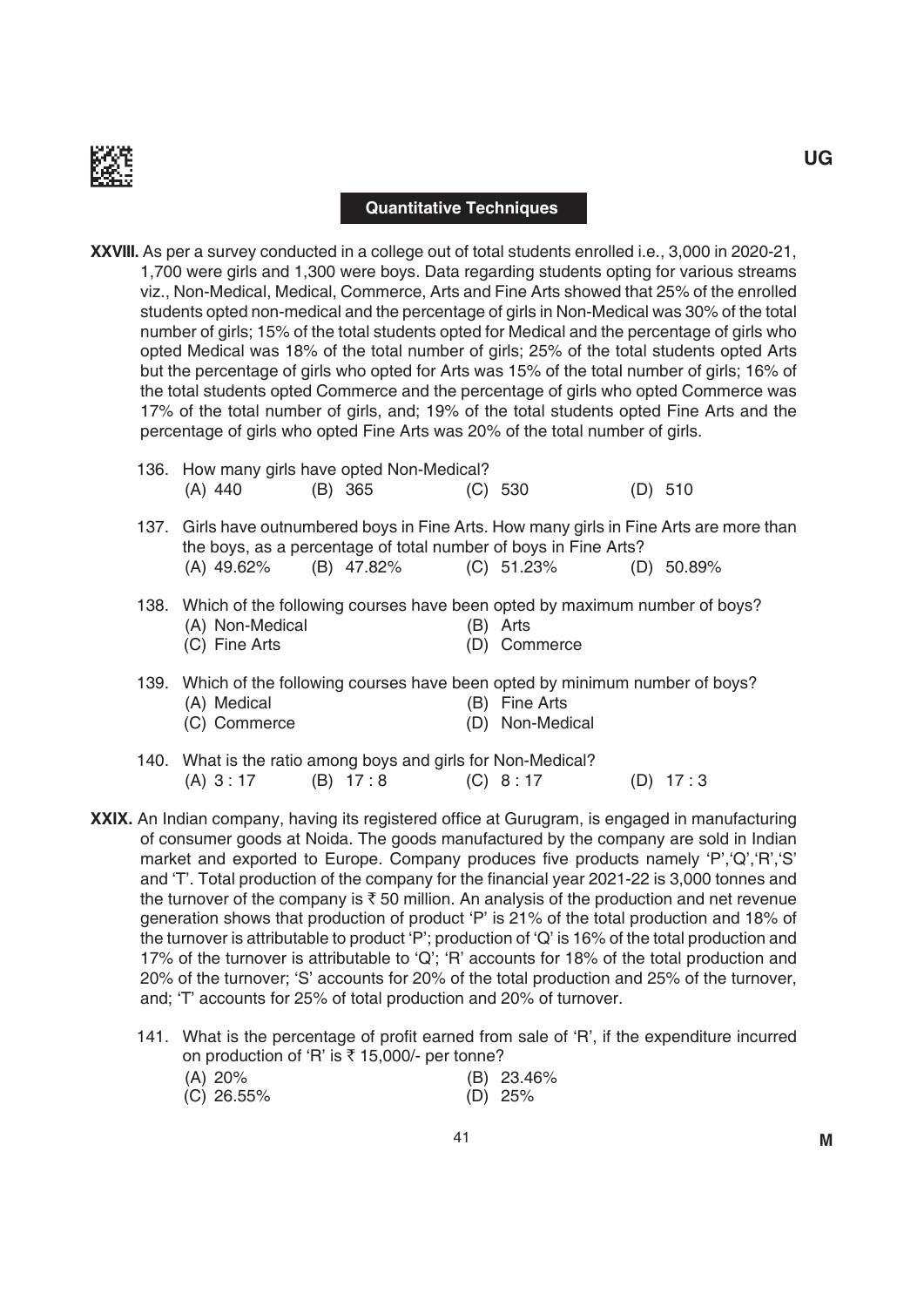

| 142. Which product has the highest selling price per tonne?                   |                  |         |                                                                                                  |       |                 |
|-------------------------------------------------------------------------------|------------------|---------|--------------------------------------------------------------------------------------------------|-------|-----------------|
| $(A)$ Q                                                                       | (B) R            | $(C)$ S |                                                                                                  | (D) T |                 |
|                                                                               |                  |         | 143. How much loss is incurred to company, if the expenditure on production of 'T' was           |       |                 |
| ₹ 20,000 per tonne?<br>$(A)$ 5 million                                        | $(B)$ 10 million |         | $(C)$ 4 million                                                                                  |       | $(D)$ 7 million |
|                                                                               |                  |         |                                                                                                  |       |                 |
| 144. What percentage of turnover of 'R' has to turnover of 'T'?<br>$(A)$ 100% | $(B)$ 75%        |         | $(C) 50\%$                                                                                       |       | (D) 60%         |
|                                                                               |                  |         |                                                                                                  |       |                 |
| (A) ₹17,488                                                                   | (B) ₹ 17,667     |         | 145. What is the average selling price per tonne of all products taken together?<br>(C) ₹ 18,667 |       | ₹ 16,667        |

**XXX.** In an organization, the total number of employees working in various Departments viz. IT, Marketing, Purchase, HR, Accounts and Production are 4,500. The information regarding department wise percentage of employees was collected and also record about gender ratio of employees was prepared. 18 percent of total number of employees work in IT department and ratio of males to females in  $IT$  department is  $2: 1$ . In Marketing, ratio of males to females is 2 : 3 and number of employees engaged in marketing is 20% of the total employment. 12% of the total numbers of workers are running the HR department and the ratio of males to females in this department is  $5:1$ . The fraction of male to females in production department is 3 : 2 and total number of persons employed in this department is 15% of the total workforce. the number of persons occupied in purchase and accounts department is 24% and 11% respectively of the total number of workers. Gender Ratio (Ratio of males to females) in Purchase department is  $1:1$  and in Accounts is  $1:2$ .

| (A) 450                                                                                                       | 146. How many females are employed in Purchase department?<br>(B) 540                                                         |  | $(C)$ 495   |  | $(D)$ 595   |
|---------------------------------------------------------------------------------------------------------------|-------------------------------------------------------------------------------------------------------------------------------|--|-------------|--|-------------|
| (A) 1,702                                                                                                     | 147. How many employees are working in IT and Accounts departments together?<br>$(B)$ 1,646                                   |  | $(C)$ 1,766 |  | $(D)$ 1,305 |
|                                                                                                               | 148. What is the ratio of total number of males to total number of females working in all the                                 |  |             |  |             |
| departments put together?                                                                                     |                                                                                                                               |  |             |  |             |
|                                                                                                               | $(A) 63:41$ $(B) 19:27$                                                                                                       |  | $(C)$ 41:34 |  | $(D)$ 34:41 |
|                                                                                                               | 149. Number of females in Marketing Department forms what percentage of the total number<br>of employees in the organization? |  |             |  |             |
| (A) 8%                                                                                                        | $(B)$ 7%                                                                                                                      |  | $(C)$ 12%   |  | $(D)$ 10%   |
| 150. What is the ratio of number of males in Marketing Department to the number of males<br>in HR department? |                                                                                                                               |  |             |  |             |
| $(A) 4:5$ $(B) 5:4$                                                                                           |                                                                                                                               |  | 7:3         |  | 6:7         |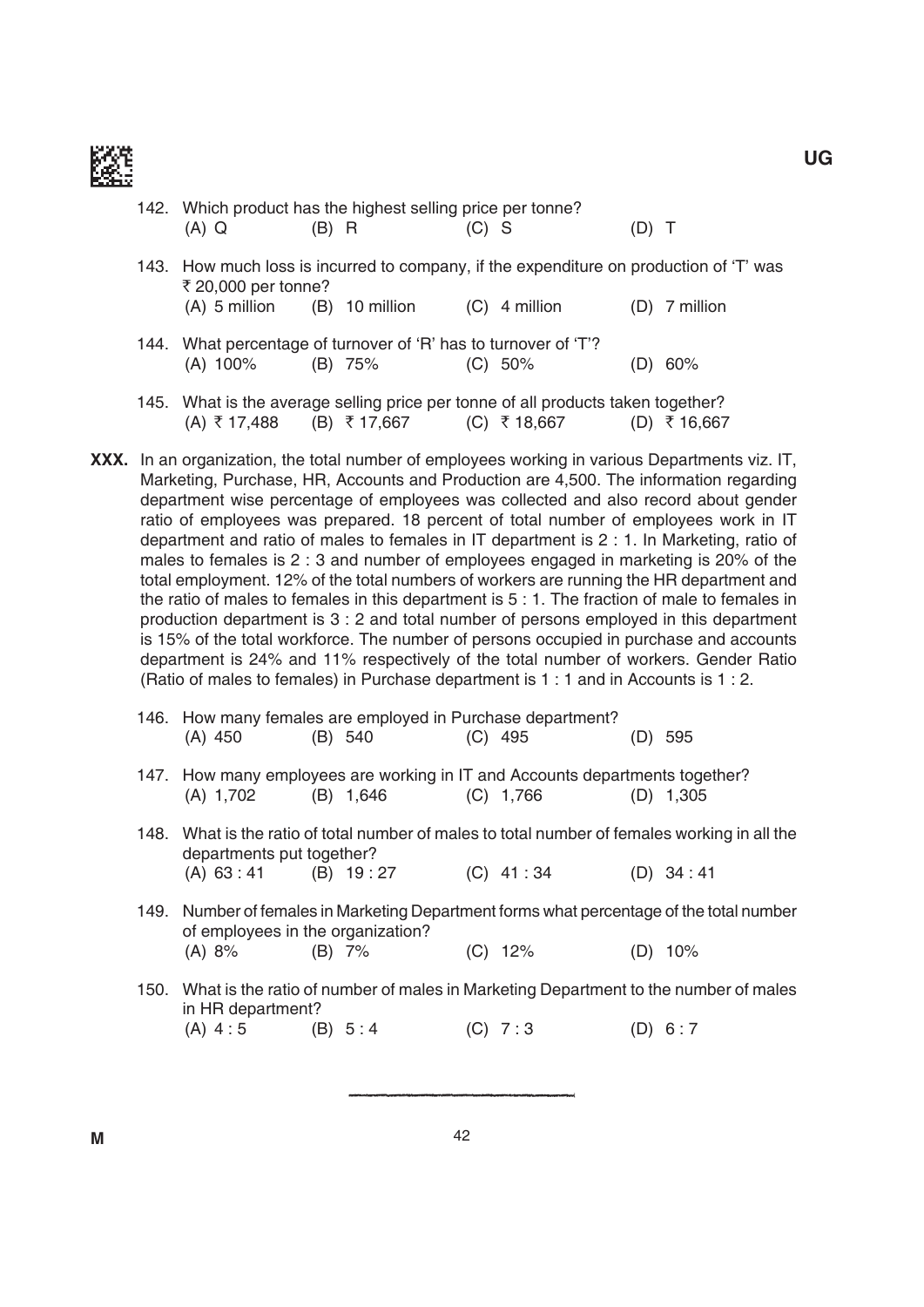

## **SPACE FOR ROUGH WORK**